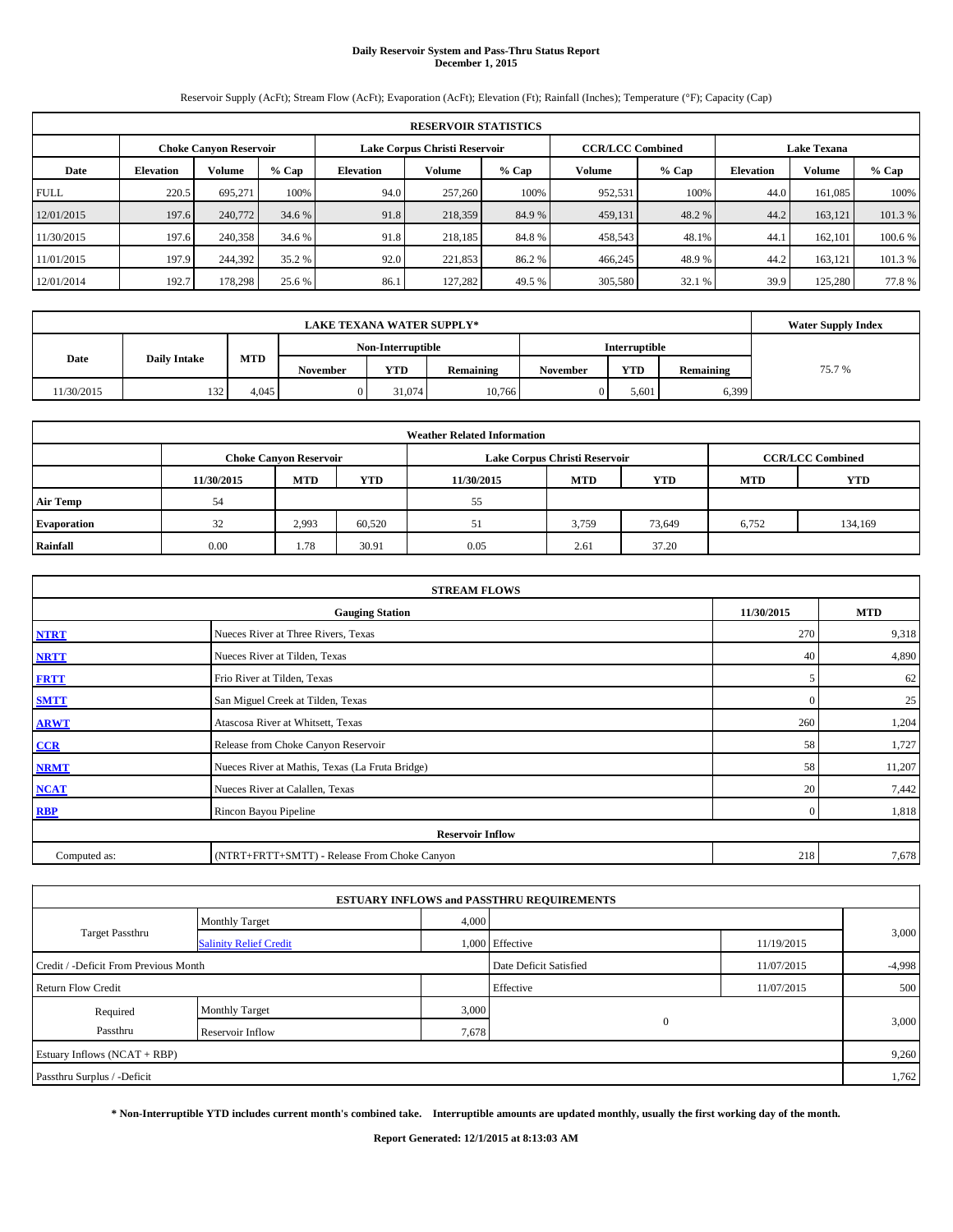#### **Daily Reservoir System and Pass-Thru Status Report December 2, 2015**

Reservoir Supply (AcFt); Stream Flow (AcFt); Evaporation (AcFt); Elevation (Ft); Rainfall (Inches); Temperature (°F); Capacity (Cap)

| <b>RESERVOIR STATISTICS</b> |                                                                                                          |                                                 |        |      |         |         |               |         |                  |         |         |  |
|-----------------------------|----------------------------------------------------------------------------------------------------------|-------------------------------------------------|--------|------|---------|---------|---------------|---------|------------------|---------|---------|--|
|                             | <b>CCR/LCC Combined</b><br>Lake Corpus Christi Reservoir<br><b>Lake Texana</b><br>Choke Canvon Reservoir |                                                 |        |      |         |         |               |         |                  |         |         |  |
| Date                        | <b>Elevation</b>                                                                                         | $%$ Cap<br>Volume<br>Volume<br><b>Elevation</b> |        |      |         | $%$ Cap | <b>Volume</b> | $%$ Cap | <b>Elevation</b> | Volume  | % Cap   |  |
| <b>FULL</b>                 | 220.5                                                                                                    | 695.271                                         | 100%   | 94.0 | 257,260 | 100%    | 952,531       | 100%    | 44.0             | 161.085 | 100%    |  |
| 12/02/2015                  | 197.6                                                                                                    | 239,945                                         | 34.5 % | 91.8 | 218,534 | 84.9 %  | 458,479       | 48.1 %  | 44.2             | 163.121 | 101.3 % |  |
| 12/01/2015                  | 197.6                                                                                                    | 240,772                                         | 34.6 % | 91.8 | 218,359 | 84.9 %  | 459,131       | 48.2%   | 44.2             | 163.121 | 101.3 % |  |
| 11/02/2015                  | 197.9                                                                                                    | 244,112                                         | 35.1 % | 92.0 | 221,853 | 86.2%   | 465,965       | 48.9%   | 44.2             | 163.121 | 101.3 % |  |
| 12/02/2014                  | 192.6                                                                                                    | 177,273                                         | 25.5 % | 86.1 | 127.417 | 49.5 %  | 304,690       | 32.0 %  | 39.8             | 124,467 | 77.3 %  |  |

|            | <b>Water Supply Index</b> |     |                 |                   |                  |                 |               |           |        |
|------------|---------------------------|-----|-----------------|-------------------|------------------|-----------------|---------------|-----------|--------|
|            |                           |     |                 | Non-Interruptible |                  |                 | Interruptible |           |        |
| Date       | <b>Daily Intake</b>       | MTD | <b>November</b> | <b>YTD</b>        | <b>Remaining</b> | <b>November</b> | <b>YTD</b>    | Remaining | 75.6 % |
| 12/01/2015 | 131                       | 131 | 4,040           | 31,200            | 10,640           |                 | 5.601         | 6,399     |        |

| <b>Weather Related Information</b> |            |                               |        |                                                      |                               |                         |     |         |  |  |  |
|------------------------------------|------------|-------------------------------|--------|------------------------------------------------------|-------------------------------|-------------------------|-----|---------|--|--|--|
|                                    |            | <b>Choke Canyon Reservoir</b> |        |                                                      | Lake Corpus Christi Reservoir | <b>CCR/LCC Combined</b> |     |         |  |  |  |
|                                    | 12/01/2015 | <b>MTD</b>                    | YTD    | <b>MTD</b><br><b>YTD</b><br>12/01/2015<br><b>MTD</b> |                               |                         |     |         |  |  |  |
| <b>Air Temp</b>                    | 56         |                               |        | 55                                                   |                               |                         |     |         |  |  |  |
| Evaporation                        | 40         | 40                            | 60,560 | 61                                                   | 61                            | 73,710                  | 101 | 134,270 |  |  |  |
| Rainfall                           | 0.00       | 0.00                          | 30.91  | 0.02                                                 | 0.02                          | 37.22                   |     |         |  |  |  |

| <b>STREAM FLOWS</b> |                                                    |              |                  |  |  |  |  |  |  |  |
|---------------------|----------------------------------------------------|--------------|------------------|--|--|--|--|--|--|--|
|                     | 12/01/2015<br><b>MTD</b><br><b>Gauging Station</b> |              |                  |  |  |  |  |  |  |  |
| <b>NTRT</b>         | Nueces River at Three Rivers, Texas                | 343          | 343              |  |  |  |  |  |  |  |
| <b>NRTT</b>         | Nueces River at Tilden, Texas                      | 38           | 38               |  |  |  |  |  |  |  |
| <b>FRTT</b>         | Frio River at Tilden, Texas                        | 3            | 3                |  |  |  |  |  |  |  |
| <b>SMTT</b>         | San Miguel Creek at Tilden, Texas                  | $\Omega$     | $\boldsymbol{0}$ |  |  |  |  |  |  |  |
| <b>ARWT</b>         | Atascosa River at Whitsett, Texas                  | 129          | 129              |  |  |  |  |  |  |  |
| CCR                 | Release from Choke Canyon Reservoir                | 58           | 58               |  |  |  |  |  |  |  |
| <b>NRMT</b>         | Nueces River at Mathis, Texas (La Fruta Bridge)    | 109          | 109              |  |  |  |  |  |  |  |
| <b>NCAT</b>         | Nueces River at Calallen, Texas                    | $\mathbf{0}$ | $\mathbf{0}$     |  |  |  |  |  |  |  |
| <b>RBP</b>          | Rincon Bayou Pipeline                              | $\Omega$     | $\overline{0}$   |  |  |  |  |  |  |  |
|                     | <b>Reservoir Inflow</b>                            |              |                  |  |  |  |  |  |  |  |
| Computed as:        | (NTRT+FRTT+SMTT) - Release From Choke Canyon       |              |                  |  |  |  |  |  |  |  |

|                                                                 |                               |       | <b>ESTUARY INFLOWS and PASSTHRU REQUIREMENTS</b> |            |                |  |  |  |
|-----------------------------------------------------------------|-------------------------------|-------|--------------------------------------------------|------------|----------------|--|--|--|
|                                                                 | <b>Monthly Target</b>         | 4,500 |                                                  |            |                |  |  |  |
| <b>Target Passthru</b>                                          | <b>Salinity Relief Credit</b> |       | 0 Effective                                      |            | 4,500          |  |  |  |
| Credit / -Deficit From Previous Month<br>Date Deficit Satisfied |                               |       |                                                  |            |                |  |  |  |
| <b>Return Flow Credit</b>                                       |                               |       | Effective                                        | 12/01/2015 | 500            |  |  |  |
| Required                                                        | <b>Monthly Target</b>         | 4,500 |                                                  |            | 288            |  |  |  |
| $\mathbf{0}$<br>Passthru<br>288<br>Reservoir Inflow             |                               |       |                                                  |            |                |  |  |  |
| Estuary Inflows (NCAT + RBP)                                    |                               |       |                                                  |            | $\overline{0}$ |  |  |  |
| Passthru Surplus / -Deficit                                     |                               |       |                                                  |            | $\overline{0}$ |  |  |  |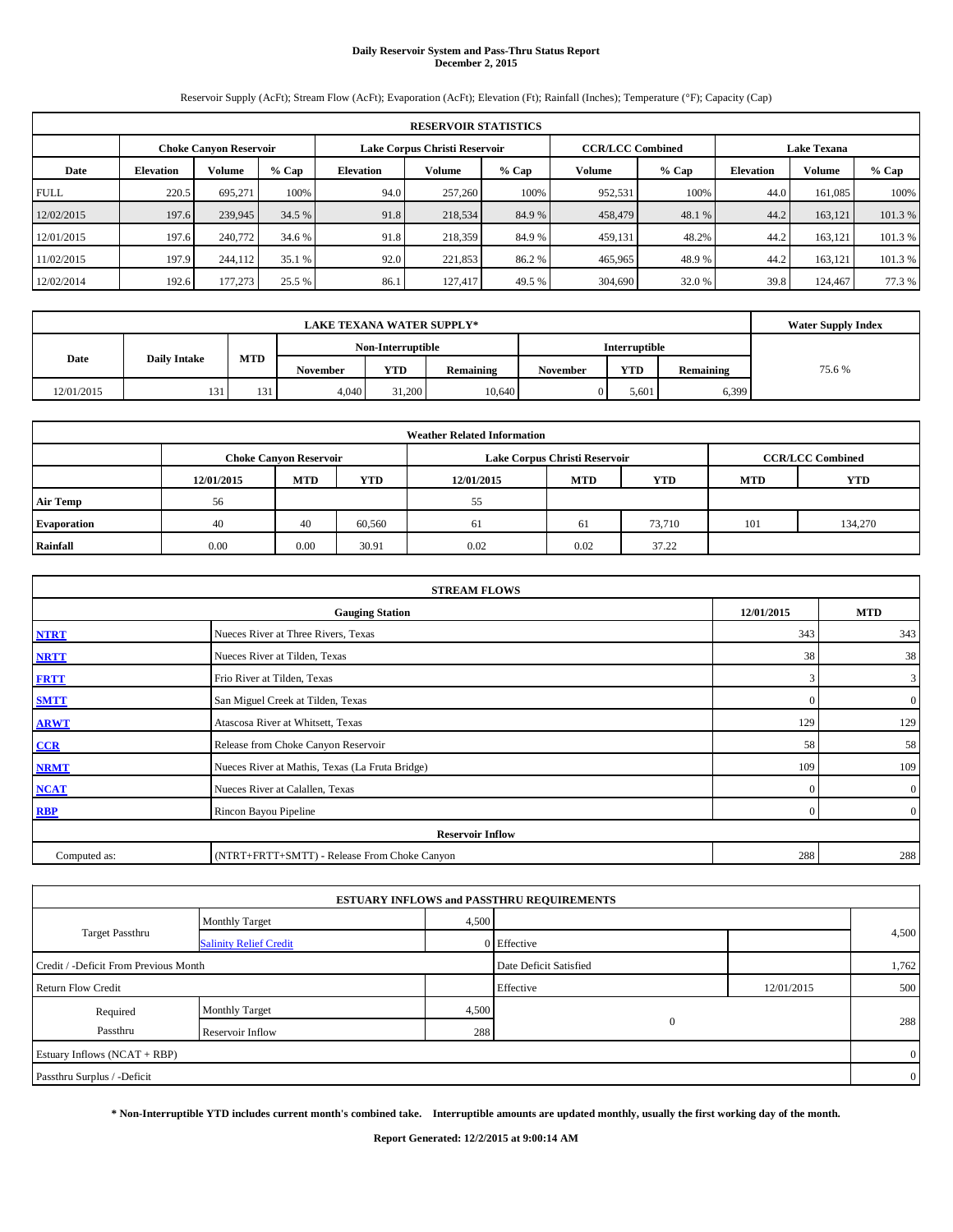#### **Daily Reservoir System and Pass-Thru Status Report December 3, 2015**

Reservoir Supply (AcFt); Stream Flow (AcFt); Evaporation (AcFt); Elevation (Ft); Rainfall (Inches); Temperature (°F); Capacity (Cap)

| <b>RESERVOIR STATISTICS</b> |                                                                                                                 |               |         |                  |               |         |         |         |                  |               |        |  |  |
|-----------------------------|-----------------------------------------------------------------------------------------------------------------|---------------|---------|------------------|---------------|---------|---------|---------|------------------|---------------|--------|--|--|
|                             | <b>CCR/LCC Combined</b><br>Lake Corpus Christi Reservoir<br><b>Lake Texana</b><br><b>Choke Canyon Reservoir</b> |               |         |                  |               |         |         |         |                  |               |        |  |  |
| Date                        | <b>Elevation</b>                                                                                                | <b>Volume</b> | $%$ Cap | <b>Elevation</b> | <b>Volume</b> | $%$ Cap | Volume  | $%$ Cap | <b>Elevation</b> | <b>Volume</b> | % Cap  |  |  |
| <b>FULL</b>                 | 220.5                                                                                                           | 695.271       | 100%    | 94.0             | 257,260       | 100%    | 952,531 | 100%    | 44.0             | 161,085       | 100%   |  |  |
| 12/03/2015                  | 197.5                                                                                                           | 239,669       | 34.5 %  | 91.8             | 218,359       | 84.9%   | 458,028 | 48.1 %  | 44.2             | 163.121       | 101.3% |  |  |
| 12/02/2015                  | 197.6                                                                                                           | 239,945       | 34.5 %  | 91.8             | 218,534       | 84.9%   | 458,479 | 48.1%   | 44.2             | 163.121       | 101.3% |  |  |
| 11/03/2015                  | 197.9                                                                                                           | 245,092       | 35.3 %  | 92.0             | 220,978       | 85.9 %  | 466,070 | 48.9%   | 44.3             | 164,106       | 101.9% |  |  |
| 12/03/2014                  | 192.6                                                                                                           | 177,273       | 25.5 %  | 86.0             | 126.611       | 49.2 %  | 303,884 | 31.9%   | 39.8             | 124,467       | 77.3 % |  |  |

|            | <b>Water Supply Index</b> |     |          |                   |           |                 |               |           |        |
|------------|---------------------------|-----|----------|-------------------|-----------|-----------------|---------------|-----------|--------|
|            |                           |     |          | Non-Interruptible |           |                 | Interruptible |           |        |
| Date       | <b>Daily Intake</b>       | MTD | November | <b>YTD</b>        | Remaining | <b>November</b> | <b>YTD</b>    | Remaining | 75.5 % |
| 12/02/2015 |                           | 131 | 4,040    | 31,200            | 10.640    |                 | 5.601         | 6,399     |        |

| <b>Weather Related Information</b> |            |                               |            |            |                               |                         |            |            |  |  |
|------------------------------------|------------|-------------------------------|------------|------------|-------------------------------|-------------------------|------------|------------|--|--|
|                                    |            | <b>Choke Canyon Reservoir</b> |            |            | Lake Corpus Christi Reservoir | <b>CCR/LCC Combined</b> |            |            |  |  |
|                                    | 12/02/2015 | <b>MTD</b>                    | <b>YTD</b> | 12/02/2015 | <b>MTD</b>                    | <b>YTD</b>              | <b>MTD</b> | <b>YTD</b> |  |  |
| <b>Air Temp</b>                    | 64         |                               |            | 63         |                               |                         |            |            |  |  |
| <b>Evaporation</b>                 | 64         | 104                           | 60.624     | 102        | 163                           | 73,812                  | 267        | 134,436    |  |  |
| Rainfall                           | 0.00       | 0.00                          | 30.91      | 0.00       | 0.02                          | 37.22                   |            |            |  |  |

| <b>STREAM FLOWS</b>                                |                                                 |              |                  |  |  |  |  |  |  |  |
|----------------------------------------------------|-------------------------------------------------|--------------|------------------|--|--|--|--|--|--|--|
| 12/02/2015<br><b>MTD</b><br><b>Gauging Station</b> |                                                 |              |                  |  |  |  |  |  |  |  |
| <b>NTRT</b>                                        | Nueces River at Three Rivers, Texas             | 244          | 588              |  |  |  |  |  |  |  |
| <b>NRTT</b>                                        | Nueces River at Tilden, Texas                   | 34           | 71               |  |  |  |  |  |  |  |
| <b>FRTT</b>                                        | Frio River at Tilden, Texas                     |              | 4                |  |  |  |  |  |  |  |
| <b>SMTT</b>                                        | San Miguel Creek at Tilden, Texas               | $\Omega$     | $\boldsymbol{0}$ |  |  |  |  |  |  |  |
| <b>ARWT</b>                                        | Atascosa River at Whitsett, Texas               | 64           | 193              |  |  |  |  |  |  |  |
| CCR                                                | Release from Choke Canyon Reservoir             | 58           | 115              |  |  |  |  |  |  |  |
| <b>NRMT</b>                                        | Nueces River at Mathis, Texas (La Fruta Bridge) | 159          | 268              |  |  |  |  |  |  |  |
| <b>NCAT</b>                                        | Nueces River at Calallen, Texas                 | $\mathbf{0}$ | $\mathbf{0}$     |  |  |  |  |  |  |  |
| <b>RBP</b>                                         | Rincon Bayou Pipeline                           | $\Omega$     | $\overline{0}$   |  |  |  |  |  |  |  |
|                                                    | <b>Reservoir Inflow</b>                         |              |                  |  |  |  |  |  |  |  |
| Computed as:                                       | (NTRT+FRTT+SMTT) - Release From Choke Canyon    | 188          | 477              |  |  |  |  |  |  |  |

|                                       |                               |       | <b>ESTUARY INFLOWS and PASSTHRU REQUIREMENTS</b> |            |                |
|---------------------------------------|-------------------------------|-------|--------------------------------------------------|------------|----------------|
|                                       | <b>Monthly Target</b>         | 4,500 |                                                  |            |                |
| <b>Target Passthru</b>                | <b>Salinity Relief Credit</b> |       | 0 Effective                                      |            | 4,500          |
| Credit / -Deficit From Previous Month |                               |       | Date Deficit Satisfied                           |            | 1,762          |
| <b>Return Flow Credit</b>             |                               |       | Effective                                        | 12/01/2015 | 500            |
| Required                              | <b>Monthly Target</b>         | 4,500 |                                                  |            |                |
| Passthru                              | Reservoir Inflow              | 477   | $\mathbf{0}$                                     |            | 477            |
| Estuary Inflows (NCAT + RBP)          |                               |       |                                                  |            | $\overline{0}$ |
| Passthru Surplus / -Deficit           |                               |       |                                                  |            | $\overline{0}$ |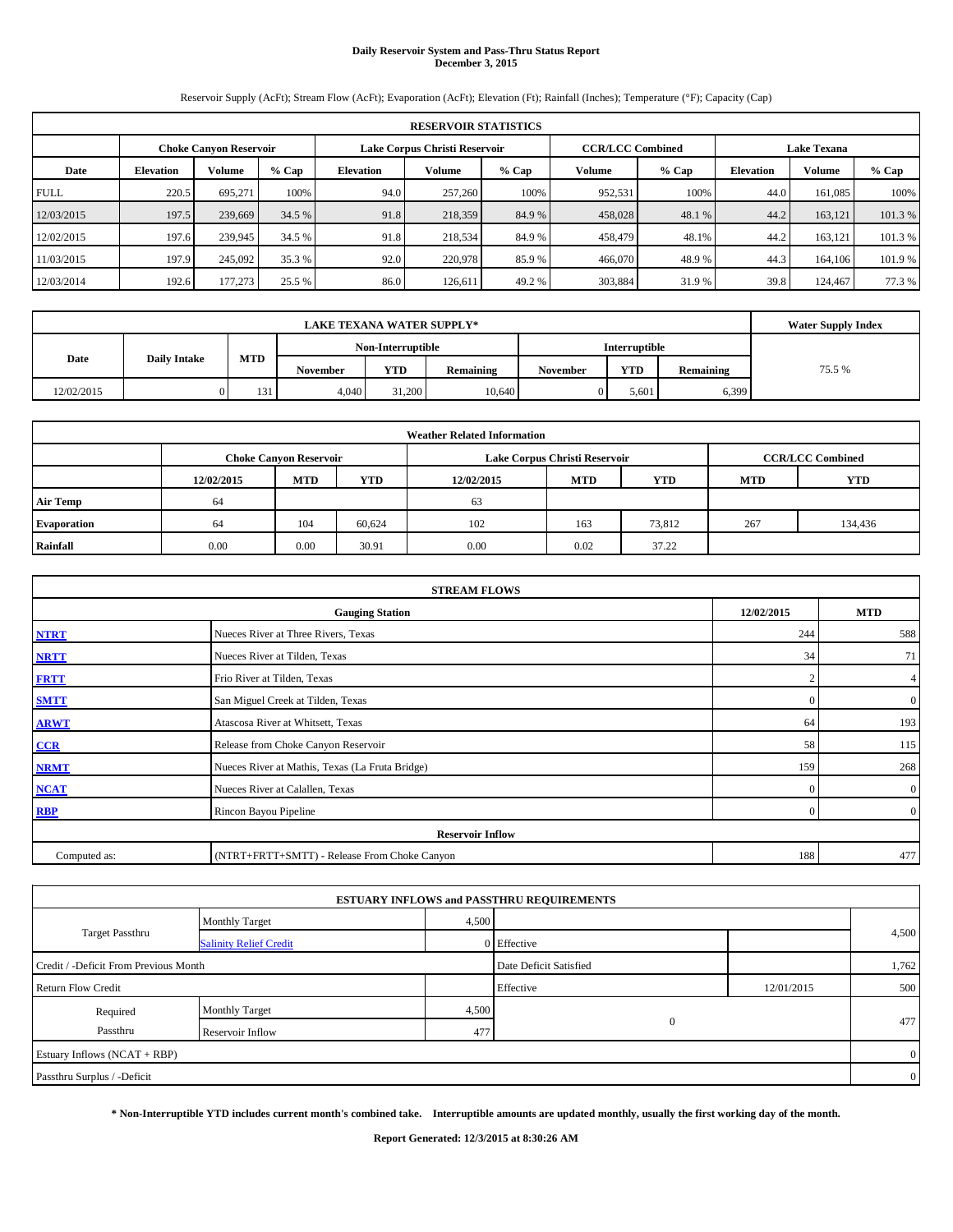## **Daily Reservoir System and Pass-Thru Status Report December 4, 2015**

Reservoir Supply (AcFt); Stream Flow (AcFt); Evaporation (AcFt); Elevation (Ft); Rainfall (Inches); Temperature (°F); Capacity (Cap)

| <b>RESERVOIR STATISTICS</b> |                  |                               |         |                               |                                               |         |         |         |                  |               |         |
|-----------------------------|------------------|-------------------------------|---------|-------------------------------|-----------------------------------------------|---------|---------|---------|------------------|---------------|---------|
|                             |                  | <b>Choke Canyon Reservoir</b> |         | Lake Corpus Christi Reservoir | <b>CCR/LCC Combined</b><br><b>Lake Texana</b> |         |         |         |                  |               |         |
| Date                        | <b>Elevation</b> | <b>Volume</b>                 | $%$ Cap | <b>Elevation</b>              | Volume                                        | $%$ Cap | Volume  | $%$ Cap | <b>Elevation</b> | <b>Volume</b> | $%$ Cap |
| <b>FULL</b>                 | 220.5            | 695.271                       | 100%    | 94.0                          | 257,260                                       | 100%    | 952,531 | 100%    | 44.0             | 161.085       | 100%    |
| 12/04/2015                  | 197.6            | 240,358                       | 34.6 %  | 91.8                          | 217,837                                       | 84.7 %  | 458,195 | 48.1 %  | 44.2             | 163.121       | 101.3%  |
| 12/03/2015                  | 197.5            | 239,669                       | 34.5 %  | 91.8                          | 218,359                                       | 84.9 %  | 458,028 | 48.1%   | 44.2             | 163.121       | 101.3 % |
| 11/04/2015                  | 197.9            | 244,532                       | 35.2 %  | 91.9                          | 220,104                                       | 85.6 %  | 464,636 | 48.8%   | 44.3             | 164,106       | 101.9 % |
| 12/04/2014                  | 192.6            | 178,183                       | 25.6 %  | 86.0                          | 126.611                                       | 49.2 %  | 304,794 | 32.0 %  | 39.8             | 124,467       | 77.3 %  |

|            | <b>Water Supply Index</b> |            |          |                   |           |                 |                      |           |       |
|------------|---------------------------|------------|----------|-------------------|-----------|-----------------|----------------------|-----------|-------|
|            |                           |            |          | Non-Interruptible |           |                 | <b>Interruptible</b> |           |       |
| Date       | <b>Daily Intake</b>       | <b>MTD</b> | November | <b>YTD</b>        | Remaining | <b>November</b> | <b>YTD</b>           | Remaining | 75.6% |
| 12/03/2015 | 131                       | 392        | 4,040    | 31.461            | 10,379    |                 | 5.601                | 6,399     |       |

| <b>Weather Related Information</b> |            |                               |        |            |                               |                         |            |         |  |  |
|------------------------------------|------------|-------------------------------|--------|------------|-------------------------------|-------------------------|------------|---------|--|--|
|                                    |            | <b>Choke Canyon Reservoir</b> |        |            | Lake Corpus Christi Reservoir | <b>CCR/LCC Combined</b> |            |         |  |  |
|                                    | 12/03/2015 | <b>MTD</b>                    | YTD    | 12/03/2015 | <b>MTD</b>                    | <b>YTD</b>              | <b>MTD</b> | YTD     |  |  |
| <b>Air Temp</b>                    | 63         |                               |        | 64         |                               |                         |            |         |  |  |
| Evaporation                        | 72         | 176                           | 60,696 | 122        | 285                           | 73,934                  | 461        | 134,630 |  |  |
| Rainfall                           | 0.00       | 0.00                          | 30.91  | 0.00       | 0.02                          | 37.22                   |            |         |  |  |

| <b>STREAM FLOWS</b>                                |                                                 |              |                  |  |  |  |  |  |  |
|----------------------------------------------------|-------------------------------------------------|--------------|------------------|--|--|--|--|--|--|
| <b>MTD</b><br>12/03/2015<br><b>Gauging Station</b> |                                                 |              |                  |  |  |  |  |  |  |
| <b>NTRT</b>                                        | Nueces River at Three Rivers, Texas             | 193          | 780              |  |  |  |  |  |  |
| <b>NRTT</b>                                        | Nueces River at Tilden, Texas                   | 30           | 101              |  |  |  |  |  |  |
| <b>FRTT</b>                                        | Frio River at Tilden, Texas                     |              | 6                |  |  |  |  |  |  |
| <b>SMTT</b>                                        | San Miguel Creek at Tilden, Texas               | $\Omega$     | $\boldsymbol{0}$ |  |  |  |  |  |  |
| <b>ARWT</b>                                        | Atascosa River at Whitsett, Texas               | 44           | 236              |  |  |  |  |  |  |
| CCR                                                | Release from Choke Canyon Reservoir             | 58           | 173              |  |  |  |  |  |  |
| <b>NRMT</b>                                        | Nueces River at Mathis, Texas (La Fruta Bridge) | 167          | 435              |  |  |  |  |  |  |
| <b>NCAT</b>                                        | Nueces River at Calallen, Texas                 | $\mathbf{0}$ | $\overline{0}$   |  |  |  |  |  |  |
| <b>RBP</b>                                         | Rincon Bayou Pipeline                           | $\Omega$     | $\overline{0}$   |  |  |  |  |  |  |
|                                                    | <b>Reservoir Inflow</b>                         |              |                  |  |  |  |  |  |  |
| Computed as:                                       | 136                                             | 613          |                  |  |  |  |  |  |  |

|                                       |                               |       | <b>ESTUARY INFLOWS and PASSTHRU REQUIREMENTS</b> |            |                |
|---------------------------------------|-------------------------------|-------|--------------------------------------------------|------------|----------------|
|                                       | <b>Monthly Target</b>         | 4,500 |                                                  |            |                |
| <b>Target Passthru</b>                | <b>Salinity Relief Credit</b> |       | 0 Effective                                      |            | 4,500          |
| Credit / -Deficit From Previous Month |                               |       | Date Deficit Satisfied                           |            | 1,762          |
| <b>Return Flow Credit</b>             |                               |       | Effective                                        | 12/01/2015 | 500            |
| Required                              | <b>Monthly Target</b>         | 4,500 |                                                  |            |                |
| Passthru                              | Reservoir Inflow              | 613   | $\mathbf{0}$                                     |            | 613            |
| Estuary Inflows (NCAT + RBP)          |                               |       |                                                  |            | $\overline{0}$ |
| Passthru Surplus / -Deficit           |                               |       |                                                  |            | 1,649          |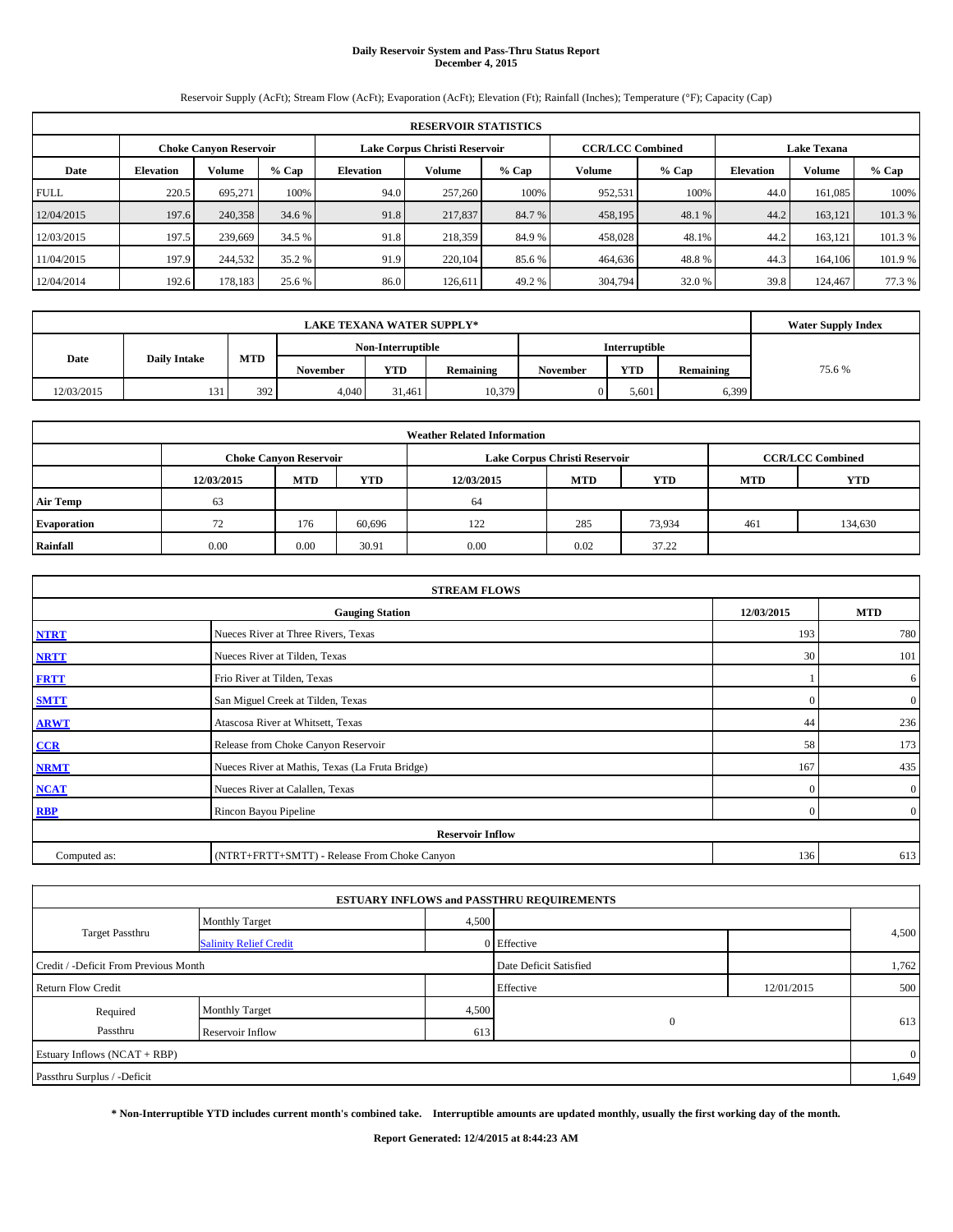#### **Daily Reservoir System and Pass-Thru Status Report December 5, 2015**

Reservoir Supply (AcFt); Stream Flow (AcFt); Evaporation (AcFt); Elevation (Ft); Rainfall (Inches); Temperature (°F); Capacity (Cap)

| <b>RESERVOIR STATISTICS</b> |                                                         |               |         |                  |         |         |               |                         |                    |         |         |
|-----------------------------|---------------------------------------------------------|---------------|---------|------------------|---------|---------|---------------|-------------------------|--------------------|---------|---------|
|                             | Lake Corpus Christi Reservoir<br>Choke Canvon Reservoir |               |         |                  |         |         |               | <b>CCR/LCC Combined</b> | <b>Lake Texana</b> |         |         |
| Date                        | <b>Elevation</b>                                        | <b>Volume</b> | $%$ Cap | <b>Elevation</b> | Volume  | $%$ Cap | <b>Volume</b> | $%$ Cap                 | <b>Elevation</b>   | Volume  | % Cap   |
| <b>FULL</b>                 | 220.5                                                   | 695.271       | 100%    | 94.0             | 257,260 | 100%    | 952,531       | 100%                    | 44.0               | 161.085 | 100%    |
| 12/05/2015                  | 197.6                                                   | 240,221       | 34.6 %  | 91.8             | 217,488 | 84.5 %  | 457,709       | 48.1 %                  | 44.2               | 163.121 | 101.3 % |
| 12/04/2015                  | 197.6                                                   | 240,358       | 34.6 %  | 91.8             | 217,837 | 84.7 %  | 458,195       | 48.1%                   | 44.2               | 163.121 | 101.3 % |
| 11/05/2015                  | 197.8                                                   | 243,131       | 35.0 %  | 91.9             | 219,231 | 85.2 %  | 462,362       | 48.5 %                  | 44.2               | 163.121 | 101.3 % |
| 12/05/2014                  | 192.6                                                   | 177,955       | 25.6 %  | 86.0             | 126.611 | 49.2 %  | 304,566       | 32.0 %                  | 39.8               | 124,467 | 77.3 %  |

|            | <b>Water Supply Index</b> |     |          |                   |           |                 |               |           |        |
|------------|---------------------------|-----|----------|-------------------|-----------|-----------------|---------------|-----------|--------|
|            |                           |     |          | Non-Interruptible |           |                 | Interruptible |           |        |
| Date       | <b>Daily Intake</b>       | MTD | November | <b>YTD</b>        | Remaining | <b>November</b> | <b>YTD</b>    | Remaining | 75.5 % |
| 12/04/2015 | 131                       | 523 | 4,040    | 31.592            | 10,248    |                 | 5.601         | 6,399     |        |

| <b>Weather Related Information</b> |            |                               |        |            |                               |                         |                          |         |  |  |
|------------------------------------|------------|-------------------------------|--------|------------|-------------------------------|-------------------------|--------------------------|---------|--|--|
|                                    |            | <b>Choke Canyon Reservoir</b> |        |            | Lake Corpus Christi Reservoir | <b>CCR/LCC Combined</b> |                          |         |  |  |
|                                    | 12/04/2015 | <b>MTD</b>                    | YTD    | 12/04/2015 | <b>MTD</b>                    | <b>YTD</b>              | <b>YTD</b><br><b>MTD</b> |         |  |  |
| <b>Air Temp</b>                    | 65         |                               |        | 65         |                               |                         |                          |         |  |  |
| <b>Evaporation</b>                 | 80         | 256                           | 60,776 | 122        | 407                           | 74,056                  | 663                      | 134,832 |  |  |
| Rainfall                           | 0.00       | 0.00                          | 30.91  | 0.00       | 0.02                          | 37.22                   |                          |         |  |  |

| <b>STREAM FLOWS</b>                                |                                                 |              |                  |  |  |  |  |  |  |  |
|----------------------------------------------------|-------------------------------------------------|--------------|------------------|--|--|--|--|--|--|--|
| 12/04/2015<br><b>MTD</b><br><b>Gauging Station</b> |                                                 |              |                  |  |  |  |  |  |  |  |
| <b>NTRT</b>                                        | Nueces River at Three Rivers, Texas             | 169          | 949              |  |  |  |  |  |  |  |
| <b>NRTT</b>                                        | Nueces River at Tilden, Texas                   | 24           | 125              |  |  |  |  |  |  |  |
| <b>FRTT</b>                                        | Frio River at Tilden, Texas                     |              | 6                |  |  |  |  |  |  |  |
| <b>SMTT</b>                                        | San Miguel Creek at Tilden, Texas               | $\Omega$     | $\boldsymbol{0}$ |  |  |  |  |  |  |  |
| <b>ARWT</b>                                        | Atascosa River at Whitsett, Texas               | 32           | 268              |  |  |  |  |  |  |  |
| CCR                                                | Release from Choke Canyon Reservoir             | 58           | 230              |  |  |  |  |  |  |  |
| <b>NRMT</b>                                        | Nueces River at Mathis, Texas (La Fruta Bridge) | 167          | 601              |  |  |  |  |  |  |  |
| <b>NCAT</b>                                        | Nueces River at Calallen, Texas                 | $\mathbf{0}$ | $\overline{0}$   |  |  |  |  |  |  |  |
| <b>RBP</b>                                         | Rincon Bayou Pipeline                           | $\Omega$     | $\overline{0}$   |  |  |  |  |  |  |  |
|                                                    | <b>Reservoir Inflow</b>                         |              |                  |  |  |  |  |  |  |  |
| Computed as:                                       | (NTRT+FRTT+SMTT) - Release From Choke Canyon    | 112          | 725              |  |  |  |  |  |  |  |

|                                       |                               |       | <b>ESTUARY INFLOWS and PASSTHRU REQUIREMENTS</b> |            |                |
|---------------------------------------|-------------------------------|-------|--------------------------------------------------|------------|----------------|
|                                       | <b>Monthly Target</b>         | 4,500 |                                                  |            |                |
| <b>Target Passthru</b>                | <b>Salinity Relief Credit</b> |       | 0 Effective                                      |            | 4,500          |
| Credit / -Deficit From Previous Month |                               |       | Date Deficit Satisfied                           |            | 1,762          |
| <b>Return Flow Credit</b>             |                               |       | Effective                                        | 12/01/2015 | 500            |
| Required                              | <b>Monthly Target</b>         | 4,500 |                                                  |            |                |
| Passthru                              | Reservoir Inflow              | 725   | $\mathbf{0}$                                     |            | 725            |
| Estuary Inflows (NCAT + RBP)          |                               |       |                                                  |            | $\overline{0}$ |
| Passthru Surplus / -Deficit           |                               |       |                                                  |            | 1,537          |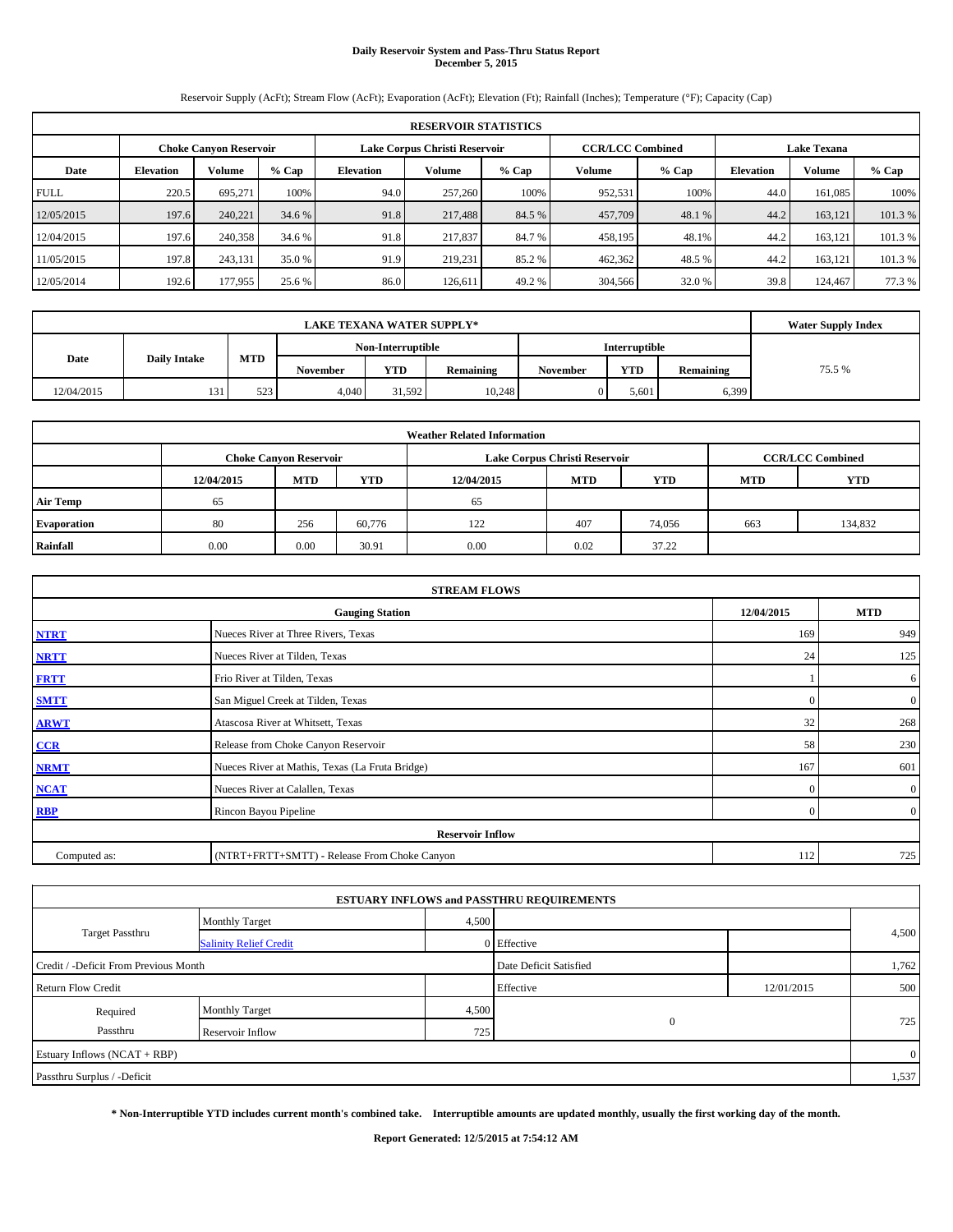#### **Daily Reservoir System and Pass-Thru Status Report December 6, 2015**

Reservoir Supply (AcFt); Stream Flow (AcFt); Evaporation (AcFt); Elevation (Ft); Rainfall (Inches); Temperature (°F); Capacity (Cap)

|             | <b>RESERVOIR STATISTICS</b> |                        |         |                  |                               |        |                                               |         |                  |         |         |  |  |  |
|-------------|-----------------------------|------------------------|---------|------------------|-------------------------------|--------|-----------------------------------------------|---------|------------------|---------|---------|--|--|--|
|             |                             | Choke Canvon Reservoir |         |                  | Lake Corpus Christi Reservoir |        | <b>CCR/LCC Combined</b><br><b>Lake Texana</b> |         |                  |         |         |  |  |  |
| Date        | <b>Elevation</b>            | <b>Volume</b>          | $%$ Cap | <b>Elevation</b> | Volume                        | % Cap  | <b>Volume</b>                                 | $%$ Cap | <b>Elevation</b> | Volume  | % Cap   |  |  |  |
| <b>FULL</b> | 220.5                       | 695.271                | 100%    | 94.0             | 257,260                       | 100%   | 952,531                                       | 100%    | 44.0             | 161.085 | 100%    |  |  |  |
| 12/06/2015  | 197.5                       | 239,118                | 34.4 %  | 91.8             | 217,488                       | 84.5 % | 456,606                                       | 47.9 %  | 44.2             | 163.121 | 101.3 % |  |  |  |
| 12/05/2015  | 197.6                       | 240,221                | 34.6 %  | 91.8             | 217,488                       | 84.5 % | 457,709                                       | 48.1%   | 44.2             | 163.121 | 101.3 % |  |  |  |
| 11/06/2015  | 197.9                       | 244,112                | 35.1 %  | 91.8             | 218,708                       | 85.0 % | 462,820                                       | 48.6%   | 44.2             | 163.121 | 101.3 % |  |  |  |
| 12/06/2014  | 192.6                       | 178,069                | 25.6 %  | 86.0             | 126,477                       | 49.2 % | 304,546                                       | 32.0 %  | 39.7             | 123.656 | 76.8%   |  |  |  |

|            | <b>Water Supply Index</b>          |     |          |            |           |                 |            |           |        |
|------------|------------------------------------|-----|----------|------------|-----------|-----------------|------------|-----------|--------|
|            | Non-Interruptible<br>Interruptible |     |          |            |           |                 |            |           |        |
| Date       | <b>Daily Intake</b>                | MTD | November | <b>YTD</b> | Remaining | <b>November</b> | <b>YTD</b> | Remaining | 75.3 % |
| 12/05/2015 | 131                                | 653 | 4,040    | 31.723     | 10.117    |                 | 5.601      | 6,399     |        |

| <b>Weather Related Information</b> |            |                                                                           |        |      |                               |                         |     |         |  |  |  |
|------------------------------------|------------|---------------------------------------------------------------------------|--------|------|-------------------------------|-------------------------|-----|---------|--|--|--|
|                                    |            | <b>Choke Canyon Reservoir</b>                                             |        |      | Lake Corpus Christi Reservoir | <b>CCR/LCC Combined</b> |     |         |  |  |  |
|                                    | 12/05/2015 | YTD<br><b>MTD</b><br><b>MTD</b><br><b>YTD</b><br>12/05/2015<br><b>MTD</b> |        |      |                               |                         |     |         |  |  |  |
| <b>Air Temp</b>                    | 68         |                                                                           |        | 69   |                               |                         |     |         |  |  |  |
| Evaporation                        | 64         | 320                                                                       | 60,840 | 81   | 488                           | 74,137                  | 808 | 134,977 |  |  |  |
| Rainfall                           | 0.00       | 0.00                                                                      | 30.91  | 0.00 | 0.02                          | 37.22                   |     |         |  |  |  |

|              | <b>STREAM FLOWS</b>                             |              |                  |  |  |  |  |
|--------------|-------------------------------------------------|--------------|------------------|--|--|--|--|
|              | 12/05/2015                                      | <b>MTD</b>   |                  |  |  |  |  |
| <b>NTRT</b>  | Nueces River at Three Rivers, Texas             |              |                  |  |  |  |  |
| <b>NRTT</b>  | Nueces River at Tilden, Texas                   | 19           | 145              |  |  |  |  |
| <b>FRTT</b>  | Frio River at Tilden, Texas                     |              | 7                |  |  |  |  |
| <b>SMTT</b>  | San Miguel Creek at Tilden, Texas               | $\Omega$     | $\boldsymbol{0}$ |  |  |  |  |
| <b>ARWT</b>  | Atascosa River at Whitsett, Texas               | 26           | 294              |  |  |  |  |
| CCR          | Release from Choke Canyon Reservoir             | 58           | 288              |  |  |  |  |
| <b>NRMT</b>  | Nueces River at Mathis, Texas (La Fruta Bridge) | 167          | 768              |  |  |  |  |
| <b>NCAT</b>  | Nueces River at Calallen, Texas                 | $\mathbf{0}$ | $\overline{0}$   |  |  |  |  |
| <b>RBP</b>   | Rincon Bayou Pipeline                           | $\Omega$     | $\overline{0}$   |  |  |  |  |
|              | <b>Reservoir Inflow</b>                         |              |                  |  |  |  |  |
| Computed as: | (NTRT+FRTT+SMTT) - Release From Choke Canyon    |              |                  |  |  |  |  |

|                                       |                               |       | <b>ESTUARY INFLOWS and PASSTHRU REQUIREMENTS</b> |            |                |
|---------------------------------------|-------------------------------|-------|--------------------------------------------------|------------|----------------|
|                                       | <b>Monthly Target</b>         | 4,500 |                                                  |            |                |
| <b>Target Passthru</b>                | <b>Salinity Relief Credit</b> |       | 0 Effective                                      |            | 4,500          |
| Credit / -Deficit From Previous Month |                               |       | Date Deficit Satisfied                           |            | 1,762          |
| <b>Return Flow Credit</b>             |                               |       | Effective                                        | 12/01/2015 | 500            |
| Required                              | <b>Monthly Target</b>         | 4,500 |                                                  |            |                |
| Passthru                              | Reservoir Inflow              | 823   | $\mathbf{0}$                                     |            | 823            |
| Estuary Inflows (NCAT + RBP)          |                               |       |                                                  |            | $\overline{0}$ |
| Passthru Surplus / -Deficit           |                               |       |                                                  |            | 1,439          |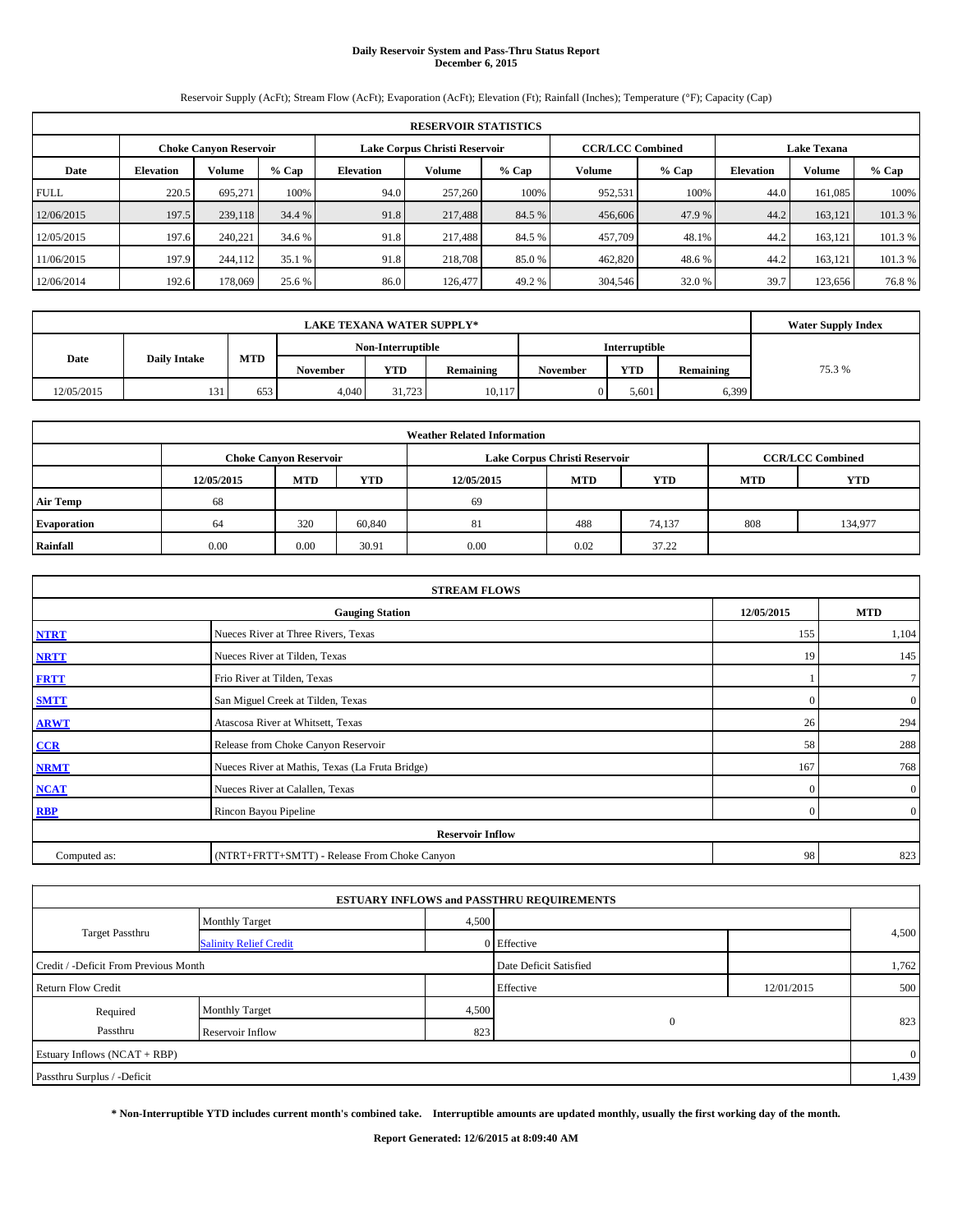#### **Daily Reservoir System and Pass-Thru Status Report December 7, 2015**

Reservoir Supply (AcFt); Stream Flow (AcFt); Evaporation (AcFt); Elevation (Ft); Rainfall (Inches); Temperature (°F); Capacity (Cap)

|             | <b>RESERVOIR STATISTICS</b> |                        |         |                  |                               |         |                                               |         |                  |         |         |  |  |  |
|-------------|-----------------------------|------------------------|---------|------------------|-------------------------------|---------|-----------------------------------------------|---------|------------------|---------|---------|--|--|--|
|             |                             | Choke Canvon Reservoir |         |                  | Lake Corpus Christi Reservoir |         | <b>CCR/LCC Combined</b><br><b>Lake Texana</b> |         |                  |         |         |  |  |  |
| Date        | <b>Elevation</b>            | Volume                 | $%$ Cap | <b>Elevation</b> | Volume                        | $%$ Cap | <b>Volume</b>                                 | $%$ Cap | <b>Elevation</b> | Volume  | % Cap   |  |  |  |
| <b>FULL</b> | 220.5                       | 695.271                | 100%    | 94.0             | 257,260                       | 100%    | 952,531                                       | 100%    | 44.0             | 161.085 | 100%    |  |  |  |
| 12/07/2015  | 197.5                       | 239,256                | 34.4 %  | 91.8             | 217,314                       | 84.5 %  | 456,570                                       | 47.9 %  | 44.2             | 163.121 | 101.3 % |  |  |  |
| 12/06/2015  | 197.5                       | 239,118                | 34.4 %  | 91.8             | 217,488                       | 84.5 %  | 456,606                                       | 47.9%   | 44.2             | 163.121 | 101.3 % |  |  |  |
| 11/07/2015  | 197.8                       | 243,971                | 35.1 %  | 92.0             | 220,803                       | 85.8%   | 464,774                                       | 48.8%   | 44.2             | 163.121 | 101.3 % |  |  |  |
| 12/07/2014  | 192.6                       | 177,613                | 25.5 %  | 86.0             | 126,477                       | 49.2 %  | 304,090                                       | 31.9 %  | 39.7             | 123.656 | 76.8%   |  |  |  |

|            | <b>Water Supply Index</b> |            |                   |        |           |                      |            |           |        |
|------------|---------------------------|------------|-------------------|--------|-----------|----------------------|------------|-----------|--------|
|            |                           |            | Non-Interruptible |        |           | <b>Interruptible</b> |            |           |        |
| Date       | <b>Daily Intake</b>       | <b>MTD</b> | November          | YTD    | Remaining | <b>November</b>      | <b>YTD</b> | Remaining | 75.3 % |
| 12/06/2015 | 130                       | 783        | 4,040             | 31,852 | 9,988     |                      | 5.601      | 6,399     |        |

| <b>Weather Related Information</b> |            |                               |            |            |                               |                         |     |         |  |  |  |
|------------------------------------|------------|-------------------------------|------------|------------|-------------------------------|-------------------------|-----|---------|--|--|--|
|                                    |            | <b>Choke Canyon Reservoir</b> |            |            | Lake Corpus Christi Reservoir | <b>CCR/LCC Combined</b> |     |         |  |  |  |
|                                    | 12/06/2015 | <b>MTD</b>                    | <b>MTD</b> | <b>YTD</b> |                               |                         |     |         |  |  |  |
| <b>Air Temp</b>                    | 70         |                               |            | 70         |                               |                         |     |         |  |  |  |
| Evaporation                        | 56         | 376                           | 60,896     | 20         | 508                           | 74,157                  | 884 | 135,053 |  |  |  |
| Rainfall                           | 0.00       | 0.00                          | 30.91      | 0.00       | 0.02                          | 37.22                   |     |         |  |  |  |

|              | <b>STREAM FLOWS</b>                             |              |                  |  |  |  |  |
|--------------|-------------------------------------------------|--------------|------------------|--|--|--|--|
|              | 12/06/2015                                      | <b>MTD</b>   |                  |  |  |  |  |
| <b>NTRT</b>  | Nueces River at Three Rivers, Texas             |              |                  |  |  |  |  |
| <b>NRTT</b>  | Nueces River at Tilden, Texas                   | 16           | 161              |  |  |  |  |
| <b>FRTT</b>  | Frio River at Tilden, Texas                     |              | 8                |  |  |  |  |
| <b>SMTT</b>  | San Miguel Creek at Tilden, Texas               | $\Omega$     | $\boldsymbol{0}$ |  |  |  |  |
| <b>ARWT</b>  | Atascosa River at Whitsett, Texas               | 22           | 316              |  |  |  |  |
| CCR          | Release from Choke Canyon Reservoir             | 58           | 345              |  |  |  |  |
| <b>NRMT</b>  | Nueces River at Mathis, Texas (La Fruta Bridge) | 153          | 921              |  |  |  |  |
| <b>NCAT</b>  | Nueces River at Calallen, Texas                 | $\mathbf{0}$ | $\overline{0}$   |  |  |  |  |
| <b>RBP</b>   | Rincon Bayou Pipeline                           | $\Omega$     | $\overline{0}$   |  |  |  |  |
|              | <b>Reservoir Inflow</b>                         |              |                  |  |  |  |  |
| Computed as: | (NTRT+FRTT+SMTT) - Release From Choke Canyon    |              |                  |  |  |  |  |

|                                       |                               |       | <b>ESTUARY INFLOWS and PASSTHRU REQUIREMENTS</b> |            |                |
|---------------------------------------|-------------------------------|-------|--------------------------------------------------|------------|----------------|
|                                       | <b>Monthly Target</b>         | 4,500 |                                                  |            |                |
| <b>Target Passthru</b>                | <b>Salinity Relief Credit</b> |       | 0 Effective                                      |            | 4,500          |
| Credit / -Deficit From Previous Month |                               |       | Date Deficit Satisfied                           |            | 1,762          |
| <b>Return Flow Credit</b>             |                               |       | Effective                                        | 12/01/2015 | 500            |
| Required                              | <b>Monthly Target</b>         | 4,500 |                                                  |            |                |
| Passthru                              | Reservoir Inflow              | 909   | $\mathbf{0}$                                     |            | 909            |
| Estuary Inflows (NCAT + RBP)          |                               |       |                                                  |            | $\overline{0}$ |
| Passthru Surplus / -Deficit           |                               |       |                                                  |            | 1,353          |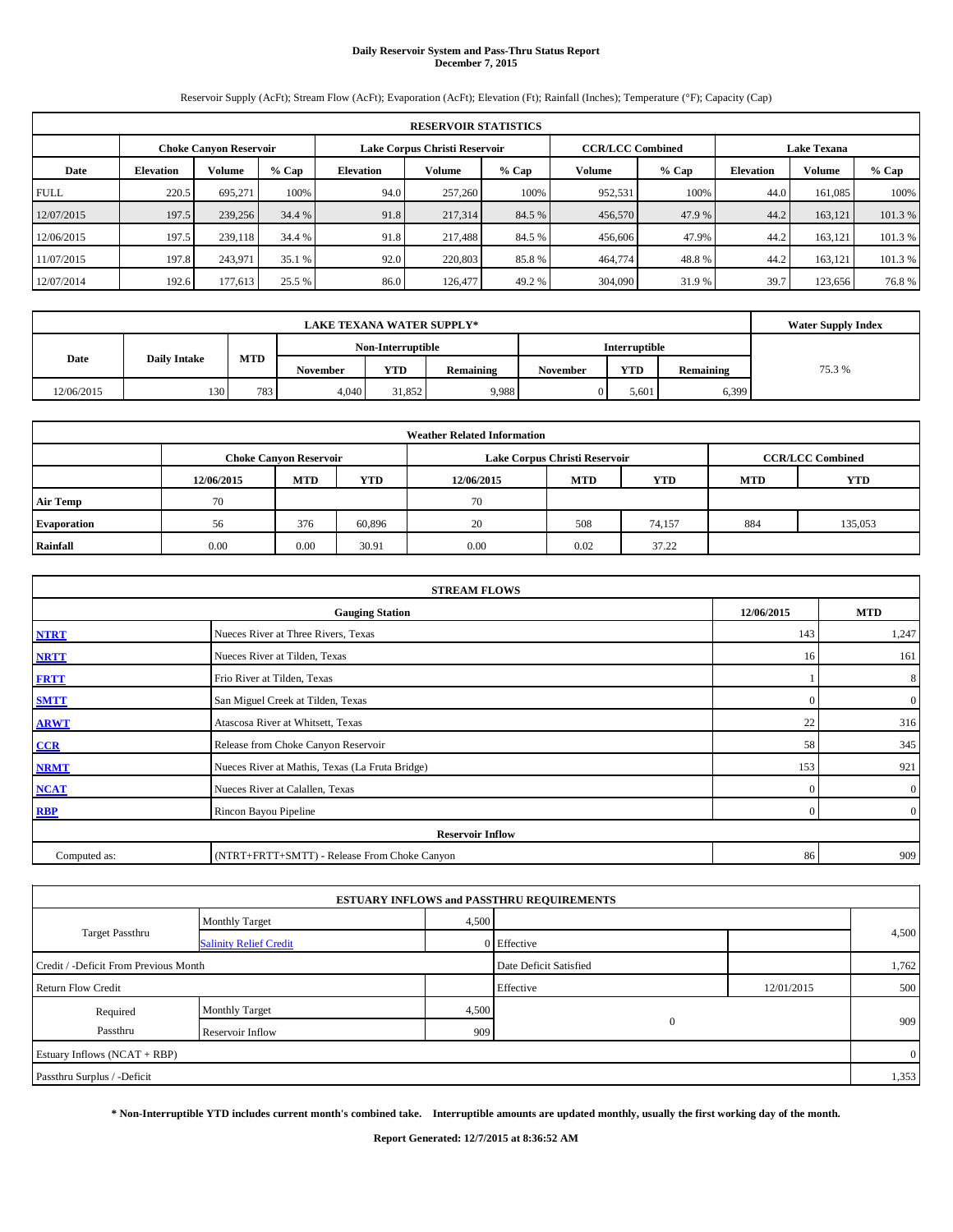# **Daily Reservoir System and Pass-Thru Status Report December 8, 2015**

Reservoir Supply (AcFt); Stream Flow (AcFt); Evaporation (AcFt); Elevation (Ft); Rainfall (Inches); Temperature (°F); Capacity (Cap)

|             | <b>RESERVOIR STATISTICS</b> |                               |         |                  |                               |         |                         |         |                  |                    |         |  |  |
|-------------|-----------------------------|-------------------------------|---------|------------------|-------------------------------|---------|-------------------------|---------|------------------|--------------------|---------|--|--|
|             |                             | <b>Choke Canyon Reservoir</b> |         |                  | Lake Corpus Christi Reservoir |         | <b>CCR/LCC Combined</b> |         |                  | <b>Lake Texana</b> |         |  |  |
| Date        | <b>Elevation</b>            | Volume                        | $%$ Cap | <b>Elevation</b> | Volume                        | $%$ Cap | Volume                  | $%$ Cap | <b>Elevation</b> | <b>Volume</b>      | $%$ Cap |  |  |
| <b>FULL</b> | 220.5                       | 695.271                       | 100%    | 94.0             | 257,260                       | 100%    | 952,531                 | 100%    | 44.0             | 161.085            | 100%    |  |  |
| 12/08/2015  | 197.5                       | 238,705                       | 34.3 %  | 91.7             | 216,966                       | 84.3 %  | 455,671                 | 47.8%   | 44.2             | 163.121            | 101.3%  |  |  |
| 12/07/2015  | 197.5                       | 239,256                       | 34.4 %  | 91.8             | 217,314                       | 84.5 %  | 456,570                 | 47.9%   | 44.2             | 163.121            | 101.3 % |  |  |
| 1/08/2015   | 197.8                       | 243.691                       | 35.0 %  | 92.0             | 220,803                       | 85.8%   | 464,494                 | 48.8%   | 44.2             | 163.121            | 101.3 % |  |  |
| 12/08/2014  | 192.6                       | 177,500                       | 25.5 %  | 86.0             | 126,343                       | 49.1 %  | 303,843                 | 31.9 %  | 39.9             | 125,280            | 77.8%   |  |  |

|            | <b>Water Supply Index</b> |            |          |                   |                  |                 |               |           |        |
|------------|---------------------------|------------|----------|-------------------|------------------|-----------------|---------------|-----------|--------|
|            |                           |            |          | Non-Interruptible |                  |                 | Interruptible |           |        |
| Date       | <b>Daily Intake</b>       | <b>MTD</b> | November | <b>YTD</b>        | <b>Remaining</b> | <b>November</b> | <b>YTD</b>    | Remaining | 75.1 % |
| 12/07/2015 | 130                       | 913        | 4,040    | 31.983            | 9,857            |                 | 5.601         | 6,399     |        |

| <b>Weather Related Information</b> |                                                                                           |            |        |            |            |            |            |            |  |  |  |  |  |
|------------------------------------|-------------------------------------------------------------------------------------------|------------|--------|------------|------------|------------|------------|------------|--|--|--|--|--|
|                                    | <b>CCR/LCC Combined</b><br>Lake Corpus Christi Reservoir<br><b>Choke Canyon Reservoir</b> |            |        |            |            |            |            |            |  |  |  |  |  |
|                                    | 12/07/2015                                                                                | <b>MTD</b> | YTD    | 12/07/2015 | <b>MTD</b> | <b>YTD</b> | <b>MTD</b> | <b>YTD</b> |  |  |  |  |  |
| <b>Air Temp</b>                    | 68                                                                                        |            |        | 70         |            |            |            |            |  |  |  |  |  |
| Evaporation                        | 64                                                                                        | 440        | 60,960 | 132        | 640        | 74,289     | 1,080      | 135,249    |  |  |  |  |  |
| Rainfall                           | 0.00                                                                                      | 0.00       | 30.91  | 0.00       | 0.02       | 37.22      |            |            |  |  |  |  |  |

|              | <b>STREAM FLOWS</b>                                |                |                  |  |  |  |  |  |  |  |
|--------------|----------------------------------------------------|----------------|------------------|--|--|--|--|--|--|--|
|              | 12/07/2015<br><b>MTD</b><br><b>Gauging Station</b> |                |                  |  |  |  |  |  |  |  |
| <b>NTRT</b>  | Nueces River at Three Rivers, Texas                | 135            | 1,382            |  |  |  |  |  |  |  |
| <b>NRTT</b>  | Nueces River at Tilden, Texas                      | 15             | 176              |  |  |  |  |  |  |  |
| <b>FRTT</b>  | Frio River at Tilden, Texas                        |                | 8                |  |  |  |  |  |  |  |
| <b>SMTT</b>  | San Miguel Creek at Tilden, Texas                  | $\Omega$       | $\boldsymbol{0}$ |  |  |  |  |  |  |  |
| <b>ARWT</b>  | Atascosa River at Whitsett, Texas                  | 18             | 334              |  |  |  |  |  |  |  |
| CCR          | Release from Choke Canyon Reservoir                | 58             | 403              |  |  |  |  |  |  |  |
| <b>NRMT</b>  | Nueces River at Mathis, Texas (La Fruta Bridge)    | 141            | 1,062            |  |  |  |  |  |  |  |
| <b>NCAT</b>  | Nueces River at Calallen, Texas                    | 34             | 34               |  |  |  |  |  |  |  |
| <b>RBP</b>   | Rincon Bayou Pipeline                              | $\overline{0}$ | $\overline{0}$   |  |  |  |  |  |  |  |
|              | <b>Reservoir Inflow</b>                            |                |                  |  |  |  |  |  |  |  |
| Computed as: | (NTRT+FRTT+SMTT) - Release From Choke Canyon       | 78             | 987              |  |  |  |  |  |  |  |

|                                       |                               |       | <b>ESTUARY INFLOWS and PASSTHRU REQUIREMENTS</b> |            |       |
|---------------------------------------|-------------------------------|-------|--------------------------------------------------|------------|-------|
|                                       | <b>Monthly Target</b>         | 4,500 |                                                  |            |       |
| <b>Target Passthru</b>                | <b>Salinity Relief Credit</b> |       | 0 Effective                                      |            | 4,500 |
| Credit / -Deficit From Previous Month |                               |       | Date Deficit Satisfied                           |            | 1,762 |
| <b>Return Flow Credit</b>             |                               |       | Effective                                        | 12/01/2015 | 500   |
| Required                              | <b>Monthly Target</b>         | 4,500 |                                                  |            |       |
| Passthru                              | Reservoir Inflow              | 987   | $\mathbf{0}$                                     |            | 987   |
| Estuary Inflows (NCAT + RBP)          |                               |       |                                                  |            | 34    |
| Passthru Surplus / -Deficit           |                               |       |                                                  |            | 1,309 |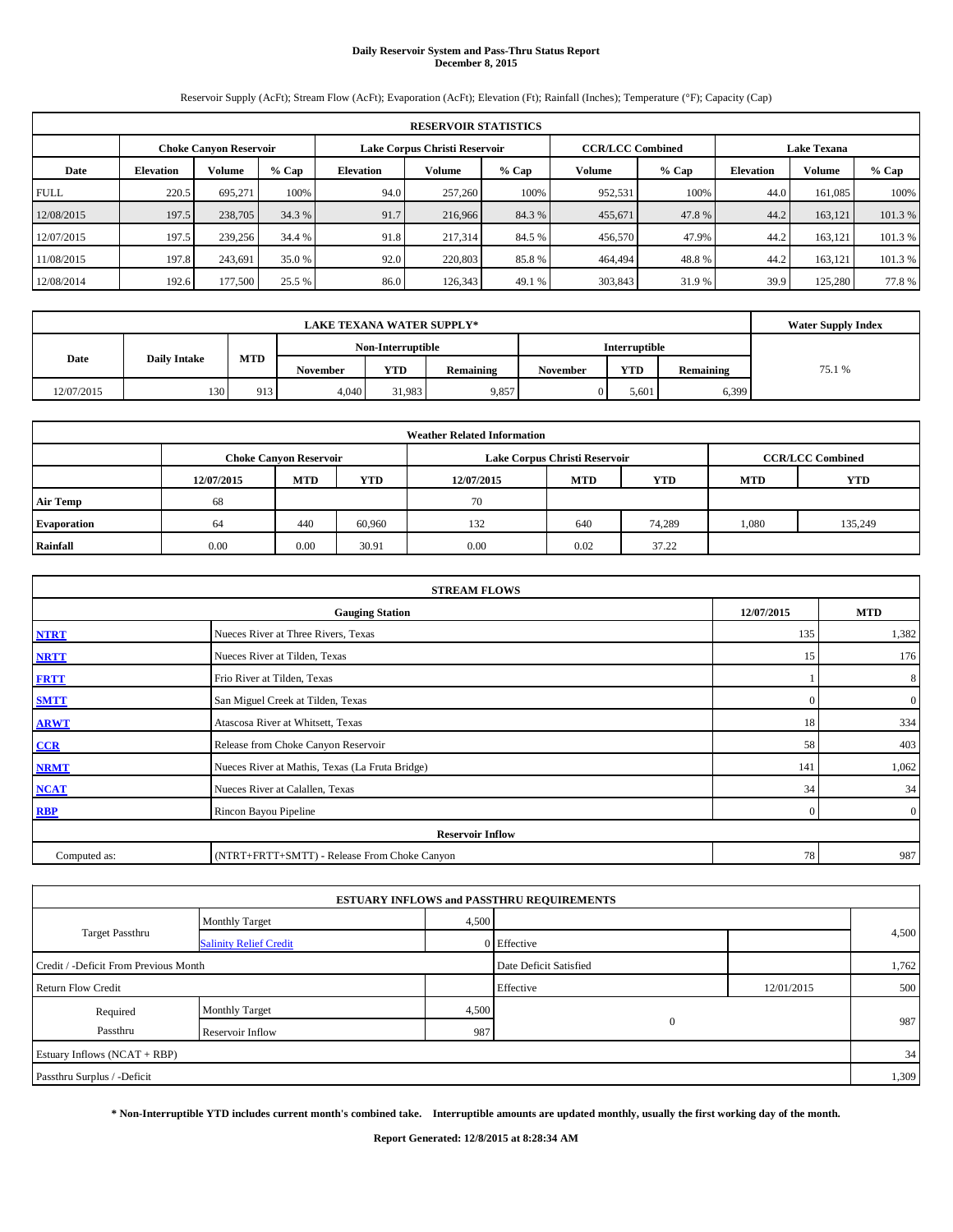#### **Daily Reservoir System and Pass-Thru Status Report December 9, 2015**

Reservoir Supply (AcFt); Stream Flow (AcFt); Evaporation (AcFt); Elevation (Ft); Rainfall (Inches); Temperature (°F); Capacity (Cap)

|             | <b>RESERVOIR STATISTICS</b>                                                                                     |         |         |                  |               |         |         |         |                  |         |         |  |  |  |  |
|-------------|-----------------------------------------------------------------------------------------------------------------|---------|---------|------------------|---------------|---------|---------|---------|------------------|---------|---------|--|--|--|--|
|             | <b>CCR/LCC Combined</b><br>Lake Corpus Christi Reservoir<br><b>Lake Texana</b><br><b>Choke Canyon Reservoir</b> |         |         |                  |               |         |         |         |                  |         |         |  |  |  |  |
| Date        | <b>Elevation</b>                                                                                                | Volume  | $%$ Cap | <b>Elevation</b> | <b>Volume</b> | $%$ Cap | Volume  | $%$ Cap | <b>Elevation</b> | Volume  | % Cap   |  |  |  |  |
| <b>FULL</b> | 220.5                                                                                                           | 695.271 | 100%    | 94.0             | 257,260       | 100%    | 952,531 | 100%    | 44.0             | 161,085 | 100%    |  |  |  |  |
| 12/09/2015  | 197.5                                                                                                           | 239,394 | 34.4 %  | 91.7             | 216,966       | 84.3 %  | 456,360 | 47.9 %  | 44.1             | 163.121 | 101.3%  |  |  |  |  |
| 12/08/2015  | 197.5                                                                                                           | 238,705 | 34.3 %  | 91.7             | 216,966       | 84.3 %  | 455,671 | 47.8%   | 44.2             | 163.121 | 101.3%  |  |  |  |  |
| 11/09/2015  | 197.8                                                                                                           | 243,271 | 35.0 %  | 91.9             | 219,930       | 85.5 %  | 463,201 | 48.6 %  | 44.2             | 163,121 | 101.3 % |  |  |  |  |
| 12/09/2014  | 192.6                                                                                                           | 177.613 | 25.5 %  | 86.0             | 126,343       | 49.1 %  | 303,956 | 31.9%   | 39.7             | 123,656 | 76.8%   |  |  |  |  |

|            | <b>Water Supply Index</b> |       |          |                   |           |                 |                      |           |        |
|------------|---------------------------|-------|----------|-------------------|-----------|-----------------|----------------------|-----------|--------|
|            |                           |       |          | Non-Interruptible |           |                 | <b>Interruptible</b> |           |        |
| Date       | <b>Daily Intake</b>       | MTD   | November | <b>YTD</b>        | Remaining | <b>November</b> | <b>YTD</b>           | Remaining | 75.3 % |
| 12/08/2015 | 130                       | 1.044 | 4.040    | 32.113            | 9.727     |                 | 5.601                | 6,399     |        |

|                 |            |                                                                                           |            | <b>Weather Related Information</b> |            |            |            |            |  |  |  |  |  |
|-----------------|------------|-------------------------------------------------------------------------------------------|------------|------------------------------------|------------|------------|------------|------------|--|--|--|--|--|
|                 |            | <b>CCR/LCC Combined</b><br>Lake Corpus Christi Reservoir<br><b>Choke Canyon Reservoir</b> |            |                                    |            |            |            |            |  |  |  |  |  |
|                 | 12/08/2015 | <b>MTD</b>                                                                                | <b>YTD</b> | 12/08/2015                         | <b>MTD</b> | <b>YTD</b> | <b>MTD</b> | <b>YTD</b> |  |  |  |  |  |
| <b>Air Temp</b> | 76         |                                                                                           |            | 75                                 |            |            |            |            |  |  |  |  |  |
| Evaporation     |            | 512                                                                                       | 61.032     | 193                                | 833        | 74,482     | 1,345      | 135,514    |  |  |  |  |  |
| Rainfall        | 0.00       | 0.00                                                                                      | 30.91      | 0.00                               | 0.02       | 37.22      |            |            |  |  |  |  |  |

|                                                    | <b>STREAM FLOWS</b>                             |              |                  |  |  |  |  |  |  |
|----------------------------------------------------|-------------------------------------------------|--------------|------------------|--|--|--|--|--|--|
| 12/08/2015<br><b>MTD</b><br><b>Gauging Station</b> |                                                 |              |                  |  |  |  |  |  |  |
| <b>NTRT</b>                                        | Nueces River at Three Rivers, Texas             | 129          | 1,511            |  |  |  |  |  |  |
| <b>NRTT</b>                                        | Nueces River at Tilden, Texas                   | 18           | 194              |  |  |  |  |  |  |
| <b>FRTT</b>                                        | Frio River at Tilden, Texas                     |              | 9                |  |  |  |  |  |  |
| <b>SMTT</b>                                        | San Miguel Creek at Tilden, Texas               | $\Omega$     | $\boldsymbol{0}$ |  |  |  |  |  |  |
| <b>ARWT</b>                                        | Atascosa River at Whitsett, Texas               | 16           | 351              |  |  |  |  |  |  |
| CCR                                                | Release from Choke Canyon Reservoir             | 58           | 461              |  |  |  |  |  |  |
| <b>NRMT</b>                                        | Nueces River at Mathis, Texas (La Fruta Bridge) | 125          | 1,187            |  |  |  |  |  |  |
| <b>NCAT</b>                                        | Nueces River at Calallen, Texas                 | 42           | 75               |  |  |  |  |  |  |
| <b>RBP</b>                                         | Rincon Bayou Pipeline                           | $\mathbf{0}$ | $\overline{0}$   |  |  |  |  |  |  |
|                                                    | <b>Reservoir Inflow</b>                         |              |                  |  |  |  |  |  |  |
| Computed as:                                       | (NTRT+FRTT+SMTT) - Release From Choke Canyon    | 72           | 1,059            |  |  |  |  |  |  |

|                                       |                               |       | <b>ESTUARY INFLOWS and PASSTHRU REQUIREMENTS</b> |            |       |
|---------------------------------------|-------------------------------|-------|--------------------------------------------------|------------|-------|
|                                       | <b>Monthly Target</b>         | 4,500 |                                                  |            |       |
| Target Passthru                       | <b>Salinity Relief Credit</b> |       | 0 Effective                                      |            | 4,500 |
| Credit / -Deficit From Previous Month |                               |       | Date Deficit Satisfied                           |            | 1,762 |
| <b>Return Flow Credit</b>             |                               |       | Effective                                        | 12/01/2015 | 500   |
| Required                              | <b>Monthly Target</b>         | 4,500 |                                                  |            |       |
| Passthru                              | Reservoir Inflow              | 1,059 | $\mathbf{0}$                                     |            | 1,059 |
| Estuary Inflows (NCAT + RBP)          |                               |       |                                                  |            | 75    |
| Passthru Surplus / -Deficit           |                               |       |                                                  |            | 1,278 |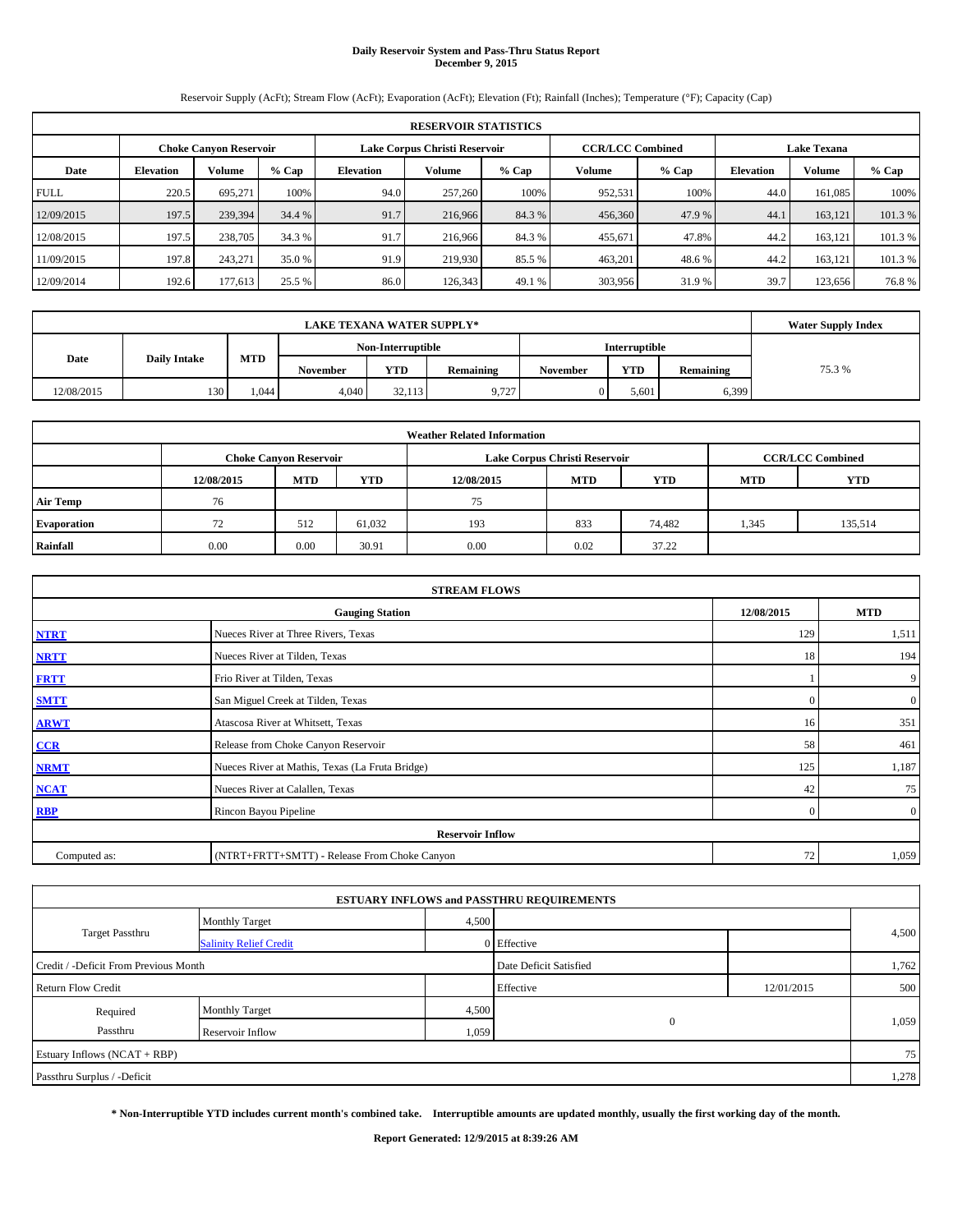# **Daily Reservoir System and Pass-Thru Status Report December 10, 2015**

Reservoir Supply (AcFt); Stream Flow (AcFt); Evaporation (AcFt); Elevation (Ft); Rainfall (Inches); Temperature (°F); Capacity (Cap)

|             | <b>RESERVOIR STATISTICS</b>                                                                                     |         |         |                  |         |         |         |         |                  |               |         |  |  |  |  |
|-------------|-----------------------------------------------------------------------------------------------------------------|---------|---------|------------------|---------|---------|---------|---------|------------------|---------------|---------|--|--|--|--|
|             | <b>CCR/LCC Combined</b><br>Lake Corpus Christi Reservoir<br><b>Choke Canyon Reservoir</b><br><b>Lake Texana</b> |         |         |                  |         |         |         |         |                  |               |         |  |  |  |  |
| Date        | <b>Elevation</b>                                                                                                | Volume  | $%$ Cap | <b>Elevation</b> | Volume  | $%$ Cap | Volume  | $%$ Cap | <b>Elevation</b> | <b>Volume</b> | $%$ Cap |  |  |  |  |
| <b>FULL</b> | 220.5                                                                                                           | 695.271 | 100%    | 94.0             | 257,260 | 100%    | 952,531 | 100%    | 44.0             | 161.085       | 100%    |  |  |  |  |
| 12/10/2015  | 197.4                                                                                                           | 238,292 | 34.3 %  | 91.7             | 216,270 | 84.1 %  | 454,562 | 47.7 %  | 44.1             | 162,101       | 100.6 % |  |  |  |  |
| 12/09/2015  | 197.5                                                                                                           | 239,394 | 34.4 %  | 91.7             | 216,966 | 84.3 %  | 456,360 | 47.9%   | 44.2             | 163.121       | 101.3 % |  |  |  |  |
| 11/10/2015  | 197.9                                                                                                           | 244,112 | 35.1 %  | 91.9             | 219,406 | 85.3%   | 463,518 | 48.7%   | 44.              | 162,101       | 100.6 % |  |  |  |  |
| 12/10/2014  | 192.6                                                                                                           | 177,386 | 25.5 %  | 86.0             | 126,075 | 49.0 %  | 303,461 | 31.9 %  | 39.7             | 123.656       | 76.8%   |  |  |  |  |

|            | <b>Water Supply Index</b> |       |                 |                   |           |          |                      |           |        |
|------------|---------------------------|-------|-----------------|-------------------|-----------|----------|----------------------|-----------|--------|
|            |                           |       |                 | Non-Interruptible |           |          | <b>Interruptible</b> |           |        |
| Date       | <b>Daily Intake</b>       | MTD   | <b>November</b> | <b>YTD</b>        | Remaining | November | <b>YTD</b>           | Remaining | 75.0 % |
| 12/09/2015 | 130                       | 1.174 | 4,040           | 32,243            | 9,597     | 0        | 5.601                | 6.399     |        |

| <b>Weather Related Information</b> |            |                                                                                           |            |            |            |            |            |         |  |  |  |  |  |
|------------------------------------|------------|-------------------------------------------------------------------------------------------|------------|------------|------------|------------|------------|---------|--|--|--|--|--|
|                                    |            | <b>CCR/LCC Combined</b><br>Lake Corpus Christi Reservoir<br><b>Choke Canyon Reservoir</b> |            |            |            |            |            |         |  |  |  |  |  |
|                                    | 12/09/2015 | <b>MTD</b>                                                                                | <b>YTD</b> | 12/09/2015 | <b>MTD</b> | <b>YTD</b> | <b>MTD</b> | YTD     |  |  |  |  |  |
| <b>Air Temp</b>                    |            |                                                                                           |            | 78         |            |            |            |         |  |  |  |  |  |
| Evaporation                        | 56         | 568                                                                                       | 61,088     | 101        | 934        | 74,583     | 1,502      | 135,671 |  |  |  |  |  |
| Rainfall                           | 0.00       | 0.00                                                                                      | 30.91      | 0.00       | 0.02       | 37.22      |            |         |  |  |  |  |  |

|              | <b>STREAM FLOWS</b>                             |                |                  |  |  |  |  |  |  |  |  |
|--------------|-------------------------------------------------|----------------|------------------|--|--|--|--|--|--|--|--|
|              | <b>Gauging Station</b>                          | 12/09/2015     | <b>MTD</b>       |  |  |  |  |  |  |  |  |
| <b>NTRT</b>  | Nueces River at Three Rivers, Texas             | 127            | 1,638            |  |  |  |  |  |  |  |  |
| <b>NRTT</b>  | Nueces River at Tilden, Texas                   | 19             | 213              |  |  |  |  |  |  |  |  |
| <b>FRTT</b>  | Frio River at Tilden, Texas                     |                | 10               |  |  |  |  |  |  |  |  |
| <b>SMTT</b>  | San Miguel Creek at Tilden, Texas               | $\Omega$       | $\boldsymbol{0}$ |  |  |  |  |  |  |  |  |
| <b>ARWT</b>  | Atascosa River at Whitsett, Texas               | 14             | 365              |  |  |  |  |  |  |  |  |
| CCR          | Release from Choke Canyon Reservoir             | 58             | 518              |  |  |  |  |  |  |  |  |
| <b>NRMT</b>  | Nueces River at Mathis, Texas (La Fruta Bridge) | 113            | 1,300            |  |  |  |  |  |  |  |  |
| <b>NCAT</b>  | Nueces River at Calallen, Texas                 | 36             | 111              |  |  |  |  |  |  |  |  |
| <b>RBP</b>   | Rincon Bayou Pipeline                           | $\overline{0}$ | $\overline{0}$   |  |  |  |  |  |  |  |  |
|              | <b>Reservoir Inflow</b>                         |                |                  |  |  |  |  |  |  |  |  |
| Computed as: | (NTRT+FRTT+SMTT) - Release From Choke Canyon    | 70             | 1,129            |  |  |  |  |  |  |  |  |

|                                       |                               |       | <b>ESTUARY INFLOWS and PASSTHRU REQUIREMENTS</b> |            |       |  |
|---------------------------------------|-------------------------------|-------|--------------------------------------------------|------------|-------|--|
|                                       | <b>Monthly Target</b>         | 4,500 |                                                  |            |       |  |
| <b>Target Passthru</b>                | <b>Salinity Relief Credit</b> |       | 0 Effective                                      |            | 4,500 |  |
| Credit / -Deficit From Previous Month |                               |       | Date Deficit Satisfied                           |            | 1,762 |  |
| <b>Return Flow Credit</b>             |                               |       | Effective                                        | 12/01/2015 | 500   |  |
| Required                              | <b>Monthly Target</b>         | 4,500 |                                                  |            |       |  |
| Passthru                              | Reservoir Inflow              | 1,129 | $\mathbf{0}$                                     |            | 1,129 |  |
| Estuary Inflows (NCAT + RBP)          |                               |       |                                                  |            | 111   |  |
| Passthru Surplus / -Deficit           |                               |       |                                                  |            | 1,244 |  |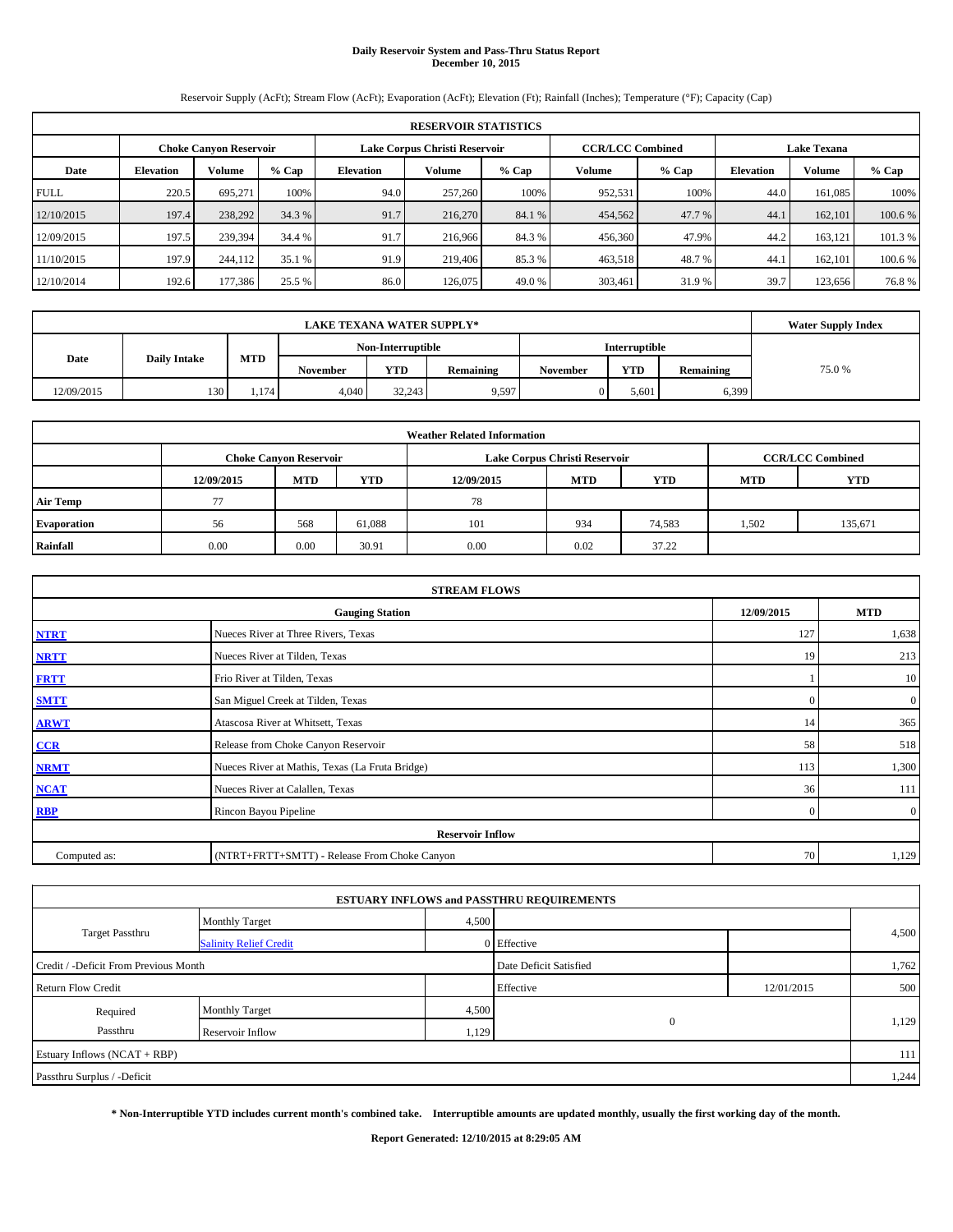# **Daily Reservoir System and Pass-Thru Status Report December 11, 2015**

Reservoir Supply (AcFt); Stream Flow (AcFt); Evaporation (AcFt); Elevation (Ft); Rainfall (Inches); Temperature (°F); Capacity (Cap)

|             | <b>RESERVOIR STATISTICS</b>                             |         |         |                  |                         |         |                    |         |                  |         |         |  |  |
|-------------|---------------------------------------------------------|---------|---------|------------------|-------------------------|---------|--------------------|---------|------------------|---------|---------|--|--|
|             | Lake Corpus Christi Reservoir<br>Choke Canvon Reservoir |         |         |                  | <b>CCR/LCC Combined</b> |         | <b>Lake Texana</b> |         |                  |         |         |  |  |
| Date        | <b>Elevation</b>                                        | Volume  | $%$ Cap | <b>Elevation</b> | Volume                  | $%$ Cap | <b>Volume</b>      | $%$ Cap | <b>Elevation</b> | Volume  | % Cap   |  |  |
| <b>FULL</b> | 220.5                                                   | 695.271 | 100%    | 94.0             | 257,260                 | 100%    | 952,531            | 100%    | 44.0             | 161.085 | 100%    |  |  |
| 12/11/2015  | 197.4                                                   | 237,879 | 34.2 %  | 91.7             | 216,444                 | 84.1 %  | 454,323            | 47.7 %  | 44.1             | 162,101 | 100.6 % |  |  |
| 12/10/2015  | 197.4                                                   | 238,292 | 34.3 %  | 91.7             | 216,270                 | 84.1 %  | 454,562            | 47.7%   | 44.1             | 162,101 | 100.6 % |  |  |
| 11/11/2015  | 197.8                                                   | 242,851 | 34.9 %  | 91.9             | 219,406                 | 85.3 %  | 462,257            | 48.5 %  | 44.              | 163.101 | 101.3 % |  |  |
| 12/11/2014  | 192.6                                                   | 177,273 | 25.5 %  | 85.9             | 125,008                 | 48.6 %  | 302,281            | 31.7 %  | 39.6             | 122,849 | 76.3 %  |  |  |

| <b>LAKE TEXANA WATER SUPPLY*</b> |                     |      |          |                   |           |                 |                      |           | <b>Water Supply Index</b> |
|----------------------------------|---------------------|------|----------|-------------------|-----------|-----------------|----------------------|-----------|---------------------------|
|                                  |                     |      |          | Non-Interruptible |           |                 | <b>Interruptible</b> |           |                           |
| Date                             | <b>Daily Intake</b> | MTD  | November | <b>YTD</b>        | Remaining | <b>November</b> | <b>YTD</b>           | Remaining | 74.9%                     |
| 12/10/2015                       | 130                 | .304 | 4,040    | 32,373            | 9.467     |                 | 5,601                | 6,399     |                           |

|                 | <b>Weather Related Information</b> |                               |        |            |                               |                         |            |            |  |  |  |
|-----------------|------------------------------------|-------------------------------|--------|------------|-------------------------------|-------------------------|------------|------------|--|--|--|
|                 |                                    | <b>Choke Canyon Reservoir</b> |        |            | Lake Corpus Christi Reservoir | <b>CCR/LCC Combined</b> |            |            |  |  |  |
|                 | 12/10/2015                         | <b>MTD</b>                    | YTD    | 12/10/2015 | <b>MTD</b>                    | <b>YTD</b>              | <b>MTD</b> | <b>YTD</b> |  |  |  |
| <b>Air Temp</b> | 83                                 |                               |        | 86         |                               |                         |            |            |  |  |  |
| Evaporation     | 88                                 | 656                           | 61,176 | 162        | 1,096                         | 74,745                  | 1,752      | 135,921    |  |  |  |
| Rainfall        | 0.00                               | 0.00                          | 30.91  | 0.00       | 0.02                          | 37.22                   |            |            |  |  |  |

|              | <b>STREAM FLOWS</b>                             |              |                |  |  |  |  |  |  |  |
|--------------|-------------------------------------------------|--------------|----------------|--|--|--|--|--|--|--|
|              | <b>Gauging Station</b>                          | 12/10/2015   | <b>MTD</b>     |  |  |  |  |  |  |  |
| <b>NTRT</b>  | Nueces River at Three Rivers, Texas             | 125          | 1,763          |  |  |  |  |  |  |  |
| <b>NRTT</b>  | Nueces River at Tilden, Texas                   | 18           | 231            |  |  |  |  |  |  |  |
| <b>FRTT</b>  | Frio River at Tilden, Texas                     | $\mathbf{0}$ | 10             |  |  |  |  |  |  |  |
| <b>SMTT</b>  | San Miguel Creek at Tilden, Texas               | $\mathbf{0}$ | $\mathbf{0}$   |  |  |  |  |  |  |  |
| <b>ARWT</b>  | Atascosa River at Whitsett, Texas               | 13           | 377            |  |  |  |  |  |  |  |
| CCR          | Release from Choke Canyon Reservoir             | 58           | 576            |  |  |  |  |  |  |  |
| <b>NRMT</b>  | Nueces River at Mathis, Texas (La Fruta Bridge) | 105          | 1,405          |  |  |  |  |  |  |  |
| <b>NCAT</b>  | Nueces River at Calallen, Texas                 | 32           | 143            |  |  |  |  |  |  |  |
| <b>RBP</b>   | Rincon Bayou Pipeline                           | $\Omega$     | $\overline{0}$ |  |  |  |  |  |  |  |
|              | <b>Reservoir Inflow</b>                         |              |                |  |  |  |  |  |  |  |
| Computed as: | (NTRT+FRTT+SMTT) - Release From Choke Canyon    | 68           | 1,197          |  |  |  |  |  |  |  |

|                                       |                               |       | <b>ESTUARY INFLOWS and PASSTHRU REQUIREMENTS</b> |            |       |
|---------------------------------------|-------------------------------|-------|--------------------------------------------------|------------|-------|
|                                       | <b>Monthly Target</b>         | 4,500 |                                                  |            |       |
| <b>Target Passthru</b>                | <b>Salinity Relief Credit</b> |       | 0 Effective                                      |            | 4,500 |
| Credit / -Deficit From Previous Month |                               |       | Date Deficit Satisfied                           |            | 1,762 |
| <b>Return Flow Credit</b>             |                               |       | Effective                                        | 12/01/2015 | 500   |
| Required                              | <b>Monthly Target</b>         | 4,500 |                                                  |            |       |
| Passthru                              | Reservoir Inflow              | 1,197 | $\mathbf{0}$                                     |            | 1,197 |
| Estuary Inflows (NCAT + RBP)          |                               |       |                                                  |            | 143   |
| Passthru Surplus / -Deficit           |                               |       |                                                  |            | 1,208 |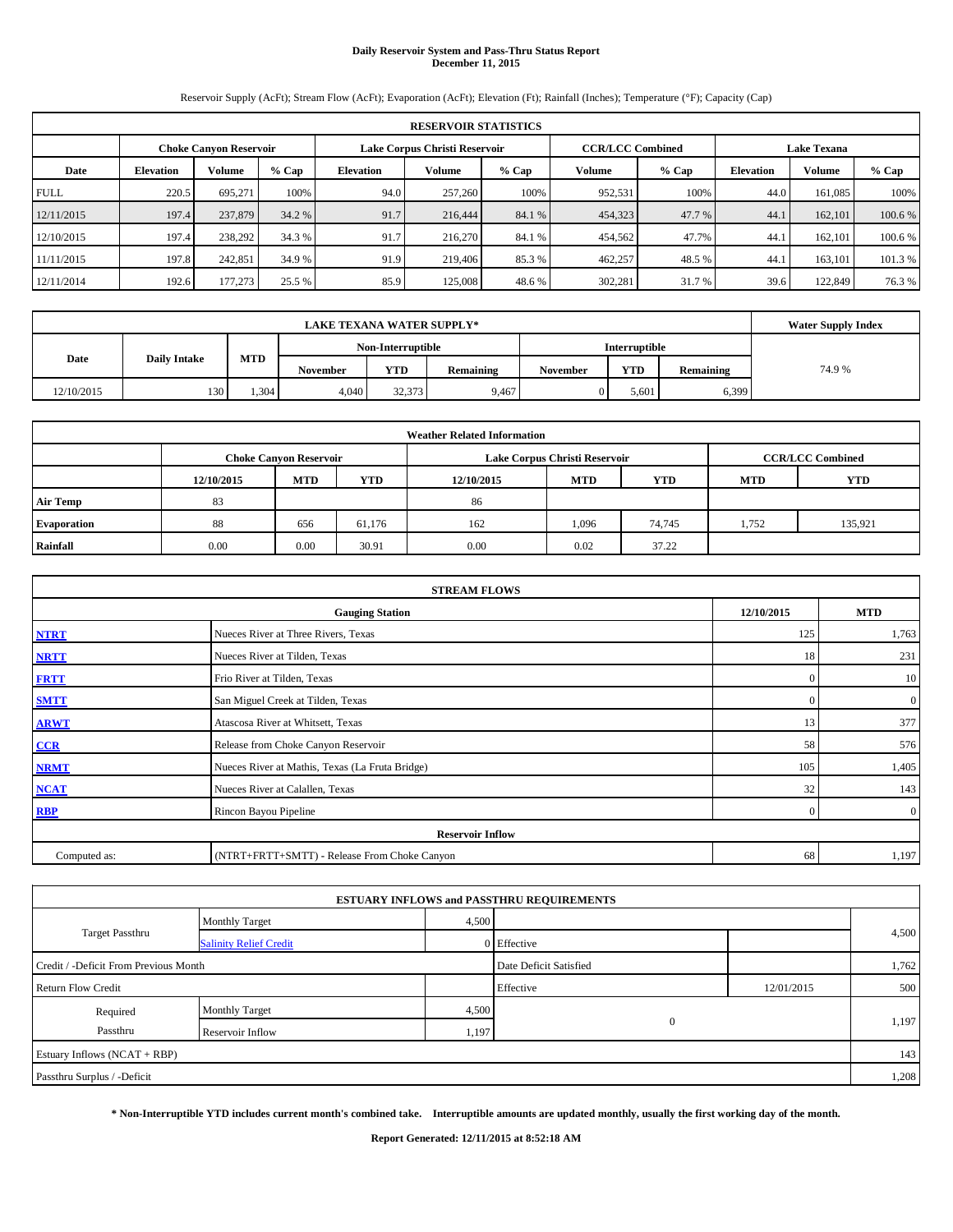# **Daily Reservoir System and Pass-Thru Status Report December 12, 2015**

Reservoir Supply (AcFt); Stream Flow (AcFt); Evaporation (AcFt); Elevation (Ft); Rainfall (Inches); Temperature (°F); Capacity (Cap)

|             | <b>RESERVOIR STATISTICS</b>                                    |         |         |                  |                         |         |                    |         |                  |               |         |  |
|-------------|----------------------------------------------------------------|---------|---------|------------------|-------------------------|---------|--------------------|---------|------------------|---------------|---------|--|
|             | Lake Corpus Christi Reservoir<br><b>Choke Canyon Reservoir</b> |         |         |                  | <b>CCR/LCC Combined</b> |         | <b>Lake Texana</b> |         |                  |               |         |  |
| Date        | <b>Elevation</b>                                               | Volume  | $%$ Cap | <b>Elevation</b> | Volume                  | $%$ Cap | Volume             | $%$ Cap | <b>Elevation</b> | <b>Volume</b> | $%$ Cap |  |
| <b>FULL</b> | 220.5                                                          | 695.271 | 100%    | 94.0             | 257,260                 | 100%    | 952,531            | 100%    | 44.0             | 161.085       | 100%    |  |
| 12/12/2015  | 197.4                                                          | 237,337 | 34.1 %  | 91.6             | 215,054                 | 83.6 %  | 452,391            | 47.5 %  | 44.1             | 162,101       | 100.6 % |  |
| 12/11/2015  | 197.4                                                          | 237,879 | 34.2 %  | 91.7             | 216,444                 | 84.1 %  | 454,323            | 47.7%   | 44.1             | 162,101       | 100.6 % |  |
| 11/12/2015  | 197.8                                                          | 242,851 | 34.9 %  | 91.9             | 219,930                 | 85.5 %  | 462,781            | 48.6%   | 44.              | 163.101       | 101.3 % |  |
| 12/12/2014  | 192.6                                                          | 177,273 | 25.5 %  | 85.9             | 124,874                 | 48.5 %  | 302,147            | 31.7 %  | 39.6             | 122,849       | 76.3 %  |  |

|            | <b>Water Supply Index</b> |       |                 |                   |           |          |                      |           |       |
|------------|---------------------------|-------|-----------------|-------------------|-----------|----------|----------------------|-----------|-------|
|            |                           |       |                 | Non-Interruptible |           |          | <b>Interruptible</b> |           |       |
| Date       | <b>Daily Intake</b>       | MTD   | <b>November</b> | <b>YTD</b>        | Remaining | November | <b>YTD</b>           | Remaining | 74.6% |
| 12/11/2015 | 130                       | 1,434 | 4,040           | 32,503            | 9,337     | 0        | 5.601                | 6,399     |       |

|                 | <b>Weather Related Information</b> |                               |        |            |                               |                         |            |            |  |  |  |
|-----------------|------------------------------------|-------------------------------|--------|------------|-------------------------------|-------------------------|------------|------------|--|--|--|
|                 |                                    | <b>Choke Canyon Reservoir</b> |        |            | Lake Corpus Christi Reservoir | <b>CCR/LCC Combined</b> |            |            |  |  |  |
|                 | 12/11/2015                         | <b>MTD</b>                    | YTD    | 12/11/2015 | <b>MTD</b>                    | <b>YTD</b>              | <b>MTD</b> | <b>YTD</b> |  |  |  |
| <b>Air Temp</b> | 83                                 |                               |        | 83         |                               |                         |            |            |  |  |  |
| Evaporation     | 104                                | 760                           | 61,280 | 202        | 1,298                         | 74,947                  | 2,058      | 136,227    |  |  |  |
| Rainfall        | 0.00                               | 0.00                          | 30.91  | 0.00       | 0.02                          | 37.22                   |            |            |  |  |  |

|              | <b>STREAM FLOWS</b>                             |              |                |  |  |  |  |  |  |  |
|--------------|-------------------------------------------------|--------------|----------------|--|--|--|--|--|--|--|
|              | <b>Gauging Station</b>                          | 12/11/2015   | <b>MTD</b>     |  |  |  |  |  |  |  |
| <b>NTRT</b>  | Nueces River at Three Rivers, Texas             | 125          | 1,888          |  |  |  |  |  |  |  |
| <b>NRTT</b>  | Nueces River at Tilden, Texas                   | 16           | 248            |  |  |  |  |  |  |  |
| <b>FRTT</b>  | Frio River at Tilden, Texas                     | $\mathbf{0}$ | 10             |  |  |  |  |  |  |  |
| <b>SMTT</b>  | San Miguel Creek at Tilden, Texas               | $\mathbf{0}$ | $\mathbf{0}$   |  |  |  |  |  |  |  |
| <b>ARWT</b>  | Atascosa River at Whitsett, Texas               | 12           | 389            |  |  |  |  |  |  |  |
| CCR          | Release from Choke Canyon Reservoir             | 58           | 633            |  |  |  |  |  |  |  |
| <b>NRMT</b>  | Nueces River at Mathis, Texas (La Fruta Bridge) | 105          | 1,511          |  |  |  |  |  |  |  |
| <b>NCAT</b>  | Nueces River at Calallen, Texas                 | 15           | 158            |  |  |  |  |  |  |  |
| <b>RBP</b>   | Rincon Bayou Pipeline                           | $\Omega$     | $\overline{0}$ |  |  |  |  |  |  |  |
|              | <b>Reservoir Inflow</b>                         |              |                |  |  |  |  |  |  |  |
| Computed as: | (NTRT+FRTT+SMTT) - Release From Choke Canyon    | 68           | 1,265          |  |  |  |  |  |  |  |

|                                       |                               |       | <b>ESTUARY INFLOWS and PASSTHRU REQUIREMENTS</b> |            |       |
|---------------------------------------|-------------------------------|-------|--------------------------------------------------|------------|-------|
|                                       | <b>Monthly Target</b>         | 4,500 |                                                  |            |       |
| <b>Target Passthru</b>                | <b>Salinity Relief Credit</b> |       | 0 Effective                                      |            | 4,500 |
| Credit / -Deficit From Previous Month |                               |       | Date Deficit Satisfied                           |            | 1,762 |
| <b>Return Flow Credit</b>             |                               |       | Effective                                        | 12/01/2015 | 500   |
| Required                              | <b>Monthly Target</b>         | 4,500 |                                                  |            |       |
| Passthru                              | Reservoir Inflow              | 1,265 | $\mathbf{0}$                                     |            | 1,265 |
| Estuary Inflows (NCAT + RBP)          |                               |       |                                                  |            | 158   |
| Passthru Surplus / -Deficit           |                               |       |                                                  |            | 1,155 |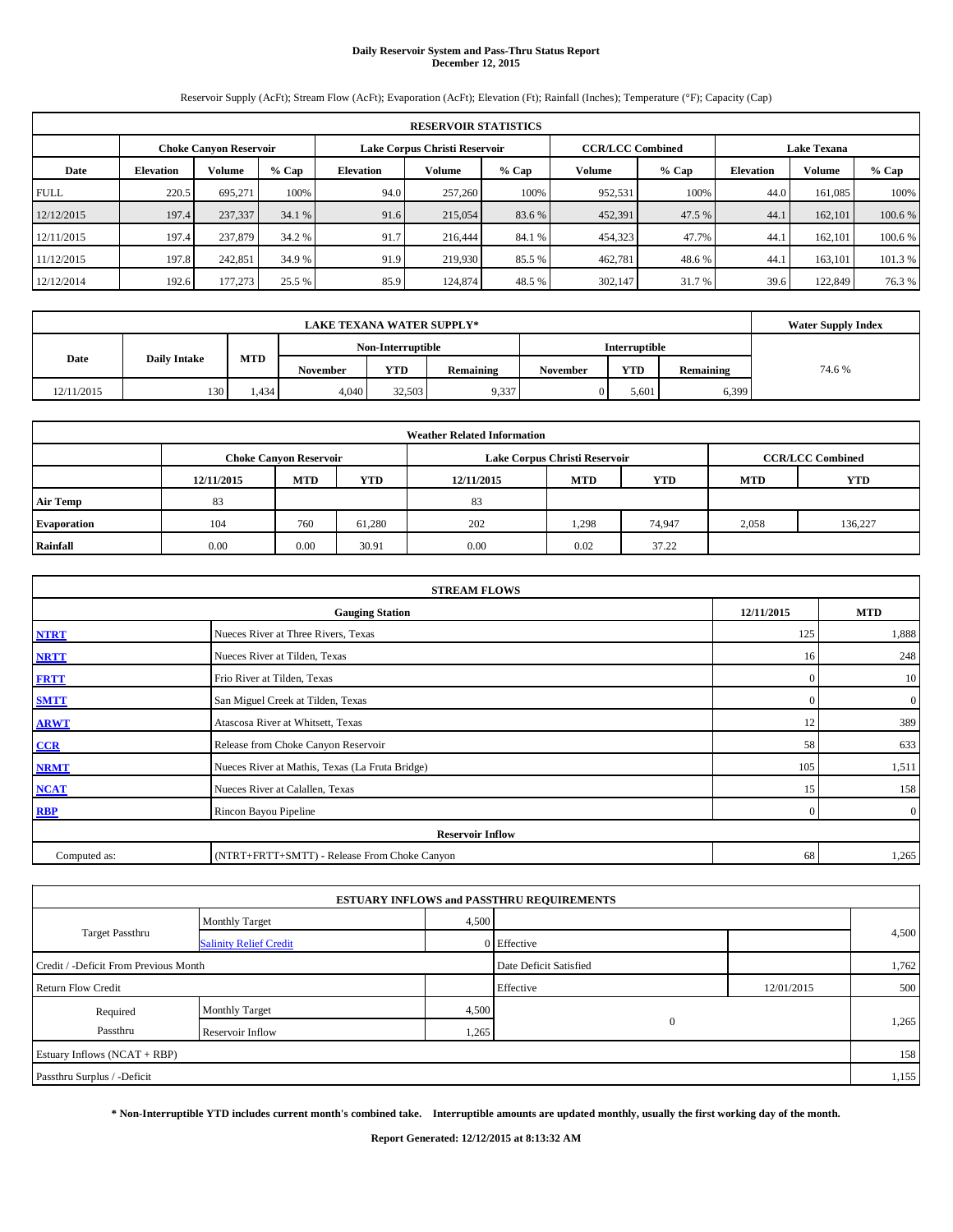# **Daily Reservoir System and Pass-Thru Status Report December 13, 2015**

Reservoir Supply (AcFt); Stream Flow (AcFt); Evaporation (AcFt); Elevation (Ft); Rainfall (Inches); Temperature (°F); Capacity (Cap)

| <b>RESERVOIR STATISTICS</b> |                  |                               |         |                                               |         |         |         |         |                  |               |         |
|-----------------------------|------------------|-------------------------------|---------|-----------------------------------------------|---------|---------|---------|---------|------------------|---------------|---------|
|                             |                  | <b>Choke Canyon Reservoir</b> |         | <b>CCR/LCC Combined</b><br><b>Lake Texana</b> |         |         |         |         |                  |               |         |
| Date                        | <b>Elevation</b> | Volume                        | $%$ Cap | <b>Elevation</b>                              | Volume  | $%$ Cap | Volume  | $%$ Cap | <b>Elevation</b> | <b>Volume</b> | $%$ Cap |
| <b>FULL</b>                 | 220.5            | 695.271                       | 100%    | 94.0                                          | 257,260 | 100%    | 952,531 | 100%    | 44.0             | 161.085       | 100%    |
| 12/13/2015                  | 197.4            | 238,292                       | 34.3 %  | 91.8                                          | 218,882 | 85.1 %  | 457,174 | 48.0%   | 44.1             | 162,101       | 100.6 % |
| 12/12/2015                  | 197.4            | 237,337                       | 34.1 %  | 91.6                                          | 215,054 | 83.6 %  | 452,391 | 47.5%   | 44.1             | 162,101       | 100.6 % |
| 11/13/2015                  | 197.8            | 242,991                       | 34.9 %  | 91.9                                          | 219.231 | 85.2%   | 462,222 | 48.5%   | 44.              | 163.101       | 101.3 % |
| 12/13/2014                  | 192.6            | 177,386                       | 25.5 %  | 85.9                                          | 124,741 | 48.5 %  | 302,127 | 31.7 %  | 39.6             | 122,849       | 76.3%   |

|                             | <b>LAKE TEXANA WATER SUPPLY*</b> |       |                 |                   |           |          |                      |           |        |  |  |  |
|-----------------------------|----------------------------------|-------|-----------------|-------------------|-----------|----------|----------------------|-----------|--------|--|--|--|
|                             |                                  |       |                 | Non-Interruptible |           |          | <b>Interruptible</b> |           |        |  |  |  |
| Date<br><b>Daily Intake</b> |                                  | MTD   | <b>November</b> | <b>YTD</b>        | Remaining | November | <b>YTD</b>           | Remaining | 75.4 % |  |  |  |
| 12/12/2015                  | 130                              | 1,565 | 4.040           | 32.634            | 9.206     | 0        | 5.601                | 6,399     |        |  |  |  |

| <b>Weather Related Information</b> |            |                               |        |            |                               |                         |       |         |  |  |  |
|------------------------------------|------------|-------------------------------|--------|------------|-------------------------------|-------------------------|-------|---------|--|--|--|
|                                    |            | <b>Choke Canyon Reservoir</b> |        |            | Lake Corpus Christi Reservoir | <b>CCR/LCC Combined</b> |       |         |  |  |  |
|                                    | 12/12/2015 | <b>MTD</b>                    | YTD    | 12/12/2015 | <b>MTD</b>                    | <b>YTD</b>              |       |         |  |  |  |
| <b>Air Temp</b>                    | 75         |                               |        | 74         |                               |                         |       |         |  |  |  |
| Evaporation                        | 48         | 808                           | 61,328 | 91         | 1,389                         | 75,038                  | 2,197 | 136,366 |  |  |  |
| Rainfall                           | 0.43       | 0.43                          | 31.34  | 0.50       | 0.52                          | 37.72                   |       |         |  |  |  |

| <b>STREAM FLOWS</b>                                |                                                 |                |                  |  |  |  |  |  |  |
|----------------------------------------------------|-------------------------------------------------|----------------|------------------|--|--|--|--|--|--|
| 12/12/2015<br><b>MTD</b><br><b>Gauging Station</b> |                                                 |                |                  |  |  |  |  |  |  |
| <b>NTRT</b>                                        | Nueces River at Three Rivers, Texas             | 123            | 2,011            |  |  |  |  |  |  |
| <b>NRTT</b>                                        | Nueces River at Tilden, Texas                   | 14             | 262              |  |  |  |  |  |  |
| <b>FRTT</b>                                        | Frio River at Tilden, Texas                     | $\mathbf{0}$   | 11               |  |  |  |  |  |  |
| <b>SMTT</b>                                        | San Miguel Creek at Tilden, Texas               | $\Omega$       | $\boldsymbol{0}$ |  |  |  |  |  |  |
| <b>ARWT</b>                                        | Atascosa River at Whitsett, Texas               | 11             | 400              |  |  |  |  |  |  |
| CCR                                                | Release from Choke Canyon Reservoir             | 58             | 691              |  |  |  |  |  |  |
| <b>NRMT</b>                                        | Nueces River at Mathis, Texas (La Fruta Bridge) | 119            | 1,630            |  |  |  |  |  |  |
| <b>NCAT</b>                                        | Nueces River at Calallen, Texas                 | 4              | 162              |  |  |  |  |  |  |
| <b>RBP</b>                                         | Rincon Bayou Pipeline                           | $\overline{0}$ | $\overline{0}$   |  |  |  |  |  |  |
| <b>Reservoir Inflow</b>                            |                                                 |                |                  |  |  |  |  |  |  |
| Computed as:                                       | (NTRT+FRTT+SMTT) - Release From Choke Canyon    |                |                  |  |  |  |  |  |  |

|                                                       |                               |       | <b>ESTUARY INFLOWS and PASSTHRU REQUIREMENTS</b> |            |       |  |
|-------------------------------------------------------|-------------------------------|-------|--------------------------------------------------|------------|-------|--|
|                                                       | <b>Monthly Target</b>         | 4,500 |                                                  |            |       |  |
| <b>Target Passthru</b>                                | <b>Salinity Relief Credit</b> |       | 0 Effective                                      |            | 4,500 |  |
| Credit / -Deficit From Previous Month                 |                               |       | Date Deficit Satisfied                           |            | 1,762 |  |
| <b>Return Flow Credit</b>                             |                               |       | Effective                                        | 12/01/2015 | 500   |  |
| Required                                              | <b>Monthly Target</b>         | 4,500 |                                                  |            | 1,331 |  |
| $\mathbf{0}$<br>Passthru<br>Reservoir Inflow<br>1,331 |                               |       |                                                  |            |       |  |
| Estuary Inflows (NCAT + RBP)                          |                               |       |                                                  |            | 162   |  |
| Passthru Surplus / -Deficit                           |                               |       |                                                  |            | 1,093 |  |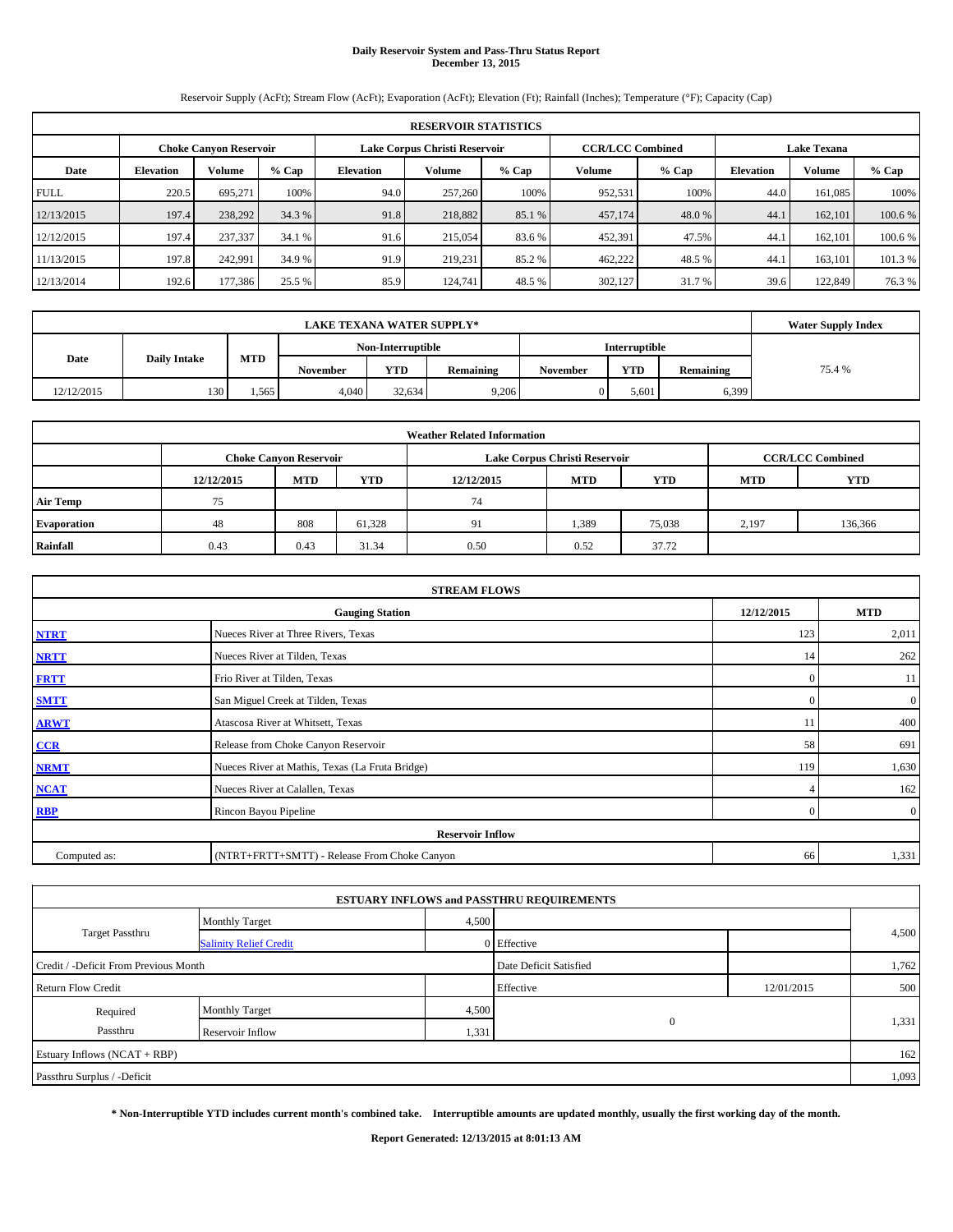# **Daily Reservoir System and Pass-Thru Status Report December 14, 2015**

Reservoir Supply (AcFt); Stream Flow (AcFt); Evaporation (AcFt); Elevation (Ft); Rainfall (Inches); Temperature (°F); Capacity (Cap)

| <b>RESERVOIR STATISTICS</b> |                                                                                                                 |         |         |                  |         |         |         |         |                  |               |         |
|-----------------------------|-----------------------------------------------------------------------------------------------------------------|---------|---------|------------------|---------|---------|---------|---------|------------------|---------------|---------|
|                             | <b>CCR/LCC Combined</b><br>Lake Corpus Christi Reservoir<br><b>Choke Canyon Reservoir</b><br><b>Lake Texana</b> |         |         |                  |         |         |         |         |                  |               |         |
| Date                        | <b>Elevation</b>                                                                                                | Volume  | $%$ Cap | <b>Elevation</b> | Volume  | $%$ Cap | Volume  | $%$ Cap | <b>Elevation</b> | <b>Volume</b> | $%$ Cap |
| <b>FULL</b>                 | 220.5                                                                                                           | 695.271 | 100%    | 94.0             | 257,260 | 100%    | 952,531 | 100%    | 44.0             | 161.085       | 100%    |
| 12/14/2015                  | 197.5                                                                                                           | 239,532 | 34.5 %  | 91.8             | 217,662 | 84.6 %  | 457,194 | 48.0%   | 44.1             | 162,101       | 100.6 % |
| 12/13/2015                  | 197.4                                                                                                           | 238,292 | 34.3 %  | 91.8             | 218,882 | 85.1 %  | 457.174 | 48.0%   | 44.1             | 162,101       | 100.6 % |
| 11/14/2015                  | 197.8                                                                                                           | 242,851 | 34.9 %  | 91.9             | 218,882 | 85.1 %  | 461,733 | 48.5%   | 44.              | 163.101       | 101.3 % |
| 12/14/2014                  | 192.5                                                                                                           | 176,591 | 25.4 %  | 85.9             | 124,741 | 48.5 %  | 301,332 | 31.6%   | 39.6             | 122,849       | 76.3 %  |

|            | <b>Water Supply Index</b> |       |          |                   |           |                 |                      |                  |        |
|------------|---------------------------|-------|----------|-------------------|-----------|-----------------|----------------------|------------------|--------|
|            |                           |       |          | Non-Interruptible |           |                 | <b>Interruptible</b> |                  |        |
| Date       | <b>Daily Intake</b>       | MTD   | November | <b>YTD</b>        | Remaining | <b>November</b> | <b>YTD</b>           | <b>Remaining</b> | 75.4 % |
| 12/13/2015 | 130                       | .,694 | 4,040    | 32.764            | 9,076     |                 | 5,601                | 6,399            |        |

| <b>Weather Related Information</b> |            |                               |        |            |                               |                         |       |         |  |  |  |
|------------------------------------|------------|-------------------------------|--------|------------|-------------------------------|-------------------------|-------|---------|--|--|--|
|                                    |            | <b>Choke Canyon Reservoir</b> |        |            | Lake Corpus Christi Reservoir | <b>CCR/LCC Combined</b> |       |         |  |  |  |
|                                    | 12/13/2015 | <b>MTD</b>                    | YTD    | 12/13/2015 | <b>MTD</b>                    | <b>YTD</b>              |       |         |  |  |  |
| <b>Air Temp</b>                    | 61         |                               |        | 59         |                               |                         |       |         |  |  |  |
| Evaporation                        |            | 816                           | 61,336 | 71         | 1.460                         | 75,109                  | 2,276 | 136,445 |  |  |  |
| Rainfall                           | 0.04       | 0.47                          | 31.38  | 0.10       | 0.62                          | 37.82                   |       |         |  |  |  |

| <b>STREAM FLOWS</b>                                |                                                 |                |                  |  |  |  |  |  |  |
|----------------------------------------------------|-------------------------------------------------|----------------|------------------|--|--|--|--|--|--|
| 12/13/2015<br><b>MTD</b><br><b>Gauging Station</b> |                                                 |                |                  |  |  |  |  |  |  |
| <b>NTRT</b>                                        | Nueces River at Three Rivers, Texas             | 127            | 2,138            |  |  |  |  |  |  |
| <b>NRTT</b>                                        | Nueces River at Tilden, Texas                   | 14             | 276              |  |  |  |  |  |  |
| <b>FRTT</b>                                        | Frio River at Tilden, Texas                     |                | 12               |  |  |  |  |  |  |
| <b>SMTT</b>                                        | San Miguel Creek at Tilden, Texas               | $\Omega$       | $\boldsymbol{0}$ |  |  |  |  |  |  |
| <b>ARWT</b>                                        | Atascosa River at Whitsett, Texas               | 12             | 411              |  |  |  |  |  |  |
| CCR                                                | Release from Choke Canyon Reservoir             | 58             | 748              |  |  |  |  |  |  |
| <b>NRMT</b>                                        | Nueces River at Mathis, Texas (La Fruta Bridge) | 119            | 1,749            |  |  |  |  |  |  |
| <b>NCAT</b>                                        | Nueces River at Calallen, Texas                 | 22             | 183              |  |  |  |  |  |  |
| <b>RBP</b>                                         | Rincon Bayou Pipeline                           | $\overline{0}$ | $\overline{0}$   |  |  |  |  |  |  |
| <b>Reservoir Inflow</b>                            |                                                 |                |                  |  |  |  |  |  |  |
| Computed as:                                       | (NTRT+FRTT+SMTT) - Release From Choke Canyon    |                |                  |  |  |  |  |  |  |

|                                                       |                               |       | <b>ESTUARY INFLOWS and PASSTHRU REQUIREMENTS</b> |            |       |  |
|-------------------------------------------------------|-------------------------------|-------|--------------------------------------------------|------------|-------|--|
|                                                       | <b>Monthly Target</b>         | 4,500 |                                                  |            |       |  |
| Target Passthru                                       | <b>Salinity Relief Credit</b> |       | 0 Effective                                      |            | 4,500 |  |
| Credit / -Deficit From Previous Month                 |                               |       | Date Deficit Satisfied                           |            | 1,762 |  |
| <b>Return Flow Credit</b>                             |                               |       | Effective                                        | 12/01/2015 | 500   |  |
| Required                                              | <b>Monthly Target</b>         | 4,500 |                                                  |            | 1,401 |  |
| $\mathbf{0}$<br>Passthru<br>1,401<br>Reservoir Inflow |                               |       |                                                  |            |       |  |
| Estuary Inflows (NCAT + RBP)                          |                               |       |                                                  |            | 183   |  |
| Passthru Surplus / -Deficit                           |                               |       |                                                  |            | 1,044 |  |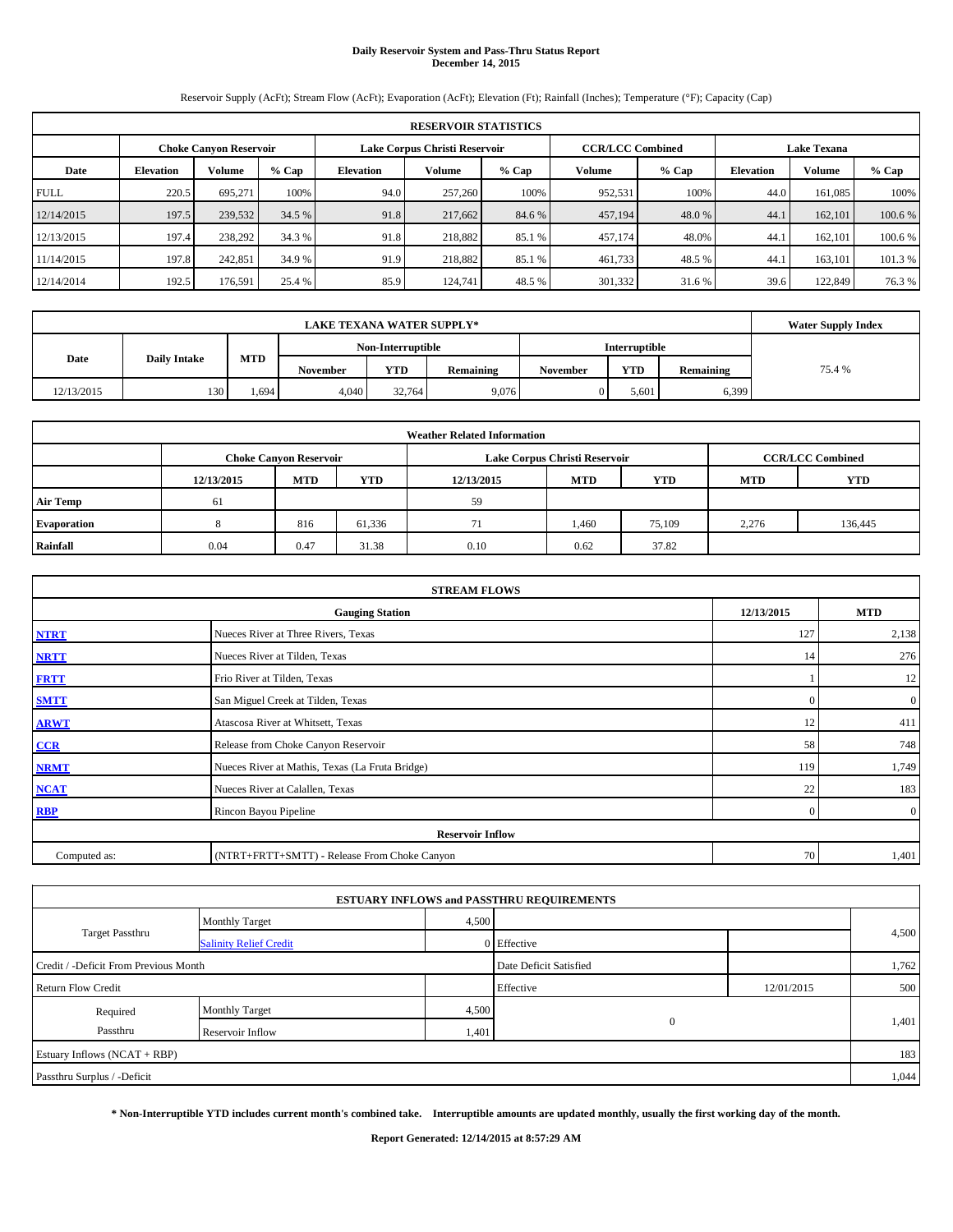# **Daily Reservoir System and Pass-Thru Status Report December 15, 2015**

Reservoir Supply (AcFt); Stream Flow (AcFt); Evaporation (AcFt); Elevation (Ft); Rainfall (Inches); Temperature (°F); Capacity (Cap)

| <b>RESERVOIR STATISTICS</b> |                                                                                                          |         |         |                  |         |         |               |         |                  |         |         |
|-----------------------------|----------------------------------------------------------------------------------------------------------|---------|---------|------------------|---------|---------|---------------|---------|------------------|---------|---------|
|                             | <b>CCR/LCC Combined</b><br>Lake Corpus Christi Reservoir<br><b>Lake Texana</b><br>Choke Canvon Reservoir |         |         |                  |         |         |               |         |                  |         |         |
| Date                        | <b>Elevation</b>                                                                                         | Volume  | $%$ Cap | <b>Elevation</b> | Volume  | $%$ Cap | <b>Volume</b> | $%$ Cap | <b>Elevation</b> | Volume  | % Cap   |
| <b>FULL</b>                 | 220.5                                                                                                    | 695.271 | 100%    | 94.0             | 257,260 | 100%    | 952,531       | 100%    | 44.0             | 161.085 | 100%    |
| 12/15/2015                  | 197.5                                                                                                    | 239,532 | 34.5 %  | 91.8             | 217,662 | 84.6 %  | 457,194       | 48.0%   | 44.2             | 163.121 | 101.3%  |
| 12/14/2015                  | 197.5                                                                                                    | 239,532 | 34.5 %  | 91.8             | 217,662 | 84.6 %  | 457.194       | 48.0%   | 44.1             | 162,101 | 100.6 % |
| 11/15/2015                  | 197.7                                                                                                    | 242,431 | 34.9 %  | 91.8             | 218,359 | 84.9 %  | 460,790       | 48.4%   | 44.              | 163,101 | 101.3 % |
| 12/15/2014                  | 192.5                                                                                                    | 176,932 | 25.4 %  | 85.9             | 124,609 | 48.4 %  | 301,541       | 31.7 %  | 39.6             | 122,849 | 76.3 %  |

|            | <b>Water Supply Index</b> |      |          |                   |           |                 |                      |           |        |
|------------|---------------------------|------|----------|-------------------|-----------|-----------------|----------------------|-----------|--------|
|            |                           |      |          | Non-Interruptible |           |                 | <b>Interruptible</b> |           |        |
| Date       | <b>Daily Intake</b>       | MTD  | November | <b>YTD</b>        | Remaining | <b>November</b> | <b>YTD</b>           | Remaining | 75.4 % |
| 12/14/2015 | 130                       | .824 | 4.040    | 32.894            | 8.946     |                 | 5.601                | 6,399     |        |

| <b>Weather Related Information</b> |            |                               |            |            |                               |                         |            |         |  |  |
|------------------------------------|------------|-------------------------------|------------|------------|-------------------------------|-------------------------|------------|---------|--|--|
|                                    |            | <b>Choke Canyon Reservoir</b> |            |            | Lake Corpus Christi Reservoir | <b>CCR/LCC Combined</b> |            |         |  |  |
|                                    | 12/14/2015 | <b>MTD</b>                    | <b>YTD</b> | 12/14/2015 | <b>MTD</b>                    | <b>YTD</b>              | <b>MTD</b> | YTD     |  |  |
| <b>Air Temp</b>                    | 78         |                               |            | 75         |                               |                         |            |         |  |  |
| Evaporation                        | 72         | 888                           | 61,408     | 41         | 1,501                         | 75,150                  | 2,389      | 136,558 |  |  |
| Rainfall                           | 0.00       | 0.47                          | 31.38      | 0.01       | 0.63                          | 37.83                   |            |         |  |  |

| <b>STREAM FLOWS</b> |                                                 |            |                |  |  |  |  |  |  |  |
|---------------------|-------------------------------------------------|------------|----------------|--|--|--|--|--|--|--|
|                     | <b>Gauging Station</b>                          | 12/14/2015 | <b>MTD</b>     |  |  |  |  |  |  |  |
| <b>NTRT</b>         | Nueces River at Three Rivers, Texas             | 125        | 2,263          |  |  |  |  |  |  |  |
| <b>NRTT</b>         | Nueces River at Tilden, Texas                   | 11         | 287            |  |  |  |  |  |  |  |
| <b>FRTT</b>         | Frio River at Tilden, Texas                     |            | 13             |  |  |  |  |  |  |  |
| <b>SMTT</b>         | San Miguel Creek at Tilden, Texas               | $\Omega$   | $\mathbf{0}$   |  |  |  |  |  |  |  |
| <b>ARWT</b>         | Atascosa River at Whitsett, Texas               | 12         | 423            |  |  |  |  |  |  |  |
| CCR                 | Release from Choke Canyon Reservoir             | 58         | 806            |  |  |  |  |  |  |  |
| <b>NRMT</b>         | Nueces River at Mathis, Texas (La Fruta Bridge) | 115        | 1,864          |  |  |  |  |  |  |  |
| <b>NCAT</b>         | Nueces River at Calallen, Texas                 | 13         | 197            |  |  |  |  |  |  |  |
| <b>RBP</b>          | Rincon Bayou Pipeline                           | $\Omega$   | $\overline{0}$ |  |  |  |  |  |  |  |
|                     | <b>Reservoir Inflow</b>                         |            |                |  |  |  |  |  |  |  |
| Computed as:        | (NTRT+FRTT+SMTT) - Release From Choke Canyon    | 68         | 1,470          |  |  |  |  |  |  |  |

|                                       |                               |       | <b>ESTUARY INFLOWS and PASSTHRU REQUIREMENTS</b> |            |       |  |
|---------------------------------------|-------------------------------|-------|--------------------------------------------------|------------|-------|--|
|                                       | <b>Monthly Target</b>         | 4,500 |                                                  |            |       |  |
| <b>Target Passthru</b>                | <b>Salinity Relief Credit</b> |       | 0 Effective                                      |            | 4,500 |  |
| Credit / -Deficit From Previous Month |                               |       | Date Deficit Satisfied                           |            | 1,762 |  |
| <b>Return Flow Credit</b>             |                               |       | Effective                                        | 12/01/2015 | 500   |  |
| Required                              | <b>Monthly Target</b>         | 4,500 |                                                  |            |       |  |
| Passthru                              | Reservoir Inflow              | 1,470 | $\mathbf{0}$                                     |            | 1,470 |  |
| Estuary Inflows (NCAT + RBP)          |                               |       |                                                  |            | 197   |  |
| Passthru Surplus / -Deficit           |                               |       |                                                  |            | 989   |  |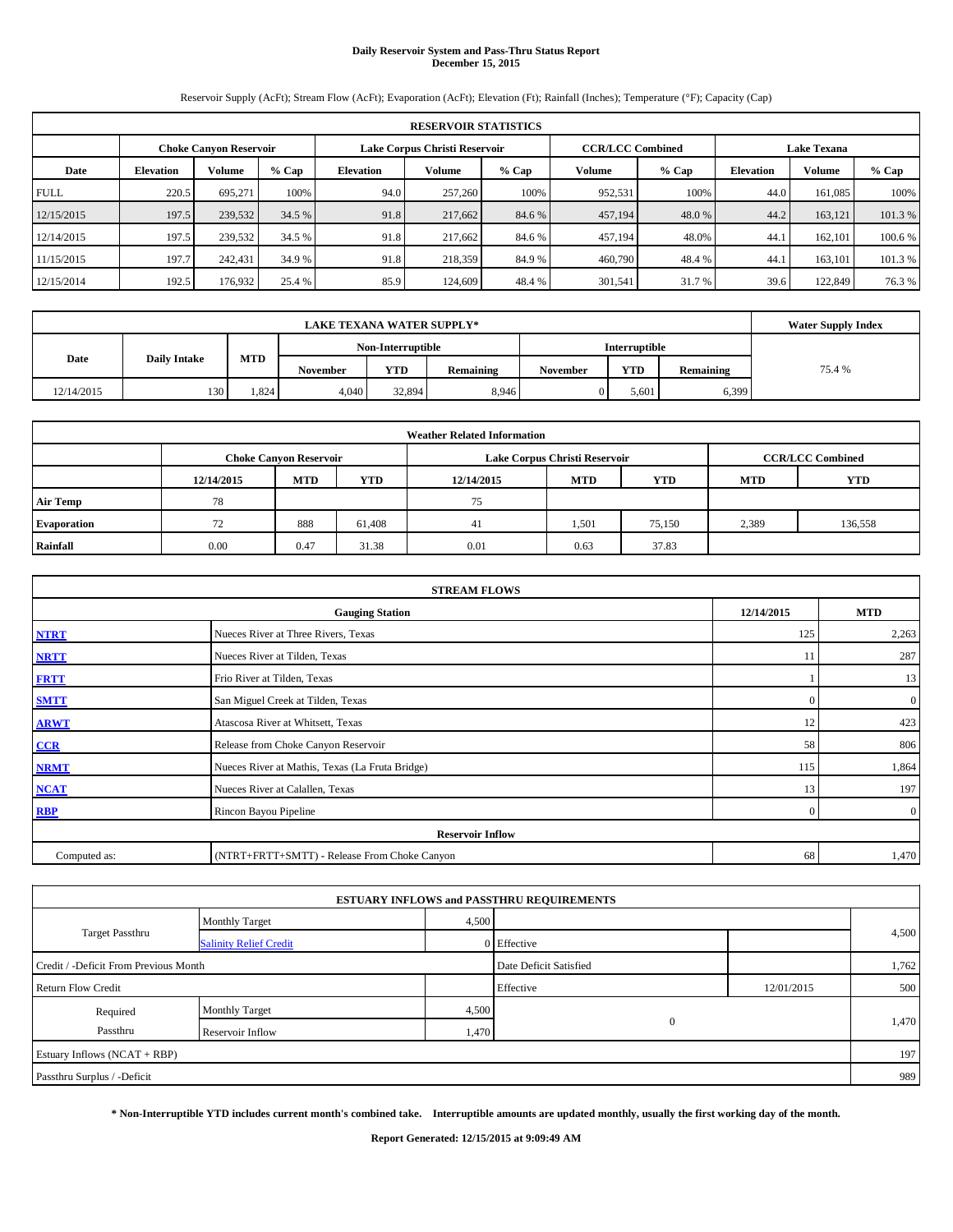# **Daily Reservoir System and Pass-Thru Status Report December 16, 2015**

Reservoir Supply (AcFt); Stream Flow (AcFt); Evaporation (AcFt); Elevation (Ft); Rainfall (Inches); Temperature (°F); Capacity (Cap)

| <b>RESERVOIR STATISTICS</b> |                                                         |         |         |                  |         |         |               |                         |                    |         |         |
|-----------------------------|---------------------------------------------------------|---------|---------|------------------|---------|---------|---------------|-------------------------|--------------------|---------|---------|
|                             | Lake Corpus Christi Reservoir<br>Choke Canvon Reservoir |         |         |                  |         |         |               | <b>CCR/LCC Combined</b> | <b>Lake Texana</b> |         |         |
| Date                        | <b>Elevation</b>                                        | Volume  | $%$ Cap | <b>Elevation</b> | Volume  | $%$ Cap | <b>Volume</b> | $%$ Cap                 | <b>Elevation</b>   | Volume  | % Cap   |
| <b>FULL</b>                 | 220.5                                                   | 695.271 | 100%    | 94.0             | 257,260 | 100%    | 952,531       | 100%                    | 44.0               | 161.085 | 100%    |
| 12/16/2015                  | 197.4                                                   | 238,154 | 34.3 %  | 91.8             | 218,185 | 84.8%   | 456,339       | 47.9 %                  | 44.2               | 163.121 | 101.3%  |
| 12/15/2015                  | 197.5                                                   | 239,532 | 34.5 %  | 91.8             | 217.662 | 84.6 %  | 457.194       | 48.0%                   | 44.2               | 163.121 | 101.3 % |
| 11/16/2015                  | 197.6                                                   | 241,047 | 34.7 %  | 91.8             | 218,011 | 84.7 %  | 459,058       | 48.2 %                  | 44.                | 163.101 | 101.3 % |
| 12/16/2014                  | 192.5                                                   | 176.591 | 25.4 %  | 85.9             | 124,476 | 48.4 %  | 301,067       | 31.6 %                  | 39.5               | 122,045 | 75.8%   |

|            | <b>Water Supply Index</b> |            |                 |                   |           |          |                      |           |        |
|------------|---------------------------|------------|-----------------|-------------------|-----------|----------|----------------------|-----------|--------|
|            |                           |            |                 | Non-Interruptible |           |          | <b>Interruptible</b> |           |        |
| Date       | <b>Daily Intake</b>       | <b>MTD</b> | <b>November</b> | <b>YTD</b>        | Remaining | November | <b>YTD</b>           | Remaining | 75.3 % |
| 12/15/2015 | 130                       | 1.954      | 4.040           | 33.024            | 8,816     | 0        | 5.601                | 6,399     |        |

| <b>Weather Related Information</b> |            |                               |        |            |                               |                         |            |            |  |  |
|------------------------------------|------------|-------------------------------|--------|------------|-------------------------------|-------------------------|------------|------------|--|--|
|                                    |            | <b>Choke Canyon Reservoir</b> |        |            | Lake Corpus Christi Reservoir | <b>CCR/LCC Combined</b> |            |            |  |  |
|                                    | 12/15/2015 | <b>MTD</b>                    | YTD    | 12/15/2015 | <b>MTD</b>                    | <b>YTD</b>              | <b>MTD</b> | <b>YTD</b> |  |  |
| <b>Air Temp</b>                    | 80         |                               |        | 82         |                               |                         |            |            |  |  |
| Evaporation                        | 120        | 1.008                         | 61,528 | 112        | 1,613                         | 75,262                  | 2,621      | 136,790    |  |  |
| Rainfall                           | 0.00       | 0.47                          | 31.38  | 0.00       | 0.63                          | 37.83                   |            |            |  |  |

| <b>STREAM FLOWS</b>                                |                                                 |                |                  |  |  |  |  |  |  |  |
|----------------------------------------------------|-------------------------------------------------|----------------|------------------|--|--|--|--|--|--|--|
| 12/15/2015<br><b>MTD</b><br><b>Gauging Station</b> |                                                 |                |                  |  |  |  |  |  |  |  |
| <b>NTRT</b>                                        | Nueces River at Three Rivers, Texas             | 119            | 2,382            |  |  |  |  |  |  |  |
| <b>NRTT</b>                                        | Nueces River at Tilden, Texas                   | 9              | 296              |  |  |  |  |  |  |  |
| <b>FRTT</b>                                        | Frio River at Tilden, Texas                     |                | 13               |  |  |  |  |  |  |  |
| <b>SMTT</b>                                        | San Miguel Creek at Tilden, Texas               | $\Omega$       | $\boldsymbol{0}$ |  |  |  |  |  |  |  |
| <b>ARWT</b>                                        | Atascosa River at Whitsett, Texas               | 12             | 436              |  |  |  |  |  |  |  |
| CCR                                                | Release from Choke Canyon Reservoir             | 58             | 863              |  |  |  |  |  |  |  |
| <b>NRMT</b>                                        | Nueces River at Mathis, Texas (La Fruta Bridge) | 113            | 1,977            |  |  |  |  |  |  |  |
| <b>NCAT</b>                                        | Nueces River at Calallen, Texas                 | $\mathbf{0}$   | 197              |  |  |  |  |  |  |  |
| <b>RBP</b>                                         | Rincon Bayou Pipeline                           | $\overline{0}$ | $\overline{0}$   |  |  |  |  |  |  |  |
|                                                    | <b>Reservoir Inflow</b>                         |                |                  |  |  |  |  |  |  |  |
| Computed as:                                       | (NTRT+FRTT+SMTT) - Release From Choke Canyon    | 62             | 1,532            |  |  |  |  |  |  |  |

|                                       |                               |       | <b>ESTUARY INFLOWS and PASSTHRU REQUIREMENTS</b> |            |       |
|---------------------------------------|-------------------------------|-------|--------------------------------------------------|------------|-------|
|                                       | <b>Monthly Target</b>         | 4,500 |                                                  |            |       |
| <b>Target Passthru</b>                | <b>Salinity Relief Credit</b> |       | 0 Effective                                      |            | 4,500 |
| Credit / -Deficit From Previous Month |                               |       | Date Deficit Satisfied                           |            | 1,762 |
| <b>Return Flow Credit</b>             |                               |       | Effective                                        | 12/01/2015 | 500   |
| Required                              | <b>Monthly Target</b>         | 4,500 |                                                  |            |       |
| Passthru                              | Reservoir Inflow              | 1,532 | $\mathbf{0}$                                     |            | 1,532 |
| Estuary Inflows (NCAT + RBP)          |                               |       |                                                  |            | 197   |
| Passthru Surplus / -Deficit           |                               |       |                                                  |            | 927   |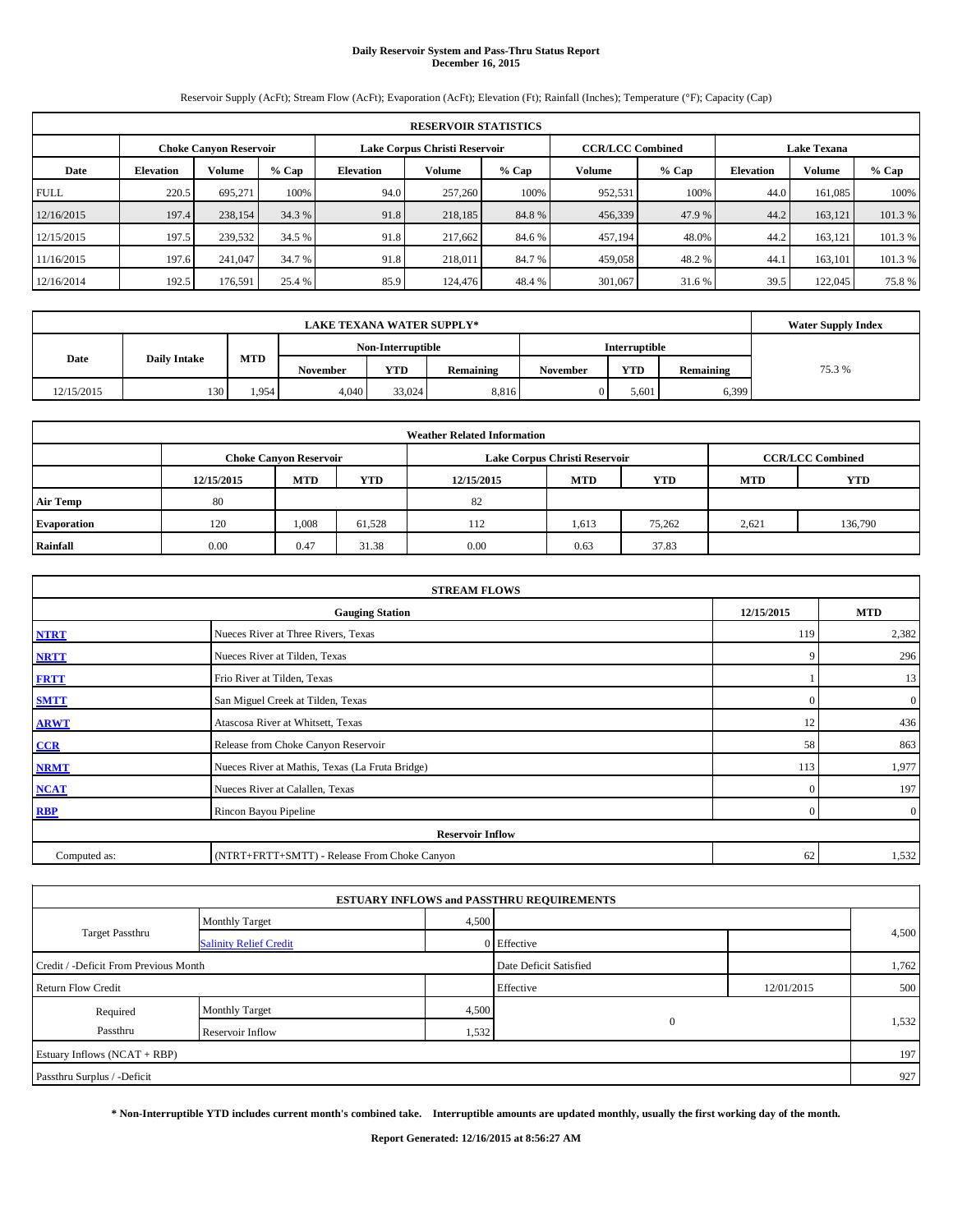# **Daily Reservoir System and Pass-Thru Status Report December 17, 2015**

Reservoir Supply (AcFt); Stream Flow (AcFt); Evaporation (AcFt); Elevation (Ft); Rainfall (Inches); Temperature (°F); Capacity (Cap)

| <b>RESERVOIR STATISTICS</b> |                  |                        |         |                               |                                               |         |         |         |                  |               |        |
|-----------------------------|------------------|------------------------|---------|-------------------------------|-----------------------------------------------|---------|---------|---------|------------------|---------------|--------|
|                             |                  | Choke Canvon Reservoir |         | Lake Corpus Christi Reservoir | <b>CCR/LCC Combined</b><br><b>Lake Texana</b> |         |         |         |                  |               |        |
| Date                        | <b>Elevation</b> | Volume                 | $%$ Cap | <b>Elevation</b>              | <b>Volume</b>                                 | $%$ Cap | Volume  | $%$ Cap | <b>Elevation</b> | <b>Volume</b> | % Cap  |
| <b>FULL</b>                 | 220.5            | 695.271                | 100%    | 94.0                          | 257,260                                       | 100%    | 952.531 | 100%    | 44.0             | 161.085       | 100%   |
| 12/17/2015                  | 197.4            | 238,292                | 34.3 %  | 91.8                          | 217,837                                       | 84.7 %  | 456,129 | 47.9 %  | 44.2             | 163.121       | 101.3% |
| 12/16/2015                  | 197.4            | 238,154                | 34.3 %  | 91.8                          | 218.185                                       | 84.8%   | 456,339 | 47.9%   | 44.2             | 163.121       | 101.3% |
| 11/17/2015                  | 197.7            | 241,736                | 34.8 %  | 91.7                          | 216,966                                       | 84.3%   | 458,702 | 48.2 %  | 43.8             | 159,229       | 98.8%  |
| 12/17/2014                  | 192.5            | 176,478                | 25.4 %  | 85.8                          | 124,078                                       | 48.2%   | 300,556 | 31.6 %  | 39.5             | 122,045       | 75.8%  |

|            | <b>Water Supply Index</b> |            |                 |                   |           |                 |                      |           |        |
|------------|---------------------------|------------|-----------------|-------------------|-----------|-----------------|----------------------|-----------|--------|
|            |                           |            |                 | Non-Interruptible |           |                 | <b>Interruptible</b> |           |        |
| Date       | <b>Daily Intake</b>       | <b>MTD</b> | <b>November</b> | <b>YTD</b>        | Remaining | <b>November</b> | <b>YTD</b>           | Remaining | 75.2 % |
| 12/16/2015 | 130                       | 2.084      | 4.040           | 33.154            | 8.686     |                 | 5.601                | 6,399     |        |

| <b>Weather Related Information</b> |            |                               |            |            |                               |                         |            |            |  |  |
|------------------------------------|------------|-------------------------------|------------|------------|-------------------------------|-------------------------|------------|------------|--|--|
|                                    |            | <b>Choke Canyon Reservoir</b> |            |            | Lake Corpus Christi Reservoir | <b>CCR/LCC Combined</b> |            |            |  |  |
|                                    | 12/16/2015 | <b>MTD</b>                    | <b>YTD</b> | 12/16/2015 | <b>MTD</b>                    | <b>YTD</b>              | <b>MTD</b> | <b>YTD</b> |  |  |
| <b>Air Temp</b>                    | 67         |                               |            | 66         |                               |                         |            |            |  |  |
| Evaporation                        | 144        | 1,152                         | 61,672     | 244        | 1,857                         | 75,506                  | 3,009      | 137,178    |  |  |
| Rainfall                           | 0.00       | 0.47                          | 31.38      | 0.00       | 0.63                          | 37.83                   |            |            |  |  |

| <b>STREAM FLOWS</b> |                                                 |                |                  |  |  |  |  |  |  |  |
|---------------------|-------------------------------------------------|----------------|------------------|--|--|--|--|--|--|--|
|                     | 12/16/2015                                      | <b>MTD</b>     |                  |  |  |  |  |  |  |  |
| <b>NTRT</b>         | Nueces River at Three Rivers, Texas             | 113            | 2,495            |  |  |  |  |  |  |  |
| <b>NRTT</b>         | Nueces River at Tilden, Texas                   | 6              | 302              |  |  |  |  |  |  |  |
| <b>FRTT</b>         | Frio River at Tilden, Texas                     |                | 14               |  |  |  |  |  |  |  |
| <b>SMTT</b>         | San Miguel Creek at Tilden, Texas               | $\Omega$       | $\boldsymbol{0}$ |  |  |  |  |  |  |  |
| <b>ARWT</b>         | Atascosa River at Whitsett, Texas               | 12             | 447              |  |  |  |  |  |  |  |
| CCR                 | Release from Choke Canyon Reservoir             | 58             | 921              |  |  |  |  |  |  |  |
| <b>NRMT</b>         | Nueces River at Mathis, Texas (La Fruta Bridge) | 111            | 2,088            |  |  |  |  |  |  |  |
| <b>NCAT</b>         | Nueces River at Calallen, Texas                 | $\overline{2}$ | 199              |  |  |  |  |  |  |  |
| <b>RBP</b>          | Rincon Bayou Pipeline                           | $\mathbf{0}$   | $\overline{0}$   |  |  |  |  |  |  |  |
|                     | <b>Reservoir Inflow</b>                         |                |                  |  |  |  |  |  |  |  |
| Computed as:        | (NTRT+FRTT+SMTT) - Release From Choke Canyon    | 56             | 1,588            |  |  |  |  |  |  |  |

|                                       |                               |       | <b>ESTUARY INFLOWS and PASSTHRU REQUIREMENTS</b> |            |       |
|---------------------------------------|-------------------------------|-------|--------------------------------------------------|------------|-------|
|                                       | <b>Monthly Target</b>         | 4,500 |                                                  |            |       |
| <b>Target Passthru</b>                | <b>Salinity Relief Credit</b> |       | 0 Effective                                      |            | 4,500 |
| Credit / -Deficit From Previous Month |                               |       | Date Deficit Satisfied                           |            | 1,762 |
| <b>Return Flow Credit</b>             |                               |       | Effective                                        | 12/01/2015 | 500   |
| Required                              | <b>Monthly Target</b>         | 4,500 |                                                  |            |       |
| Passthru                              | Reservoir Inflow              | 1,588 | $\mathbf{0}$                                     |            | 1,588 |
| Estuary Inflows (NCAT + RBP)          |                               |       |                                                  |            | 199   |
| Passthru Surplus / -Deficit           |                               |       |                                                  |            | 872   |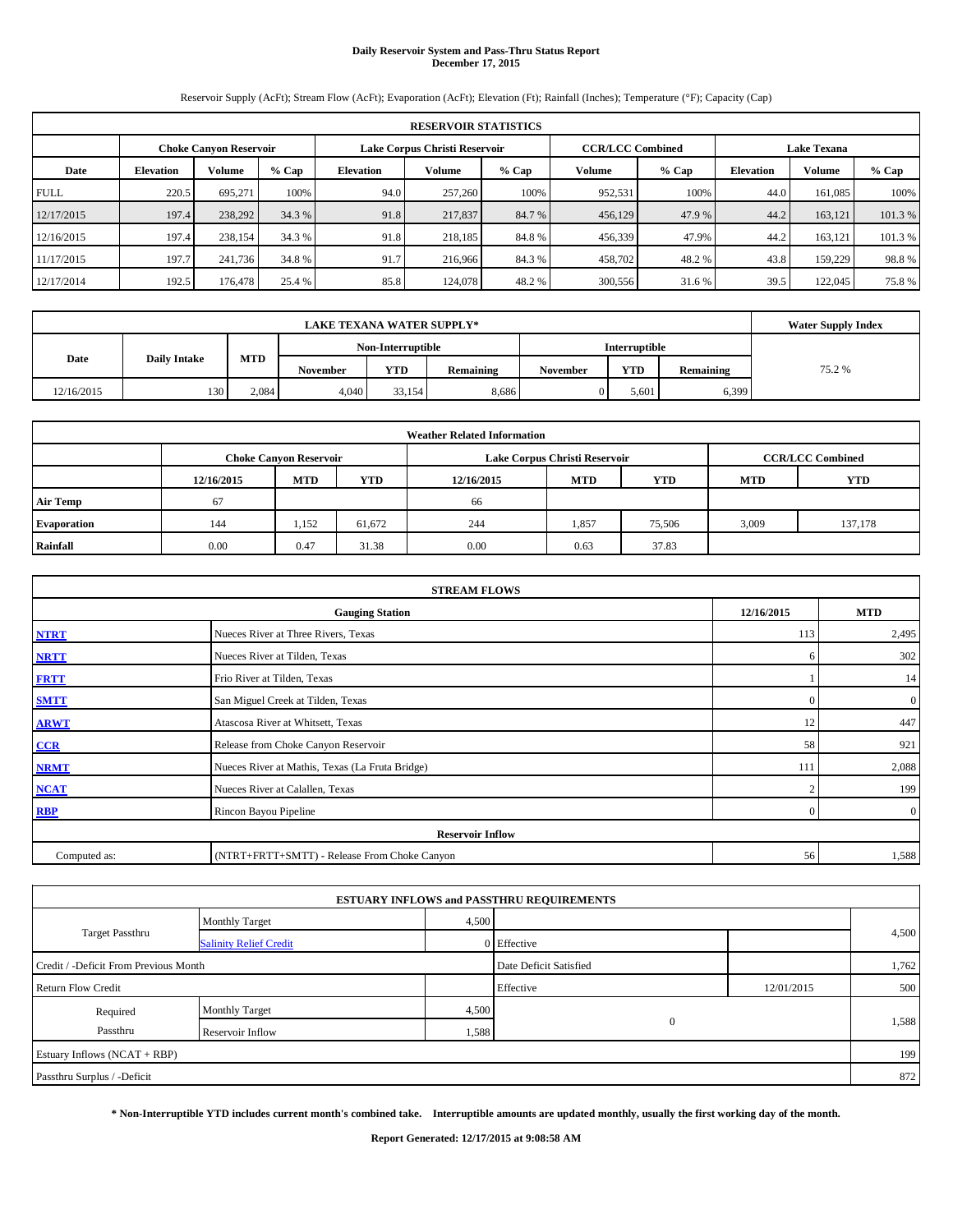# **Daily Reservoir System and Pass-Thru Status Report December 18, 2015**

Reservoir Supply (AcFt); Stream Flow (AcFt); Evaporation (AcFt); Elevation (Ft); Rainfall (Inches); Temperature (°F); Capacity (Cap)

|             | <b>RESERVOIR STATISTICS</b> |                               |         |                  |                               |         |                                               |         |                  |               |         |  |  |
|-------------|-----------------------------|-------------------------------|---------|------------------|-------------------------------|---------|-----------------------------------------------|---------|------------------|---------------|---------|--|--|
|             |                             | <b>Choke Canyon Reservoir</b> |         |                  | Lake Corpus Christi Reservoir |         | <b>CCR/LCC Combined</b><br><b>Lake Texana</b> |         |                  |               |         |  |  |
| Date        | <b>Elevation</b>            | Volume                        | $%$ Cap | <b>Elevation</b> | Volume                        | $%$ Cap | Volume                                        | $%$ Cap | <b>Elevation</b> | <b>Volume</b> | $%$ Cap |  |  |
| <b>FULL</b> | 220.5                       | 695.271                       | 100%    | 94.0             | 257,260                       | 100%    | 952,531                                       | 100%    | 44.0             | 161.085       | 100%    |  |  |
| 12/18/2015  | 197.4                       | 238,568                       | 34.3 %  | 91.8             | 218,011                       | 84.7 %  | 456,579                                       | 47.9 %  | 44.2             | 163.121       | 101.3%  |  |  |
| 12/17/2015  | 197.4                       | 238,292                       | 34.3 %  | 91.8             | 217,837                       | 84.7 %  | 456,129                                       | 47.9%   | 44.2             | 163.121       | 101.3 % |  |  |
| 11/18/2015  | 197.6                       | 241.185                       | 34.7 %  | 91.8             | 218,185                       | 84.8%   | 459,370                                       | 48.2%   | 43.9             | 160,156       | 99.4 %  |  |  |
| 12/18/2014  | 192.5                       | 176,478                       | 25.4 %  | 85.8             | 123,945                       | 48.2 %  | 300,423                                       | 31.5 %  | 39.5             | 122,045       | 75.8%   |  |  |

|            | <b>Water Supply Index</b> |            |                 |                   |           |          |            |           |        |
|------------|---------------------------|------------|-----------------|-------------------|-----------|----------|------------|-----------|--------|
|            |                           |            |                 | Non-Interruptible |           |          |            |           |        |
| Date       | <b>Daily Intake</b>       | <b>MTD</b> | <b>November</b> | <b>YTD</b>        | Remaining | November | <b>YTD</b> | Remaining | 75.3 % |
| 12/17/2015 | ση<br>ے ر                 | 2,137      | 4.040           | 33,206            | 8,634     | 0        | 5.601      | 6,399     |        |

|                 | <b>Weather Related Information</b> |                               |        |            |                               |                         |       |         |  |  |  |  |
|-----------------|------------------------------------|-------------------------------|--------|------------|-------------------------------|-------------------------|-------|---------|--|--|--|--|
|                 |                                    | <b>Choke Canyon Reservoir</b> |        |            | Lake Corpus Christi Reservoir | <b>CCR/LCC Combined</b> |       |         |  |  |  |  |
|                 | 12/17/2015                         | <b>MTD</b>                    | YTD    | 12/17/2015 | <b>MTD</b>                    | <b>YTD</b>              |       |         |  |  |  |  |
| <b>Air Temp</b> | 65                                 |                               |        | 65         |                               |                         |       |         |  |  |  |  |
| Evaporation     | 64                                 | 1,216                         | 61,736 | 122        | 1,979                         | 75,628                  | 3,195 | 137,364 |  |  |  |  |
| Rainfall        | 0.00                               | 0.47                          | 31.38  | 0.00       | 0.63                          | 37.83                   |       |         |  |  |  |  |

|              | <b>STREAM FLOWS</b>                             |                |                  |  |  |  |  |
|--------------|-------------------------------------------------|----------------|------------------|--|--|--|--|
|              | 12/17/2015                                      | <b>MTD</b>     |                  |  |  |  |  |
| <b>NTRT</b>  | Nueces River at Three Rivers, Texas             |                |                  |  |  |  |  |
| <b>NRTT</b>  | Nueces River at Tilden, Texas                   | 4              | 306              |  |  |  |  |
| <b>FRTT</b>  | Frio River at Tilden, Texas                     |                | 15               |  |  |  |  |
| <b>SMTT</b>  | San Miguel Creek at Tilden, Texas               | $\Omega$       | $\boldsymbol{0}$ |  |  |  |  |
| <b>ARWT</b>  | Atascosa River at Whitsett, Texas               | 13             | 460              |  |  |  |  |
| CCR          | Release from Choke Canyon Reservoir             | 58             | 979              |  |  |  |  |
| <b>NRMT</b>  | Nueces River at Mathis, Texas (La Fruta Bridge) | 105            | 2,193            |  |  |  |  |
| <b>NCAT</b>  | Nueces River at Calallen, Texas                 | $\mathbf{0}$   | 199              |  |  |  |  |
| <b>RBP</b>   | Rincon Bayou Pipeline                           | $\overline{0}$ | $\overline{0}$   |  |  |  |  |
|              | <b>Reservoir Inflow</b>                         |                |                  |  |  |  |  |
| Computed as: | (NTRT+FRTT+SMTT) - Release From Choke Canyon    | 60             | 1,648            |  |  |  |  |

|                                       |                               |       | <b>ESTUARY INFLOWS and PASSTHRU REQUIREMENTS</b> |            |       |
|---------------------------------------|-------------------------------|-------|--------------------------------------------------|------------|-------|
|                                       | <b>Monthly Target</b>         | 4,500 |                                                  |            |       |
| <b>Target Passthru</b>                | <b>Salinity Relief Credit</b> |       | 0 Effective                                      |            | 4,500 |
| Credit / -Deficit From Previous Month |                               |       | Date Deficit Satisfied                           |            | 1,762 |
| <b>Return Flow Credit</b>             |                               |       | Effective                                        | 12/01/2015 | 500   |
| Required                              | <b>Monthly Target</b>         | 4,500 |                                                  |            |       |
| Passthru                              | Reservoir Inflow              | 1,648 | $\mathbf{0}$                                     |            | 1,648 |
| Estuary Inflows (NCAT + RBP)          |                               |       |                                                  |            | 199   |
| Passthru Surplus / -Deficit           |                               |       |                                                  |            | 812   |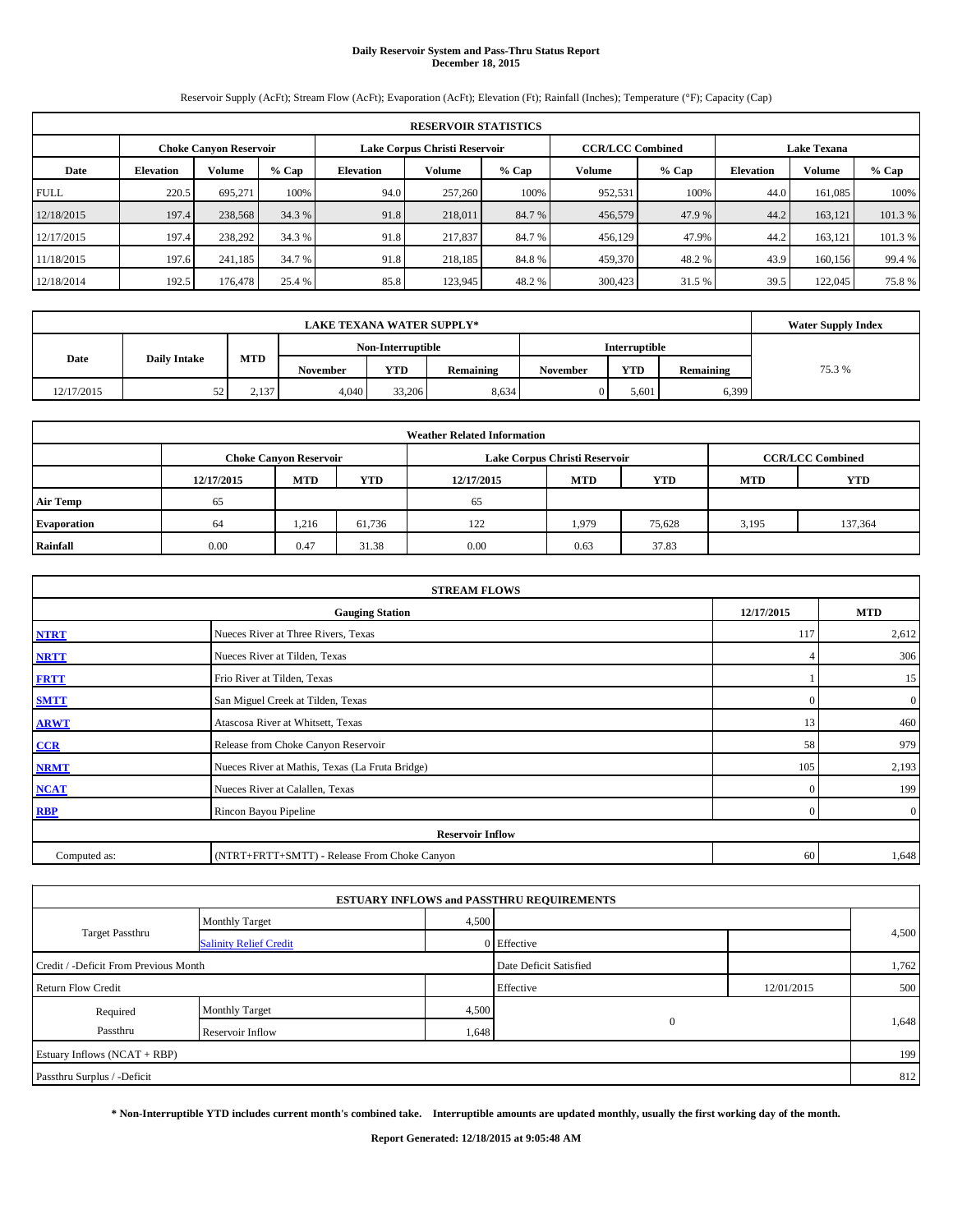# **Daily Reservoir System and Pass-Thru Status Report December 19, 2015**

Reservoir Supply (AcFt); Stream Flow (AcFt); Evaporation (AcFt); Elevation (Ft); Rainfall (Inches); Temperature (°F); Capacity (Cap)

|             | <b>RESERVOIR STATISTICS</b> |                               |         |                  |                               |         |                                               |         |                  |         |         |  |  |
|-------------|-----------------------------|-------------------------------|---------|------------------|-------------------------------|---------|-----------------------------------------------|---------|------------------|---------|---------|--|--|
|             |                             | <b>Choke Canyon Reservoir</b> |         |                  | Lake Corpus Christi Reservoir |         | <b>CCR/LCC Combined</b><br><b>Lake Texana</b> |         |                  |         |         |  |  |
| Date        | <b>Elevation</b>            | Volume                        | $%$ Cap | <b>Elevation</b> | Volume                        | $%$ Cap | <b>Volume</b>                                 | $%$ Cap | <b>Elevation</b> | Volume  | % Cap   |  |  |
| <b>FULL</b> | 220.5                       | 695.271                       | 100%    | 94.0             | 257,260                       | 100%    | 952,531                                       | 100%    | 44.0             | 161.085 | 100%    |  |  |
| 12/19/2015  | 197.5                       | 238,705                       | 34.3 %  | 91.7             | 216,792                       | 84.3%   | 455,497                                       | 47.8%   | 44.2             | 163.121 | 101.3%  |  |  |
| 12/18/2015  | 197.4                       | 238,568                       | 34.3 %  | 91.8             | 218,011                       | 84.7%   | 456,579                                       | 47.9%   | 44.2             | 163.121 | 101.3 % |  |  |
| 11/19/2015  | 197.7                       | 242,011                       | 34.8 %  | 91.8             | 218,011                       | 84.7%   | 460,022                                       | 48.3%   | 44.0             | 161,085 | 100.0%  |  |  |
| 12/19/2014  | 192.4                       | 175,572                       | 25.3 %  | 86.0             | 126,075                       | 49.0 %  | 301,647                                       | 31.7 %  | 39.4             | 121,245 | 75.3 %  |  |  |

|            | <b>Water Supply Index</b> |                                           |                 |            |           |                 |            |           |        |
|------------|---------------------------|-------------------------------------------|-----------------|------------|-----------|-----------------|------------|-----------|--------|
|            |                           | Non-Interruptible<br><b>Interruptible</b> |                 |            |           |                 |            |           |        |
| Date       | <b>Daily Intake</b>       | <b>MTD</b>                                | <b>November</b> | <b>YTD</b> | Remaining | <b>November</b> | <b>YTD</b> | Remaining | 75.1 % |
| 12/18/2015 |                           | 2.137                                     | 4.040           | 33,206     | 8.634     |                 | 5.601      | 6,399     |        |

|                 | <b>Weather Related Information</b> |                               |        |            |                               |                         |       |         |  |  |  |  |
|-----------------|------------------------------------|-------------------------------|--------|------------|-------------------------------|-------------------------|-------|---------|--|--|--|--|
|                 |                                    | <b>Choke Canyon Reservoir</b> |        |            | Lake Corpus Christi Reservoir | <b>CCR/LCC Combined</b> |       |         |  |  |  |  |
|                 | 12/18/2015                         | <b>MTD</b>                    | YTD    | 12/18/2015 | <b>MTD</b>                    | <b>YTD</b>              |       |         |  |  |  |  |
| <b>Air Temp</b> | 59                                 |                               |        | 59         |                               |                         |       |         |  |  |  |  |
| Evaporation     | 64                                 | .280                          | 61,800 | 101        | 2,080                         | 75,729                  | 3,360 | 137,529 |  |  |  |  |
| Rainfall        | 0.00                               | 0.47                          | 31.38  | 0.00       | 0.63                          | 37.83                   |       |         |  |  |  |  |

|              | <b>STREAM FLOWS</b>                             |              |                |  |  |  |  |  |  |  |
|--------------|-------------------------------------------------|--------------|----------------|--|--|--|--|--|--|--|
|              | <b>Gauging Station</b>                          |              |                |  |  |  |  |  |  |  |
| <b>NTRT</b>  | Nueces River at Three Rivers, Texas             | 113          | 2,725          |  |  |  |  |  |  |  |
| <b>NRTT</b>  | Nueces River at Tilden, Texas                   | 3            | 309            |  |  |  |  |  |  |  |
| <b>FRTT</b>  | Frio River at Tilden, Texas                     |              | 16             |  |  |  |  |  |  |  |
| <b>SMTT</b>  | San Miguel Creek at Tilden, Texas               | $\Omega$     | $\mathbf{0}$   |  |  |  |  |  |  |  |
| <b>ARWT</b>  | Atascosa River at Whitsett, Texas               | 15           | 475            |  |  |  |  |  |  |  |
| CCR          | Release from Choke Canyon Reservoir             | 58           | 1,036          |  |  |  |  |  |  |  |
| <b>NRMT</b>  | Nueces River at Mathis, Texas (La Fruta Bridge) | 153          | 2,346          |  |  |  |  |  |  |  |
| <b>NCAT</b>  | Nueces River at Calallen, Texas                 | $\mathbf{0}$ | 199            |  |  |  |  |  |  |  |
| <b>RBP</b>   | Rincon Bayou Pipeline                           | $\Omega$     | $\overline{0}$ |  |  |  |  |  |  |  |
|              | <b>Reservoir Inflow</b>                         |              |                |  |  |  |  |  |  |  |
| Computed as: | (NTRT+FRTT+SMTT) - Release From Choke Canyon    | 56           | 1,705          |  |  |  |  |  |  |  |

|                                       |                               |       | <b>ESTUARY INFLOWS and PASSTHRU REQUIREMENTS</b> |            |       |
|---------------------------------------|-------------------------------|-------|--------------------------------------------------|------------|-------|
|                                       | <b>Monthly Target</b>         | 4,500 |                                                  |            |       |
| <b>Target Passthru</b>                | <b>Salinity Relief Credit</b> |       | 0 Effective                                      |            | 4,500 |
| Credit / -Deficit From Previous Month |                               |       | Date Deficit Satisfied                           |            | 1,762 |
| <b>Return Flow Credit</b>             |                               |       | Effective                                        | 12/01/2015 | 500   |
| Required                              | <b>Monthly Target</b>         | 4,500 |                                                  |            |       |
| Passthru                              | Reservoir Inflow              | 1,705 | $\mathbf{0}$                                     |            | 1,705 |
| Estuary Inflows (NCAT + RBP)          |                               |       |                                                  |            | 199   |
| Passthru Surplus / -Deficit           |                               |       |                                                  |            | 756   |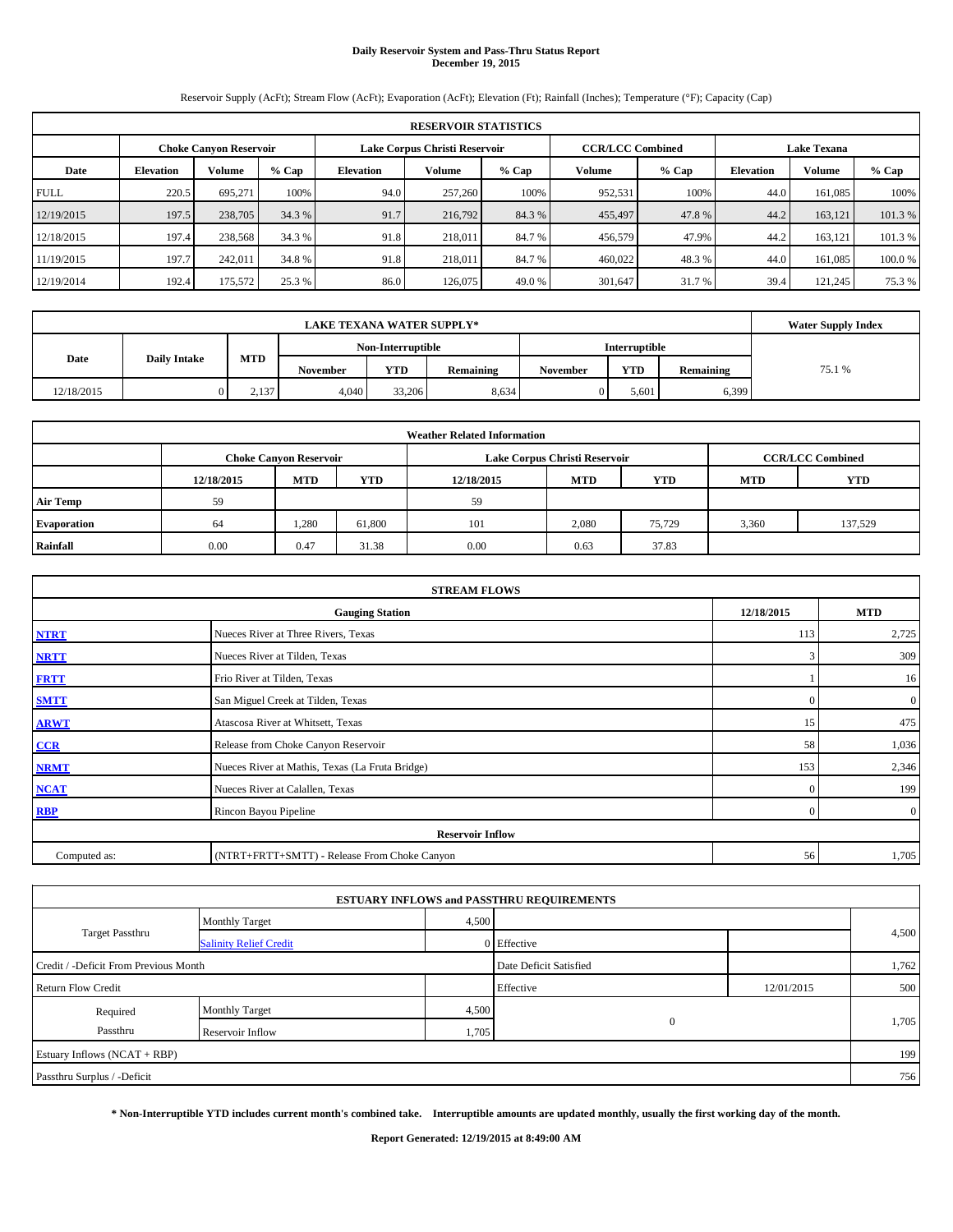# **Daily Reservoir System and Pass-Thru Status Report December 20, 2015**

Reservoir Supply (AcFt); Stream Flow (AcFt); Evaporation (AcFt); Elevation (Ft); Rainfall (Inches); Temperature (°F); Capacity (Cap)

|             | <b>RESERVOIR STATISTICS</b> |                               |         |                  |                               |         |                                               |         |                  |               |         |  |  |
|-------------|-----------------------------|-------------------------------|---------|------------------|-------------------------------|---------|-----------------------------------------------|---------|------------------|---------------|---------|--|--|
|             |                             | <b>Choke Canyon Reservoir</b> |         |                  | Lake Corpus Christi Reservoir |         | <b>CCR/LCC Combined</b><br><b>Lake Texana</b> |         |                  |               |         |  |  |
| Date        | <b>Elevation</b>            | Volume                        | $%$ Cap | <b>Elevation</b> | Volume                        | $%$ Cap | Volume                                        | $%$ Cap | <b>Elevation</b> | <b>Volume</b> | $%$ Cap |  |  |
| <b>FULL</b> | 220.5                       | 695.271                       | 100%    | 94.0             | 257,260                       | 100%    | 952,531                                       | 100%    | 44.0             | 161.085       | 100%    |  |  |
| 12/20/2015  | 197.4                       | 238,292                       | 34.3 %  | 91.7             | 216,270                       | 84.1 %  | 454,562                                       | 47.7 %  | 44.2             | 163.121       | 101.3%  |  |  |
| 12/19/2015  | 197.5                       | 238,705                       | 34.3 %  | 91.7             | 216,792                       | 84.3 %  | 455,497                                       | 47.8%   | 44.2             | 163.121       | 101.3 % |  |  |
| 11/20/2015  | 197.7                       | 241,873                       | 34.8 %  | 91.8             | 218,185                       | 84.8%   | 460,058                                       | 48.3%   | 44.2             | 163.121       | 101.3 % |  |  |
| 12/20/2014  | 192.4                       | 175,459                       | 25.2 %  | 86.0             | 125,942                       | 49.0 %  | 301,401                                       | 31.6%   | 39.5             | 122,045       | 75.8%   |  |  |

|            | <b>LAKE TEXANA WATER SUPPLY*</b> |       |                 |                      |           |          |            |           |       |  |  |  |
|------------|----------------------------------|-------|-----------------|----------------------|-----------|----------|------------|-----------|-------|--|--|--|
|            |                                  |       |                 | <b>Interruptible</b> |           |          |            |           |       |  |  |  |
| Date       | <b>Daily Intake</b>              | MTD   | <b>November</b> | <b>YTD</b>           | Remaining | November | <b>YTD</b> | Remaining | 75.0% |  |  |  |
| 12/19/2015 |                                  | 2,137 | 4.040           | 33,206               | 8,634     | 0        | 5.601      | 6,399     |       |  |  |  |

| <b>Weather Related Information</b> |                                                                                           |            |        |            |            |            |            |            |  |  |  |  |  |
|------------------------------------|-------------------------------------------------------------------------------------------|------------|--------|------------|------------|------------|------------|------------|--|--|--|--|--|
|                                    | <b>CCR/LCC Combined</b><br>Lake Corpus Christi Reservoir<br><b>Choke Canyon Reservoir</b> |            |        |            |            |            |            |            |  |  |  |  |  |
|                                    | 12/19/2015                                                                                | <b>MTD</b> | YTD    | 12/19/2015 | <b>MTD</b> | <b>YTD</b> | <b>MTD</b> | <b>YTD</b> |  |  |  |  |  |
| <b>Air Temp</b>                    | 70                                                                                        |            |        | 70         |            |            |            |            |  |  |  |  |  |
| Evaporation                        | 80                                                                                        | 1,360      | 61,880 | 111        | 2,191      | 75,840     | 3,551      | 137,720    |  |  |  |  |  |
| Rainfall                           | 0.00                                                                                      | 0.47       | 31.38  | 0.00       | 0.63       | 37.83      |            |            |  |  |  |  |  |

|              | <b>STREAM FLOWS</b>                                |                |                  |  |  |  |  |  |  |  |
|--------------|----------------------------------------------------|----------------|------------------|--|--|--|--|--|--|--|
|              | 12/19/2015<br><b>MTD</b><br><b>Gauging Station</b> |                |                  |  |  |  |  |  |  |  |
| <b>NTRT</b>  | Nueces River at Three Rivers, Texas                | 113            | 2,839            |  |  |  |  |  |  |  |
| <b>NRTT</b>  | Nueces River at Tilden, Texas                      |                | 311              |  |  |  |  |  |  |  |
| <b>FRTT</b>  | Frio River at Tilden, Texas                        |                | 16               |  |  |  |  |  |  |  |
| <b>SMTT</b>  | San Miguel Creek at Tilden, Texas                  | $\Omega$       | $\boldsymbol{0}$ |  |  |  |  |  |  |  |
| <b>ARWT</b>  | Atascosa River at Whitsett, Texas                  | 15             | 490              |  |  |  |  |  |  |  |
| CCR          | Release from Choke Canyon Reservoir                | 58             | 1,094            |  |  |  |  |  |  |  |
| <b>NRMT</b>  | Nueces River at Mathis, Texas (La Fruta Bridge)    | 199            | 2,545            |  |  |  |  |  |  |  |
| <b>NCAT</b>  | Nueces River at Calallen, Texas                    | $\mathbf{0}$   | 199              |  |  |  |  |  |  |  |
| <b>RBP</b>   | Rincon Bayou Pipeline                              | $\overline{0}$ | $\overline{0}$   |  |  |  |  |  |  |  |
|              | <b>Reservoir Inflow</b>                            |                |                  |  |  |  |  |  |  |  |
| Computed as: | (NTRT+FRTT+SMTT) - Release From Choke Canyon       | 56             | 1,761            |  |  |  |  |  |  |  |

|                                       |                               |       | <b>ESTUARY INFLOWS and PASSTHRU REQUIREMENTS</b> |            |       |
|---------------------------------------|-------------------------------|-------|--------------------------------------------------|------------|-------|
|                                       | <b>Monthly Target</b>         | 4,500 |                                                  |            |       |
| <b>Target Passthru</b>                | <b>Salinity Relief Credit</b> |       | 0 Effective                                      |            | 4,500 |
| Credit / -Deficit From Previous Month |                               |       | Date Deficit Satisfied                           |            | 1,762 |
| <b>Return Flow Credit</b>             |                               |       | Effective                                        | 12/01/2015 | 500   |
| Required                              | <b>Monthly Target</b>         | 4,500 |                                                  |            |       |
| Passthru                              | Reservoir Inflow              | 1,761 | $\mathbf{0}$                                     |            | 1,761 |
| Estuary Inflows (NCAT + RBP)          |                               |       |                                                  |            | 199   |
| Passthru Surplus / -Deficit           |                               |       |                                                  |            | 699   |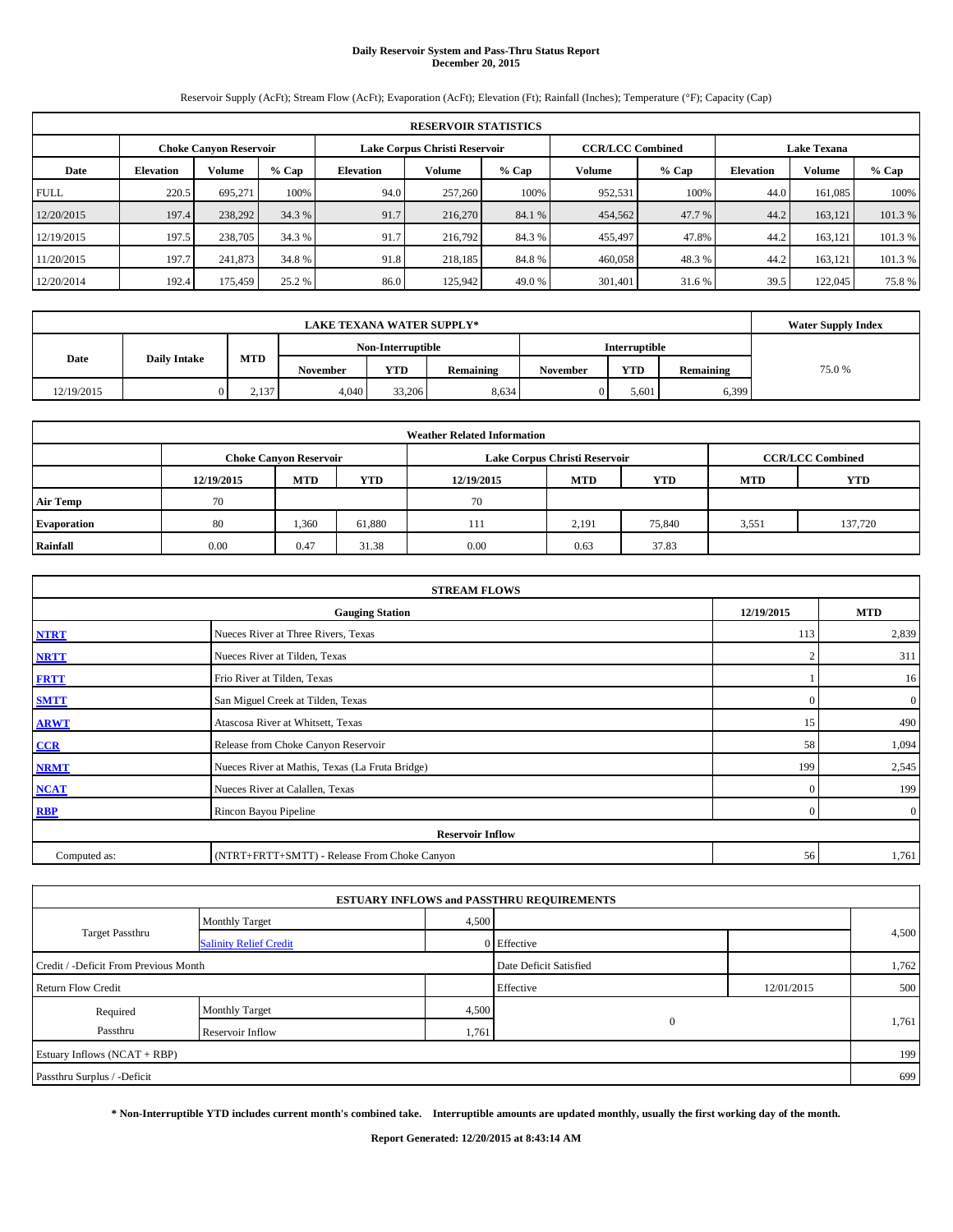# **Daily Reservoir System and Pass-Thru Status Report December 21, 2015**

Reservoir Supply (AcFt); Stream Flow (AcFt); Evaporation (AcFt); Elevation (Ft); Rainfall (Inches); Temperature (°F); Capacity (Cap)

|             | <b>RESERVOIR STATISTICS</b>                                                                              |         |         |                  |         |         |               |         |                  |         |         |  |  |  |  |
|-------------|----------------------------------------------------------------------------------------------------------|---------|---------|------------------|---------|---------|---------------|---------|------------------|---------|---------|--|--|--|--|
|             | Lake Corpus Christi Reservoir<br><b>CCR/LCC Combined</b><br><b>Lake Texana</b><br>Choke Canvon Reservoir |         |         |                  |         |         |               |         |                  |         |         |  |  |  |  |
| Date        | <b>Elevation</b>                                                                                         | Volume  | $%$ Cap | <b>Elevation</b> | Volume  | $%$ Cap | <b>Volume</b> | $%$ Cap | <b>Elevation</b> | Volume  | % Cap   |  |  |  |  |
| <b>FULL</b> | 220.5                                                                                                    | 695.271 | 100%    | 94.0             | 257,260 | 100%    | 952,531       | 100%    | 44.0             | 161.085 | 100%    |  |  |  |  |
| 12/21/2015  | 197.4                                                                                                    | 238,430 | 34.3 %  | 91.6             | 215,228 | 83.7 %  | 453,658       | 47.6 %  | 44.2             | 163.121 | 101.3%  |  |  |  |  |
| 12/20/2015  | 197.4                                                                                                    | 238,292 | 34.3 %  | 91.7             | 216,270 | 84.1 %  | 454,562       | 47.7%   | 44.2             | 163.121 | 101.3 % |  |  |  |  |
| 11/21/2015  | 197.6                                                                                                    | 240,358 | 34.6 %  | 91.8             | 218,708 | 85.0 %  | 459,066       | 48.2 %  | 44.              | 162,101 | 100.6 % |  |  |  |  |
| 12/21/2014  | 192.5                                                                                                    | 176.251 | 25.3 %  | 85.9             | 125,407 | 48.7%   | 301,658       | 31.7 %  | 39.5             | 122,045 | 75.8%   |  |  |  |  |

|            | <b>LAKE TEXANA WATER SUPPLY*</b> |            |                 |                   |           |                 |                      |           |       |  |  |  |
|------------|----------------------------------|------------|-----------------|-------------------|-----------|-----------------|----------------------|-----------|-------|--|--|--|
|            |                                  |            |                 | Non-Interruptible |           |                 | <b>Interruptible</b> |           |       |  |  |  |
| Date       | <b>Daily Intake</b>              | <b>MTD</b> | <b>November</b> | <b>YTD</b>        | Remaining | <b>November</b> | <b>YTD</b>           | Remaining | 74.8% |  |  |  |
| 12/20/2015 |                                  | 2.137      | 4.040           | 33,206            | 8.634     |                 | 5.601                | 6,399     |       |  |  |  |

| <b>Weather Related Information</b> |            |                                                                                           |        |            |            |            |            |            |  |  |  |  |  |
|------------------------------------|------------|-------------------------------------------------------------------------------------------|--------|------------|------------|------------|------------|------------|--|--|--|--|--|
|                                    |            | <b>CCR/LCC Combined</b><br>Lake Corpus Christi Reservoir<br><b>Choke Canyon Reservoir</b> |        |            |            |            |            |            |  |  |  |  |  |
|                                    | 12/20/2015 | <b>MTD</b>                                                                                | YTD    | 12/20/2015 | <b>MTD</b> | <b>YTD</b> | <b>MTD</b> | <b>YTD</b> |  |  |  |  |  |
| <b>Air Temp</b>                    | 72         |                                                                                           |        | 74         |            |            |            |            |  |  |  |  |  |
| Evaporation                        | 48         | 1.408                                                                                     | 61,928 | 81         | 2,272      | 75,921     | 3,680      | 137,849    |  |  |  |  |  |
| Rainfall                           | 0.00       | 0.47                                                                                      | 31.38  | 0.00       | 0.63       | 37.83      |            |            |  |  |  |  |  |

|              | <b>STREAM FLOWS</b>                             |              |                |
|--------------|-------------------------------------------------|--------------|----------------|
|              | <b>Gauging Station</b>                          | 12/20/2015   | <b>MTD</b>     |
| <b>NTRT</b>  | Nueces River at Three Rivers, Texas             | 115          | 2,954          |
| <b>NRTT</b>  | Nueces River at Tilden, Texas                   |              | 313            |
| <b>FRTT</b>  | Frio River at Tilden, Texas                     |              | 17             |
| <b>SMTT</b>  | San Miguel Creek at Tilden, Texas               | $\Omega$     | $\mathbf{0}$   |
| <b>ARWT</b>  | Atascosa River at Whitsett, Texas               | 14           | 504            |
| CCR          | Release from Choke Canyon Reservoir             | 58           | 1,151          |
| <b>NRMT</b>  | Nueces River at Mathis, Texas (La Fruta Bridge) | 308          | 2,852          |
| <b>NCAT</b>  | Nueces River at Calallen, Texas                 | $\mathbf{0}$ | 199            |
| <b>RBP</b>   | Rincon Bayou Pipeline                           | $\Omega$     | $\overline{0}$ |
|              | <b>Reservoir Inflow</b>                         |              |                |
| Computed as: | (NTRT+FRTT+SMTT) - Release From Choke Canyon    | 58           | 1,819          |

|                                       |                               |       | <b>ESTUARY INFLOWS and PASSTHRU REQUIREMENTS</b> |            |       |
|---------------------------------------|-------------------------------|-------|--------------------------------------------------|------------|-------|
|                                       | <b>Monthly Target</b>         | 4,500 |                                                  |            |       |
| <b>Target Passthru</b>                | <b>Salinity Relief Credit</b> |       | 0 Effective                                      |            | 4,500 |
| Credit / -Deficit From Previous Month |                               |       | Date Deficit Satisfied                           |            | 1,762 |
| <b>Return Flow Credit</b>             |                               |       | Effective                                        | 12/01/2015 | 500   |
| Required                              | <b>Monthly Target</b>         | 4,500 |                                                  |            |       |
| Passthru                              | Reservoir Inflow              | 1,819 | $\mathbf{0}$                                     |            | 1,819 |
| Estuary Inflows (NCAT + RBP)          |                               |       |                                                  |            | 199   |
| Passthru Surplus / -Deficit           |                               |       |                                                  |            | 641   |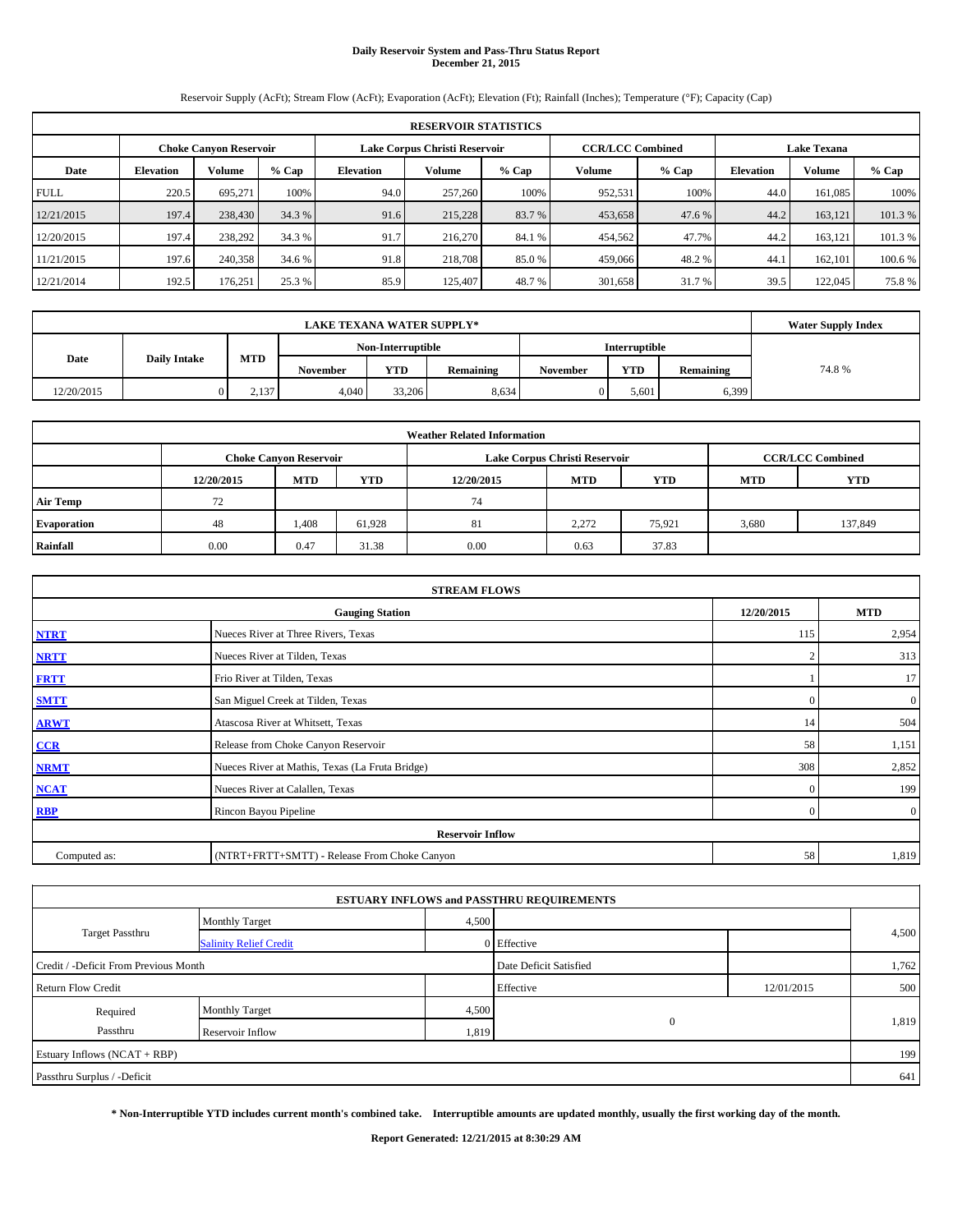# **Daily Reservoir System and Pass-Thru Status Report December 22, 2015**

Reservoir Supply (AcFt); Stream Flow (AcFt); Evaporation (AcFt); Elevation (Ft); Rainfall (Inches); Temperature (°F); Capacity (Cap)

|             | <b>RESERVOIR STATISTICS</b>                                                                                     |         |         |                  |         |         |         |         |                  |               |         |  |  |  |  |
|-------------|-----------------------------------------------------------------------------------------------------------------|---------|---------|------------------|---------|---------|---------|---------|------------------|---------------|---------|--|--|--|--|
|             | <b>CCR/LCC Combined</b><br>Lake Corpus Christi Reservoir<br><b>Choke Canyon Reservoir</b><br><b>Lake Texana</b> |         |         |                  |         |         |         |         |                  |               |         |  |  |  |  |
| Date        | <b>Elevation</b>                                                                                                | Volume  | $%$ Cap | <b>Elevation</b> | Volume  | $%$ Cap | Volume  | $%$ Cap | <b>Elevation</b> | <b>Volume</b> | $%$ Cap |  |  |  |  |
| <b>FULL</b> | 220.5                                                                                                           | 695.271 | 100%    | 94.0             | 257,260 | 100%    | 952,531 | 100%    | 44.0             | 161.085       | 100%    |  |  |  |  |
| 12/22/2015  | 197.4                                                                                                           | 238,292 | 34.3 %  | 91.7             | 215,923 | 83.9 %  | 454,215 | 47.7 %  | 44.2             | 163.121       | 101.3%  |  |  |  |  |
| 12/21/2015  | 197.4                                                                                                           | 238,430 | 34.3 %  | 91.6             | 215,228 | 83.7 %  | 453,658 | 47.6%   | 44.2             | 163.121       | 101.3 % |  |  |  |  |
| 11/22/2015  | 197.6                                                                                                           | 240,083 | 34.5 %  | 91.9             | 219.231 | 85.2%   | 459,314 | 48.2%   | 44.              | 162,101       | 100.6 % |  |  |  |  |
| 12/22/2014  | 192.4                                                                                                           | 175,234 | 25.2 %  | 85.9             | 124,874 | 48.5 %  | 300,108 | 31.5 %  | 39.5             | 122,045       | 75.8%   |  |  |  |  |

|            | <b>Water Supply Index</b> |       |                 |                   |           |                 |                      |           |       |
|------------|---------------------------|-------|-----------------|-------------------|-----------|-----------------|----------------------|-----------|-------|
|            |                           |       |                 | Non-Interruptible |           |                 | <b>Interruptible</b> |           |       |
| Date       | <b>Daily Intake</b>       | MTD   | <b>November</b> | <b>YTD</b>        | Remaining | <b>November</b> | <b>YTD</b>           | Remaining | 74.9% |
| 12/21/2015 |                           | 2,137 | 4.040           | 33,206            | 8.634     |                 | 5.601                | 6,399     |       |

| <b>Weather Related Information</b> |            |                                                                                           |            |            |            |            |            |         |  |  |  |  |  |
|------------------------------------|------------|-------------------------------------------------------------------------------------------|------------|------------|------------|------------|------------|---------|--|--|--|--|--|
|                                    |            | <b>CCR/LCC Combined</b><br>Lake Corpus Christi Reservoir<br><b>Choke Canyon Reservoir</b> |            |            |            |            |            |         |  |  |  |  |  |
|                                    | 12/21/2015 | <b>MTD</b>                                                                                | <b>YTD</b> | 12/21/2015 | <b>MTD</b> | <b>YTD</b> | <b>MTD</b> | YTD     |  |  |  |  |  |
| <b>Air Temp</b>                    | 72         |                                                                                           |            | 73         |            |            |            |         |  |  |  |  |  |
| Evaporation                        | 24         | 1,432                                                                                     | 61,952     | 51         | 2,323      | 75,972     | 3,755      | 137,924 |  |  |  |  |  |
| Rainfall                           | 0.00       | 0.47                                                                                      | 31.38      | 0.00       | 0.63       | 37.83      |            |         |  |  |  |  |  |

| <b>STREAM FLOWS</b> |                                                 |                |                  |  |  |  |  |  |  |  |
|---------------------|-------------------------------------------------|----------------|------------------|--|--|--|--|--|--|--|
|                     | <b>Gauging Station</b>                          | 12/21/2015     | <b>MTD</b>       |  |  |  |  |  |  |  |
| <b>NTRT</b>         | Nueces River at Three Rivers, Texas             | 115            | 3,069            |  |  |  |  |  |  |  |
| <b>NRTT</b>         | Nueces River at Tilden, Texas                   | 42             | 355              |  |  |  |  |  |  |  |
| <b>FRTT</b>         | Frio River at Tilden, Texas                     |                | 18               |  |  |  |  |  |  |  |
| <b>SMTT</b>         | San Miguel Creek at Tilden, Texas               | $\Omega$       | $\boldsymbol{0}$ |  |  |  |  |  |  |  |
| <b>ARWT</b>         | Atascosa River at Whitsett, Texas               | 14             | 518              |  |  |  |  |  |  |  |
| $CCR$               | Release from Choke Canyon Reservoir             | 58             | 1,209            |  |  |  |  |  |  |  |
| <b>NRMT</b>         | Nueces River at Mathis, Texas (La Fruta Bridge) | 397            | 3,249            |  |  |  |  |  |  |  |
| <b>NCAT</b>         | Nueces River at Calallen, Texas                 | $\mathbf{0}$   | 199              |  |  |  |  |  |  |  |
| <b>RBP</b>          | Rincon Bayou Pipeline                           | $\overline{0}$ | $\overline{0}$   |  |  |  |  |  |  |  |
|                     | <b>Reservoir Inflow</b>                         |                |                  |  |  |  |  |  |  |  |
| Computed as:        | (NTRT+FRTT+SMTT) - Release From Choke Canyon    |                |                  |  |  |  |  |  |  |  |

|                                       |                               |       | <b>ESTUARY INFLOWS and PASSTHRU REQUIREMENTS</b> |            |       |  |
|---------------------------------------|-------------------------------|-------|--------------------------------------------------|------------|-------|--|
|                                       | <b>Monthly Target</b>         | 4,500 |                                                  |            |       |  |
| <b>Target Passthru</b>                | <b>Salinity Relief Credit</b> |       | 0 Effective                                      |            | 4,500 |  |
| Credit / -Deficit From Previous Month |                               |       | Date Deficit Satisfied                           |            | 1,762 |  |
| <b>Return Flow Credit</b>             |                               |       | Effective                                        | 12/01/2015 | 500   |  |
| Required                              | <b>Monthly Target</b>         | 4,500 |                                                  |            |       |  |
| Passthru                              | Reservoir Inflow              | 1,878 | $\mathbf{0}$                                     |            | 1,878 |  |
| Estuary Inflows (NCAT + RBP)          |                               |       |                                                  |            | 199   |  |
| Passthru Surplus / -Deficit           |                               |       |                                                  |            | 583   |  |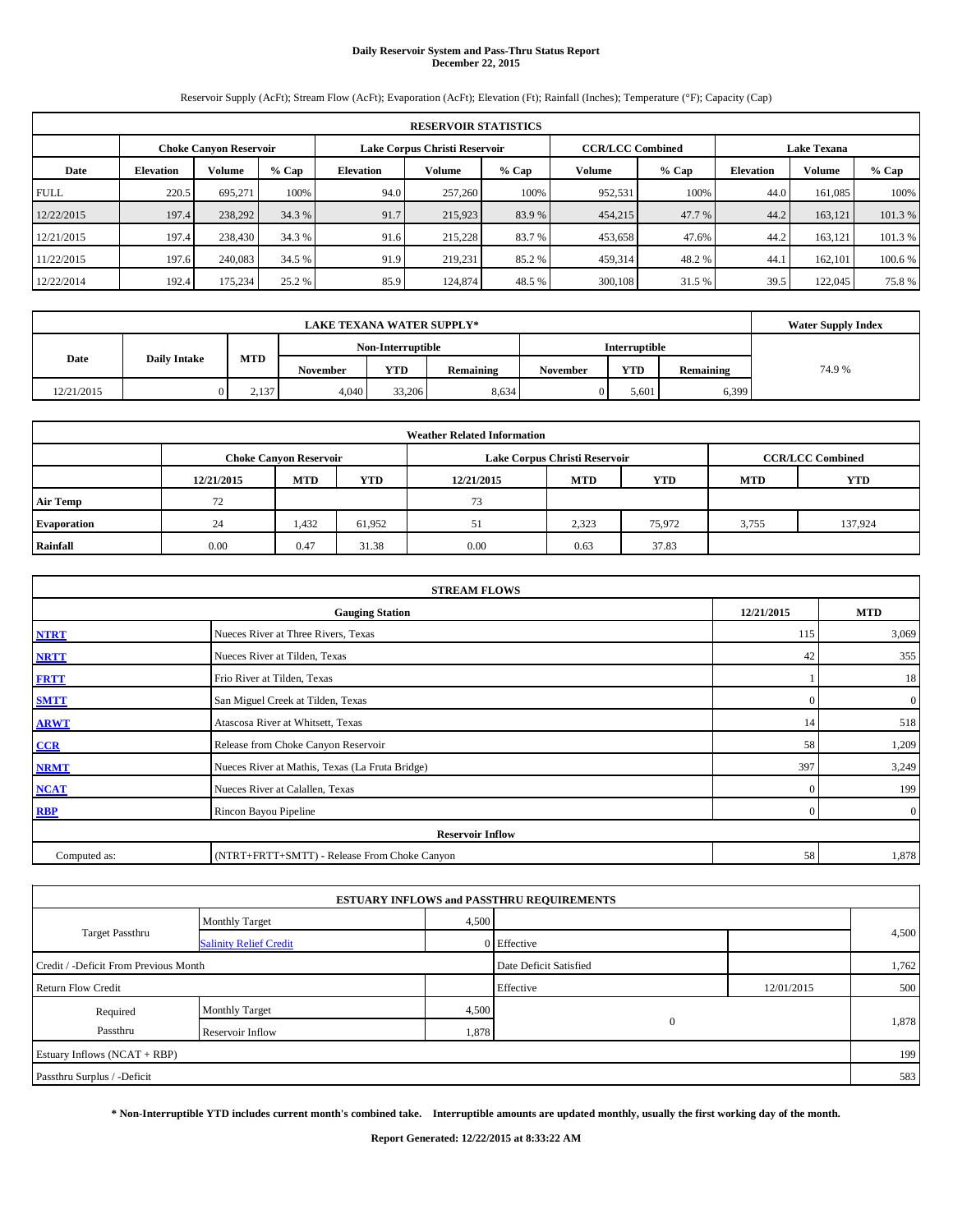# **Daily Reservoir System and Pass-Thru Status Report December 23, 2015**

Reservoir Supply (AcFt); Stream Flow (AcFt); Evaporation (AcFt); Elevation (Ft); Rainfall (Inches); Temperature (°F); Capacity (Cap)

|             | <b>RESERVOIR STATISTICS</b>   |         |         |                               |         |         |                         |         |                    |               |         |  |  |
|-------------|-------------------------------|---------|---------|-------------------------------|---------|---------|-------------------------|---------|--------------------|---------------|---------|--|--|
|             | <b>Choke Canyon Reservoir</b> |         |         | Lake Corpus Christi Reservoir |         |         | <b>CCR/LCC Combined</b> |         | <b>Lake Texana</b> |               |         |  |  |
| Date        | <b>Elevation</b>              | Volume  | $%$ Cap | <b>Elevation</b>              | Volume  | $%$ Cap | Volume                  | $%$ Cap | <b>Elevation</b>   | <b>Volume</b> | $%$ Cap |  |  |
| <b>FULL</b> | 220.5                         | 695.271 | 100%    | 94.0                          | 257,260 | 100%    | 952,531                 | 100%    | 44.0               | 161.085       | 100%    |  |  |
| 12/23/2015  | 197.3                         | 236,931 | 34.1 %  | 91.6                          | 215,228 | 83.7 %  | 452,159                 | 47.5 %  | 44.1               | 162,101       | 100.6 % |  |  |
| 12/22/2015  | 197.4                         | 238,292 | 34.3 %  | 91.7                          | 215,923 | 83.9 %  | 454,215                 | 47.7%   | 44.2               | 163.121       | 101.3 % |  |  |
| 11/23/2015  | 197.6                         | 240,496 | 34.6 %  | 91.8                          | 218,011 | 84.7 %  | 458,507                 | 48.1%   | 44.                | 162,101       | 100.6 % |  |  |
| 12/23/2014  | 192.3                         | 174,783 | 25.1 %  | 85.9                          | 125,407 | 48.7%   | 300,190                 | 31.5 %  | 39.8               | 124,467       | 77.3 %  |  |  |

|            | <b>Water Supply Index</b> |       |                 |                   |                  |                 |                      |           |       |
|------------|---------------------------|-------|-----------------|-------------------|------------------|-----------------|----------------------|-----------|-------|
|            |                           |       |                 | Non-Interruptible |                  |                 | <b>Interruptible</b> |           |       |
| Date       | <b>Daily Intake</b>       | MTD   | <b>November</b> | <b>YTD</b>        | <b>Remaining</b> | <b>November</b> | <b>YTD</b>           | Remaining | 74.6% |
| 12/22/2015 |                           | 2,137 | 4.040           | 33,206            | 8.634            |                 | 5.601                | 6,399     |       |

| <b>Weather Related Information</b> |            |                               |            |            |                               |                         |            |         |  |  |
|------------------------------------|------------|-------------------------------|------------|------------|-------------------------------|-------------------------|------------|---------|--|--|
|                                    |            | <b>Choke Canyon Reservoir</b> |            |            | Lake Corpus Christi Reservoir | <b>CCR/LCC Combined</b> |            |         |  |  |
|                                    | 12/22/2015 | <b>MTD</b>                    | <b>YTD</b> | 12/22/2015 | <b>MTD</b>                    | <b>YTD</b>              | <b>MTD</b> | YTD     |  |  |
| <b>Air Temp</b>                    | 79         |                               |            | 78         |                               |                         |            |         |  |  |
| Evaporation                        | 72         | 1,504                         | 62,024     | 40         | 2,363                         | 76,012                  | 3,867      | 138,036 |  |  |
| Rainfall                           | 0.00       | 0.47                          | 31.38      | 0.00       | 0.63                          | 37.83                   |            |         |  |  |

|              | <b>STREAM FLOWS</b>                             |              |                |  |  |  |  |  |  |  |  |
|--------------|-------------------------------------------------|--------------|----------------|--|--|--|--|--|--|--|--|
|              | <b>Gauging Station</b>                          | 12/22/2015   | <b>MTD</b>     |  |  |  |  |  |  |  |  |
| <b>NTRT</b>  | Nueces River at Three Rivers, Texas             | 113          | 3,182          |  |  |  |  |  |  |  |  |
| <b>NRTT</b>  | Nueces River at Tilden, Texas                   | 67           | 422            |  |  |  |  |  |  |  |  |
| <b>FRTT</b>  | Frio River at Tilden, Texas                     |              | 18             |  |  |  |  |  |  |  |  |
| <b>SMTT</b>  | San Miguel Creek at Tilden, Texas               | $\Omega$     | $\mathbf{0}$   |  |  |  |  |  |  |  |  |
| <b>ARWT</b>  | Atascosa River at Whitsett, Texas               | 13           | 532            |  |  |  |  |  |  |  |  |
| CCR          | Release from Choke Canyon Reservoir             | 58           | 1,266          |  |  |  |  |  |  |  |  |
| <b>NRMT</b>  | Nueces River at Mathis, Texas (La Fruta Bridge) | 419          | 3,668          |  |  |  |  |  |  |  |  |
| <b>NCAT</b>  | Nueces River at Calallen, Texas                 | $\mathbf{0}$ | 199            |  |  |  |  |  |  |  |  |
| <b>RBP</b>   | Rincon Bayou Pipeline                           | $\Omega$     | $\overline{0}$ |  |  |  |  |  |  |  |  |
|              | <b>Reservoir Inflow</b>                         |              |                |  |  |  |  |  |  |  |  |
| Computed as: | (NTRT+FRTT+SMTT) - Release From Choke Canyon    |              |                |  |  |  |  |  |  |  |  |

| <b>ESTUARY INFLOWS and PASSTHRU REQUIREMENTS</b> |                               |       |                        |            |       |  |  |  |  |  |
|--------------------------------------------------|-------------------------------|-------|------------------------|------------|-------|--|--|--|--|--|
|                                                  | <b>Monthly Target</b>         | 4,500 |                        |            |       |  |  |  |  |  |
| <b>Target Passthru</b>                           | <b>Salinity Relief Credit</b> |       | 0 Effective            |            | 4,500 |  |  |  |  |  |
| Credit / -Deficit From Previous Month            |                               |       | Date Deficit Satisfied |            | 1,762 |  |  |  |  |  |
| <b>Return Flow Credit</b>                        |                               |       | Effective              | 12/01/2015 | 500   |  |  |  |  |  |
| Required                                         | <b>Monthly Target</b>         | 4,500 |                        |            |       |  |  |  |  |  |
| Passthru                                         | Reservoir Inflow              | 1,934 | $\mathbf{0}$           |            | 1,934 |  |  |  |  |  |
| Estuary Inflows (NCAT + RBP)                     |                               |       |                        |            | 199   |  |  |  |  |  |
| Passthru Surplus / -Deficit                      |                               |       |                        |            | 527   |  |  |  |  |  |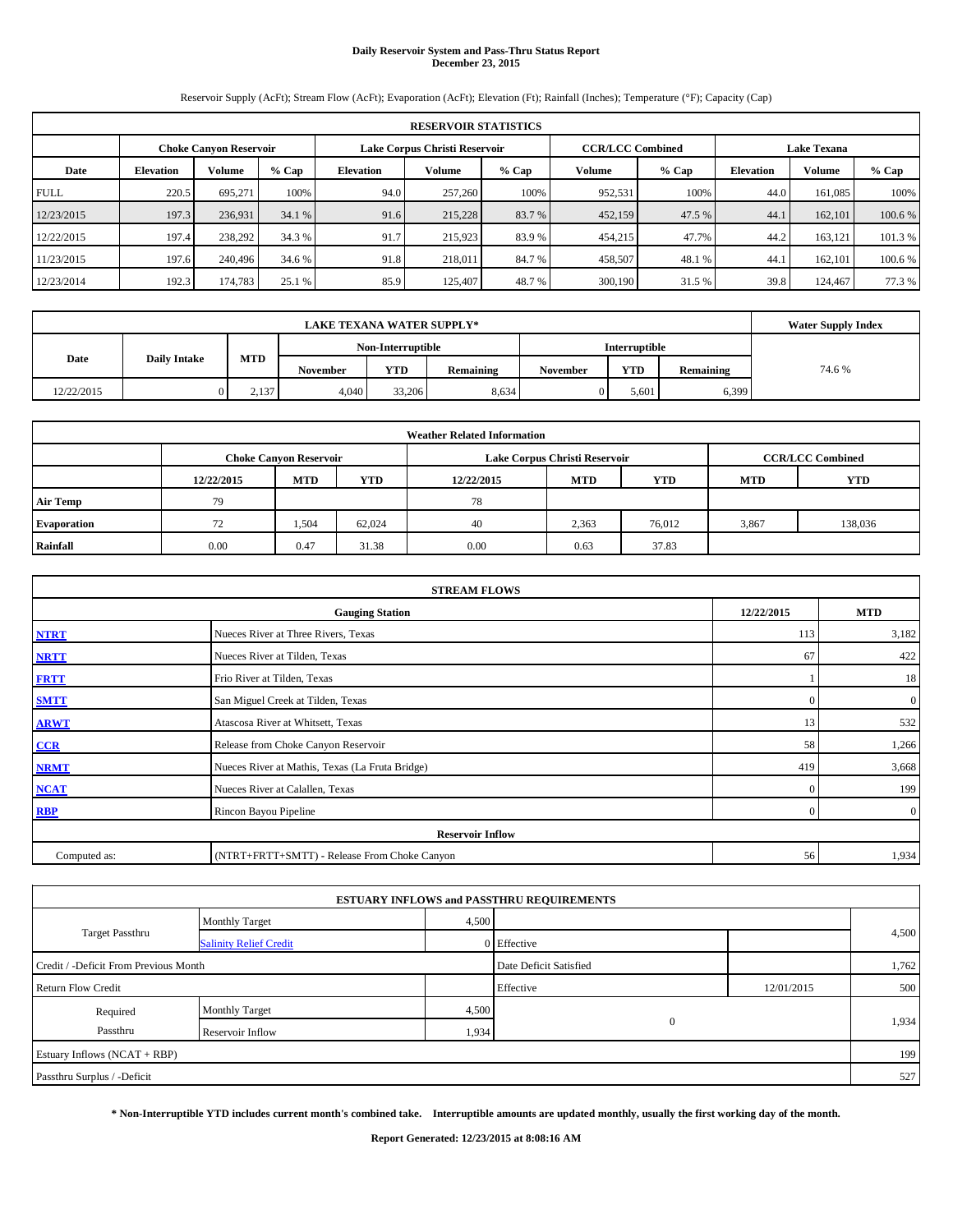# **Daily Reservoir System and Pass-Thru Status Report December 24, 2015**

Reservoir Supply (AcFt); Stream Flow (AcFt); Evaporation (AcFt); Elevation (Ft); Rainfall (Inches); Temperature (°F); Capacity (Cap)

|             | <b>RESERVOIR STATISTICS</b> |                               |         |                  |                               |         |         |                         |                    |               |         |  |  |
|-------------|-----------------------------|-------------------------------|---------|------------------|-------------------------------|---------|---------|-------------------------|--------------------|---------------|---------|--|--|
|             |                             | <b>Choke Canyon Reservoir</b> |         |                  | Lake Corpus Christi Reservoir |         |         | <b>CCR/LCC Combined</b> | <b>Lake Texana</b> |               |         |  |  |
| Date        | <b>Elevation</b>            | Volume                        | $%$ Cap | <b>Elevation</b> | Volume                        | $%$ Cap | Volume  | $%$ Cap                 | <b>Elevation</b>   | <b>Volume</b> | $%$ Cap |  |  |
| <b>FULL</b> | 220.5                       | 695.271                       | 100%    | 94.0             | 257,260                       | 100%    | 952,531 | 100%                    | 44.0               | 161.085       | 100%    |  |  |
| 12/24/2015  | 197.4                       | 238,017                       | 34.2 %  | 91.6             | 215,054                       | 83.6 %  | 453,071 | 47.6 %                  | 44.0               | 162,101       | 100.6 % |  |  |
| 12/23/2015  | 197.3                       | 236,931                       | 34.1 %  | 91.6             | 215,228                       | 83.7 %  | 452,159 | 47.5%                   | 44.1               | 162,101       | 100.6 % |  |  |
| 11/24/2015  | 197.6                       | 240,496                       | 34.6 %  | 91.8             | 217,837                       | 84.7 %  | 458,333 | 48.1%                   | 44.2               | 162,101       | 100.6 % |  |  |
| 12/24/2014  | 192.4                       | 175,234                       | 25.2 %  | 85.9             | 124,874                       | 48.5 %  | 300,108 | 31.5 %                  | 39.9               | 125,280       | 77.8%   |  |  |

|            | <b>Water Supply Index</b> |       |                 |                   |           |                 |                      |           |       |
|------------|---------------------------|-------|-----------------|-------------------|-----------|-----------------|----------------------|-----------|-------|
|            |                           |       |                 | Non-Interruptible |           |                 | <b>Interruptible</b> |           |       |
| Date       | <b>Daily Intake</b>       | MTD   | <b>November</b> | <b>YTD</b>        | Remaining | <b>November</b> | <b>YTD</b>           | Remaining | 74.7% |
| 12/23/2015 |                           | 2,137 | 4.040           | 33,206            | 8.634     |                 | 5.601                | 6,399     |       |

| <b>Weather Related Information</b> |            |                               |            |            |                               |                         |            |            |  |  |  |
|------------------------------------|------------|-------------------------------|------------|------------|-------------------------------|-------------------------|------------|------------|--|--|--|
|                                    |            | <b>Choke Canyon Reservoir</b> |            |            | Lake Corpus Christi Reservoir | <b>CCR/LCC Combined</b> |            |            |  |  |  |
|                                    | 12/23/2015 | <b>MTD</b>                    | <b>YTD</b> | 12/23/2015 | <b>MTD</b>                    | <b>YTD</b>              | <b>MTD</b> | <b>YTD</b> |  |  |  |
| <b>Air Temp</b>                    | 80         |                               |            | 79         |                               |                         |            |            |  |  |  |
| Evaporation                        | 88         | 1.592                         | 62.112     | 131        | 2,494                         | 76,143                  | 4.086      | 138,255    |  |  |  |
| Rainfall                           | 0.00       | 0.47                          | 31.38      | 0.00       | 0.63                          | 37.83                   |            |            |  |  |  |

| <b>STREAM FLOWS</b> |                                                 |                |                  |  |  |  |  |  |  |  |
|---------------------|-------------------------------------------------|----------------|------------------|--|--|--|--|--|--|--|
|                     | <b>Gauging Station</b>                          | 12/23/2015     | <b>MTD</b>       |  |  |  |  |  |  |  |
| <b>NTRT</b>         | Nueces River at Three Rivers, Texas             | 121            | 3,303            |  |  |  |  |  |  |  |
| <b>NRTT</b>         | Nueces River at Tilden, Texas                   | 79             | 502              |  |  |  |  |  |  |  |
| <b>FRTT</b>         | Frio River at Tilden, Texas                     |                | 19               |  |  |  |  |  |  |  |
| <b>SMTT</b>         | San Miguel Creek at Tilden, Texas               | $\Omega$       | $\boldsymbol{0}$ |  |  |  |  |  |  |  |
| <b>ARWT</b>         | Atascosa River at Whitsett, Texas               | 13             | 544              |  |  |  |  |  |  |  |
| CCR                 | Release from Choke Canyon Reservoir             | 58             | 1,324            |  |  |  |  |  |  |  |
| <b>NRMT</b>         | Nueces River at Mathis, Texas (La Fruta Bridge) | 361            | 4,030            |  |  |  |  |  |  |  |
| <b>NCAT</b>         | Nueces River at Calallen, Texas                 | $\mathbf{0}$   | 199              |  |  |  |  |  |  |  |
| <b>RBP</b>          | Rincon Bayou Pipeline                           | $\overline{0}$ | $\overline{0}$   |  |  |  |  |  |  |  |
|                     | <b>Reservoir Inflow</b>                         |                |                  |  |  |  |  |  |  |  |
| Computed as:        | (NTRT+FRTT+SMTT) - Release From Choke Canyon    |                |                  |  |  |  |  |  |  |  |

| <b>ESTUARY INFLOWS and PASSTHRU REQUIREMENTS</b> |                               |                        |              |            |       |  |  |  |  |  |
|--------------------------------------------------|-------------------------------|------------------------|--------------|------------|-------|--|--|--|--|--|
|                                                  | <b>Monthly Target</b>         | 4,500                  |              |            |       |  |  |  |  |  |
| <b>Target Passthru</b>                           | <b>Salinity Relief Credit</b> |                        | 0 Effective  |            | 4,500 |  |  |  |  |  |
| Credit / -Deficit From Previous Month            |                               | Date Deficit Satisfied |              | 1,762      |       |  |  |  |  |  |
| <b>Return Flow Credit</b>                        |                               |                        | Effective    | 12/01/2015 | 500   |  |  |  |  |  |
| Required                                         | <b>Monthly Target</b>         | 4,500                  |              |            |       |  |  |  |  |  |
| Passthru                                         | Reservoir Inflow              | 1,998                  | $\mathbf{0}$ |            | 1,998 |  |  |  |  |  |
| Estuary Inflows (NCAT + RBP)                     |                               |                        |              |            | 199   |  |  |  |  |  |
| Passthru Surplus / -Deficit                      |                               |                        |              |            | 463   |  |  |  |  |  |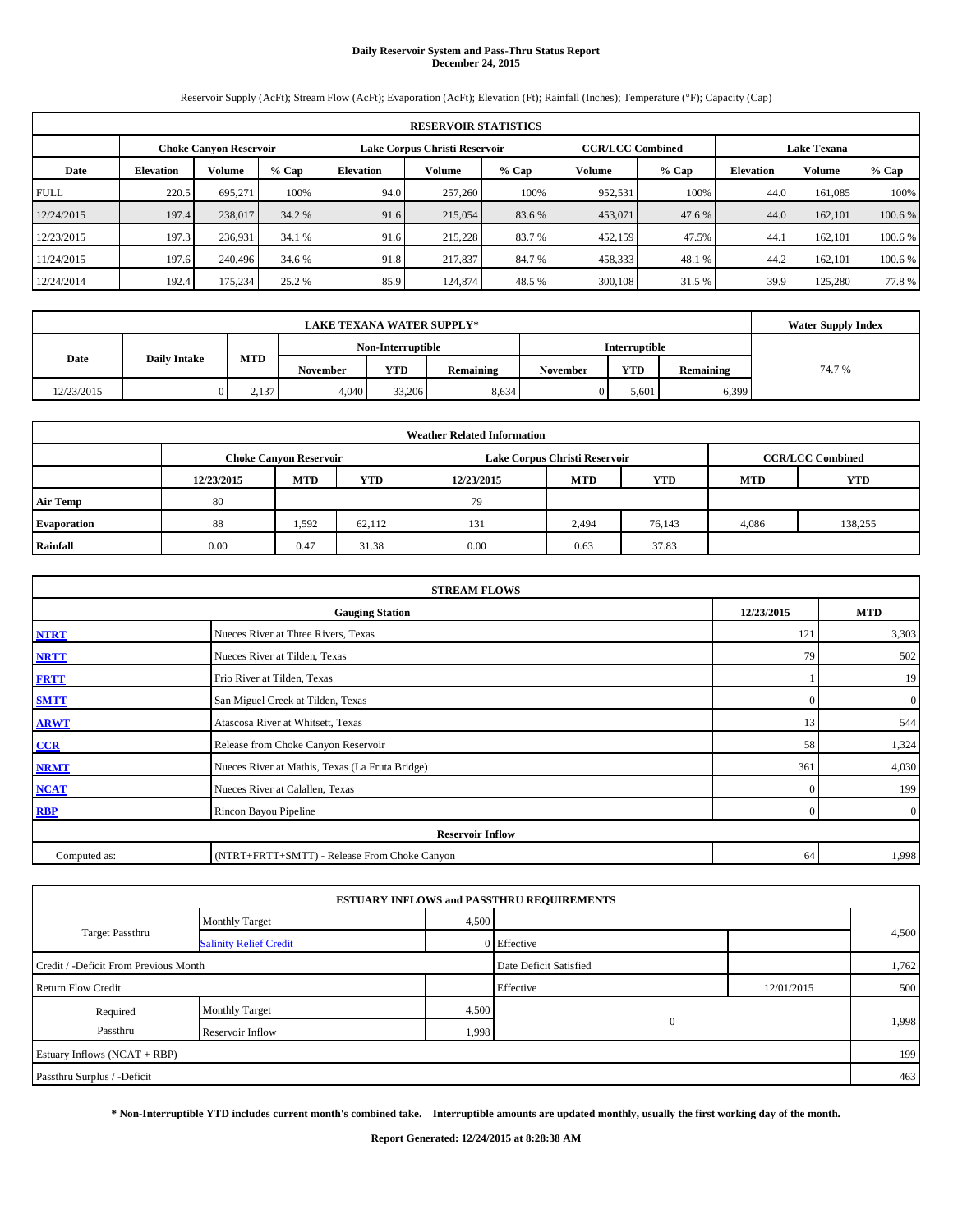# **Daily Reservoir System and Pass-Thru Status Report December 25, 2015**

Reservoir Supply (AcFt); Stream Flow (AcFt); Evaporation (AcFt); Elevation (Ft); Rainfall (Inches); Temperature (°F); Capacity (Cap)

| <b>RESERVOIR STATISTICS</b> |                  |                               |         |                                                                                  |                    |        |         |         |                  |               |         |
|-----------------------------|------------------|-------------------------------|---------|----------------------------------------------------------------------------------|--------------------|--------|---------|---------|------------------|---------------|---------|
|                             |                  | <b>Choke Canyon Reservoir</b> |         | <b>CCR/LCC Combined</b>                                                          | <b>Lake Texana</b> |        |         |         |                  |               |         |
| Date                        | <b>Elevation</b> | Volume                        | $%$ Cap | Lake Corpus Christi Reservoir<br>Volume<br>Volume<br>$%$ Cap<br><b>Elevation</b> |                    |        |         | $%$ Cap | <b>Elevation</b> | <b>Volume</b> | $%$ Cap |
| <b>FULL</b>                 | 220.5            | 695.271                       | 100%    | 94.0                                                                             | 257,260            | 100%   | 952,531 | 100%    | 44.0             | 161.085       | 100%    |
| 12/25/2015                  | 197.4            | 237,744                       | 34.2 %  | 91.6                                                                             | 214,881            | 83.5 % | 452,625 | 47.5 %  | 44.0             | 162,101       | 100.6 % |
| 12/24/2015                  | 197.4            | 238,017                       | 34.2 %  | 91.6                                                                             | 215,054            | 83.6 % | 453,071 | 47.6%   | 44.1             | 162,101       | 100.6 % |
| 11/25/2015                  | 197.5            | 239,394                       | 34.4 %  | 91.8                                                                             | 217,837            | 84.7 % | 457,231 | 48.0%   | 44.2             | 163.121       | 101.3 % |
| 12/25/2014                  | 192.3            | 174,557                       | 25.1 %  | 85.8                                                                             | 123,812            | 48.1 % | 298,369 | 31.3 %  | 40.0             | 126,098       | 78.3 %  |

|            | <b>Water Supply Index</b> |            |                 |                   |           |          |                      |           |       |
|------------|---------------------------|------------|-----------------|-------------------|-----------|----------|----------------------|-----------|-------|
|            |                           |            |                 | Non-Interruptible |           |          | <b>Interruptible</b> |           |       |
| Date       | <b>Daily Intake</b>       | <b>MTD</b> | <b>November</b> | <b>YTD</b>        | Remaining | November | <b>YTD</b>           | Remaining | 74.6% |
| 12/24/2015 |                           | 2,137      | 4.040           | 33,206            | 8,634     | 0        | 5.601                | 6,399     |       |

| <b>Weather Related Information</b> |            |                               |        |            |                               |                         |       |         |  |  |  |
|------------------------------------|------------|-------------------------------|--------|------------|-------------------------------|-------------------------|-------|---------|--|--|--|
|                                    |            | <b>Choke Canyon Reservoir</b> |        |            | Lake Corpus Christi Reservoir | <b>CCR/LCC Combined</b> |       |         |  |  |  |
|                                    | 12/24/2015 | <b>MTD</b>                    | YTD    | <b>YTD</b> |                               |                         |       |         |  |  |  |
| <b>Air Temp</b>                    | 76         |                               |        | 82         |                               |                         |       |         |  |  |  |
| Evaporation                        | 24         | 1,616                         | 62,136 | 61         | 2,555                         | 76,204                  | 4,171 | 138,340 |  |  |  |
| Rainfall                           | 0.00       | 0.47                          | 31.38  | 0.00       | 0.63                          | 37.83                   |       |         |  |  |  |

| <b>STREAM FLOWS</b>                                |                                                 |                |                  |  |  |  |  |  |  |
|----------------------------------------------------|-------------------------------------------------|----------------|------------------|--|--|--|--|--|--|
| 12/24/2015<br><b>MTD</b><br><b>Gauging Station</b> |                                                 |                |                  |  |  |  |  |  |  |
| <b>NTRT</b>                                        | Nueces River at Three Rivers, Texas             | 161            | 3,464            |  |  |  |  |  |  |
| <b>NRTT</b>                                        | Nueces River at Tilden, Texas                   | 85             | 587              |  |  |  |  |  |  |
| <b>FRTT</b>                                        | Frio River at Tilden, Texas                     |                | 20               |  |  |  |  |  |  |
| <b>SMTT</b>                                        | San Miguel Creek at Tilden, Texas               | $\Omega$       | $\boldsymbol{0}$ |  |  |  |  |  |  |
| <b>ARWT</b>                                        | Atascosa River at Whitsett, Texas               | 12             | 556              |  |  |  |  |  |  |
| $CCR$                                              | Release from Choke Canyon Reservoir             | 58             | 1,382            |  |  |  |  |  |  |
| <b>NRMT</b>                                        | Nueces River at Mathis, Texas (La Fruta Bridge) | 284            | 4,313            |  |  |  |  |  |  |
| <b>NCAT</b>                                        | Nueces River at Calallen, Texas                 | 38             | 236              |  |  |  |  |  |  |
| <b>RBP</b>                                         | Rincon Bayou Pipeline                           | $\overline{0}$ | $\overline{0}$   |  |  |  |  |  |  |
|                                                    | <b>Reservoir Inflow</b>                         |                |                  |  |  |  |  |  |  |
| Computed as:                                       | (NTRT+FRTT+SMTT) - Release From Choke Canyon    |                |                  |  |  |  |  |  |  |

|                                                       |                               |       | <b>ESTUARY INFLOWS and PASSTHRU REQUIREMENTS</b> |            |       |  |
|-------------------------------------------------------|-------------------------------|-------|--------------------------------------------------|------------|-------|--|
|                                                       | <b>Monthly Target</b>         | 4,500 |                                                  |            |       |  |
| <b>Target Passthru</b>                                | <b>Salinity Relief Credit</b> |       | 0 Effective                                      |            | 4,500 |  |
| Credit / -Deficit From Previous Month                 |                               |       | Date Deficit Satisfied                           |            | 1,762 |  |
| <b>Return Flow Credit</b>                             |                               |       | Effective                                        | 12/01/2015 | 500   |  |
| Required                                              | <b>Monthly Target</b>         | 4,500 |                                                  |            | 2,102 |  |
| $\mathbf{0}$<br>Passthru<br>Reservoir Inflow<br>2,102 |                               |       |                                                  |            |       |  |
| Estuary Inflows (NCAT + RBP)                          |                               |       |                                                  |            | 236   |  |
| Passthru Surplus / -Deficit                           |                               |       |                                                  |            | 396   |  |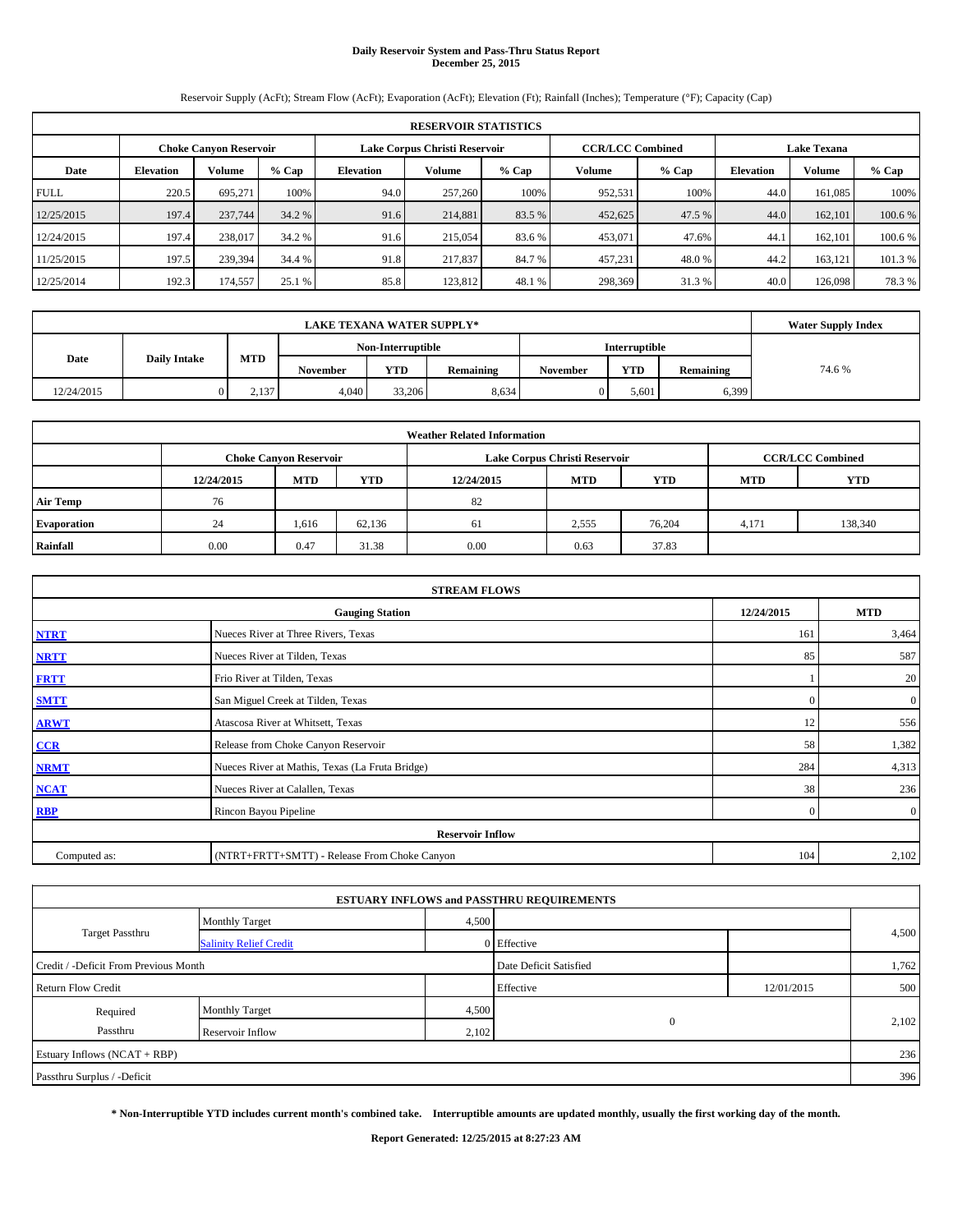# **Daily Reservoir System and Pass-Thru Status Report December 26, 2015**

Reservoir Supply (AcFt); Stream Flow (AcFt); Evaporation (AcFt); Elevation (Ft); Rainfall (Inches); Temperature (°F); Capacity (Cap)

| <b>RESERVOIR STATISTICS</b> |                                                                                                                 |         |         |                  |         |         |         |         |                  |               |         |  |
|-----------------------------|-----------------------------------------------------------------------------------------------------------------|---------|---------|------------------|---------|---------|---------|---------|------------------|---------------|---------|--|
|                             | <b>CCR/LCC Combined</b><br>Lake Corpus Christi Reservoir<br><b>Lake Texana</b><br><b>Choke Canyon Reservoir</b> |         |         |                  |         |         |         |         |                  |               |         |  |
| Date                        | <b>Elevation</b>                                                                                                | Volume  | $%$ Cap | <b>Elevation</b> | Volume  | $%$ Cap | Volume  | $%$ Cap | <b>Elevation</b> | <b>Volume</b> | % Cap   |  |
| <b>FULL</b>                 | 220.5                                                                                                           | 695.271 | 100%    | 94.0             | 257,260 | 100%    | 952,531 | 100%    | 44.0             | 161,085       | 100%    |  |
| 12/26/2015                  | 197.3                                                                                                           | 236,249 | 34.0 %  | 91.5             | 213,494 | 83.0 %  | 449,743 | 47.2 %  | 44.0             | 162,101       | 100.6 % |  |
| 12/25/2015                  | 197.4                                                                                                           | 237,744 | 34.2 %  | 91.6             | 214,881 | 83.5 %  | 452,625 | 47.5%   | 44.1             | 162,101       | 100.6 % |  |
| 11/26/2015                  | 197.5                                                                                                           | 239,394 | 34.4 %  | 91.8             | 217,837 | 84.7 %  | 457,231 | 48.0%   | 44.2             | 163,121       | 101.3 % |  |
| 12/26/2014                  | 192.3                                                                                                           | 174,783 | 25.1 %  | 85.8             | 123,945 | 48.2 %  | 298,728 | 31.4 %  | 40.0             | 126,098       | 78.3%   |  |

|            | <b>Water Supply Index</b> |       |                 |                   |           |                 |                      |           |        |
|------------|---------------------------|-------|-----------------|-------------------|-----------|-----------------|----------------------|-----------|--------|
|            |                           |       |                 | Non-Interruptible |           |                 | <b>Interruptible</b> |           |        |
| Date       | <b>Daily Intake</b>       | MTD   | <b>November</b> | <b>YTD</b>        | Remaining | <b>November</b> | <b>YTD</b>           | Remaining | 74.2 % |
| 12/25/2015 |                           | 2,137 | 4.040           | 33,206            | 8.634     |                 | 5.601                | 6,399     |        |

| <b>Weather Related Information</b> |            |                               |        |            |                                        |                         |       |         |  |  |  |  |
|------------------------------------|------------|-------------------------------|--------|------------|----------------------------------------|-------------------------|-------|---------|--|--|--|--|
|                                    |            | <b>Choke Canyon Reservoir</b> |        |            | Lake Corpus Christi Reservoir          | <b>CCR/LCC Combined</b> |       |         |  |  |  |  |
|                                    | 12/25/2015 | <b>MTD</b>                    | YTD    | 12/25/2015 | <b>MTD</b><br><b>YTD</b><br><b>MTD</b> |                         |       |         |  |  |  |  |
| <b>Air Temp</b>                    | 81         |                               |        | 82         |                                        |                         |       |         |  |  |  |  |
| Evaporation                        | 56         | 1,672                         | 62,192 | 131        | 2,686                                  | 76,335                  | 4,358 | 138,527 |  |  |  |  |
| Rainfall                           | 0.00       | 0.47                          | 31.38  | 0.00       | 0.63                                   | 37.83                   |       |         |  |  |  |  |

| <b>STREAM FLOWS</b>     |                                                    |          |                |  |  |  |  |  |  |  |
|-------------------------|----------------------------------------------------|----------|----------------|--|--|--|--|--|--|--|
|                         | 12/25/2015<br><b>MTD</b><br><b>Gauging Station</b> |          |                |  |  |  |  |  |  |  |
| <b>NTRT</b>             | Nueces River at Three Rivers, Texas                | 169      | 3,633          |  |  |  |  |  |  |  |
| <b>NRTT</b>             | Nueces River at Tilden, Texas                      | 89       | 676            |  |  |  |  |  |  |  |
| <b>FRTT</b>             | Frio River at Tilden, Texas                        |          | 20             |  |  |  |  |  |  |  |
| <b>SMTT</b>             | San Miguel Creek at Tilden, Texas                  | $\Omega$ | $\mathbf{0}$   |  |  |  |  |  |  |  |
| <b>ARWT</b>             | Atascosa River at Whitsett, Texas                  | 11       | 567            |  |  |  |  |  |  |  |
| CCR                     | Release from Choke Canyon Reservoir                | 58       | 1,439          |  |  |  |  |  |  |  |
| <b>NRMT</b>             | Nueces River at Mathis, Texas (La Fruta Bridge)    | 256      | 4,569          |  |  |  |  |  |  |  |
| <b>NCAT</b>             | Nueces River at Calallen, Texas                    | 56       | 292            |  |  |  |  |  |  |  |
| <b>RBP</b>              | Rincon Bayou Pipeline                              | $\Omega$ | $\overline{0}$ |  |  |  |  |  |  |  |
| <b>Reservoir Inflow</b> |                                                    |          |                |  |  |  |  |  |  |  |
| Computed as:            | (NTRT+FRTT+SMTT) - Release From Choke Canyon       |          |                |  |  |  |  |  |  |  |

|                                                       |                               |       | <b>ESTUARY INFLOWS and PASSTHRU REQUIREMENTS</b> |            |       |  |  |
|-------------------------------------------------------|-------------------------------|-------|--------------------------------------------------|------------|-------|--|--|
|                                                       | <b>Monthly Target</b>         | 4,500 |                                                  |            |       |  |  |
| <b>Target Passthru</b>                                | <b>Salinity Relief Credit</b> |       | 0 Effective                                      |            | 4,500 |  |  |
| Credit / -Deficit From Previous Month                 | Date Deficit Satisfied        |       | 1,762                                            |            |       |  |  |
| <b>Return Flow Credit</b>                             |                               |       | Effective                                        | 12/01/2015 | 500   |  |  |
| Required                                              | <b>Monthly Target</b>         | 4,500 |                                                  |            | 2,214 |  |  |
| $\mathbf{0}$<br>Passthru<br>2,214<br>Reservoir Inflow |                               |       |                                                  |            |       |  |  |
| Estuary Inflows (NCAT + RBP)                          |                               |       |                                                  |            |       |  |  |
| Passthru Surplus / -Deficit                           |                               |       |                                                  |            |       |  |  |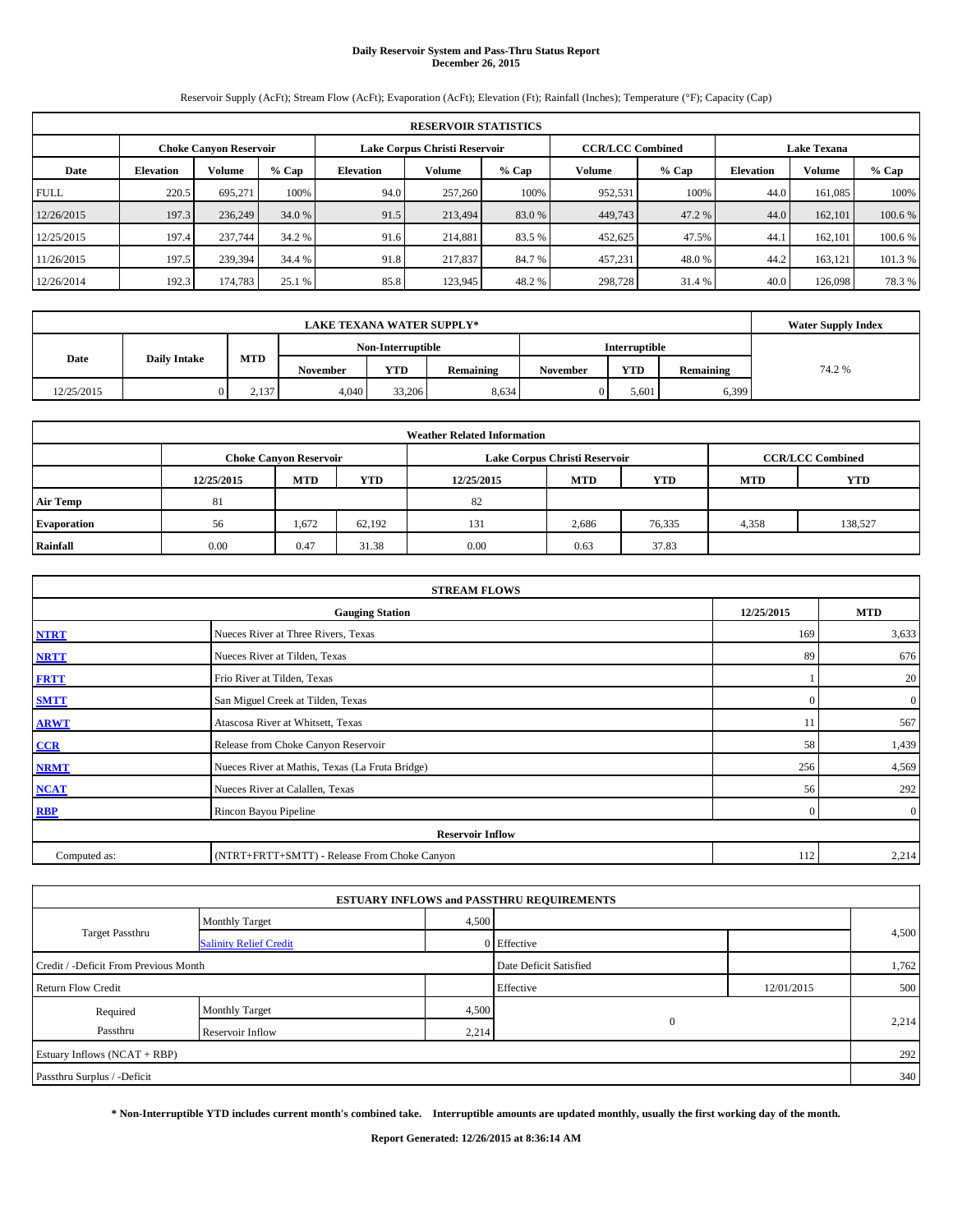# **Daily Reservoir System and Pass-Thru Status Report December 27, 2015**

Reservoir Supply (AcFt); Stream Flow (AcFt); Evaporation (AcFt); Elevation (Ft); Rainfall (Inches); Temperature (°F); Capacity (Cap)

| <b>RESERVOIR STATISTICS</b> |                                                                                                                 |         |         |                  |         |         |         |         |                  |               |         |  |  |
|-----------------------------|-----------------------------------------------------------------------------------------------------------------|---------|---------|------------------|---------|---------|---------|---------|------------------|---------------|---------|--|--|
|                             | <b>CCR/LCC Combined</b><br>Lake Corpus Christi Reservoir<br><b>Lake Texana</b><br><b>Choke Canyon Reservoir</b> |         |         |                  |         |         |         |         |                  |               |         |  |  |
| Date                        | <b>Elevation</b>                                                                                                | Volume  | $%$ Cap | <b>Elevation</b> | Volume  | $%$ Cap | Volume  | $%$ Cap | <b>Elevation</b> | <b>Volume</b> | % Cap   |  |  |
| <b>FULL</b>                 | 220.5                                                                                                           | 695.271 | 100%    | 94.0             | 257,260 | 100%    | 952,531 | 100%    | 44.0             | 161,085       | 100%    |  |  |
| 12/27/2015                  | 197.4                                                                                                           | 238,430 | 34.3 %  | 91.6             | 214,881 | 83.5 %  | 453,311 | 47.6 %  | 44.0             | 162,101       | 100.6 % |  |  |
| 12/26/2015                  | 197.3                                                                                                           | 236.249 | 34.0 %  | 91.5             | 213.494 | 83.0 %  | 449,743 | 47.2%   | 44.1             | 162,101       | 100.6 % |  |  |
| 11/27/2015                  | 197.5                                                                                                           | 238,981 | 34.4 %  | 91.8             | 217,837 | 84.7 %  | 456,818 | 48.0 %  | 44.1             | 163.101       | 101.3 % |  |  |
| 12/27/2014                  | 192.3                                                                                                           | 174,332 | 25.1 %  | 85.8             | 123.283 | 47.9 %  | 297,615 | 31.2 %  | 39.8             | 124,467       | 77.3 %  |  |  |

|            | <b>Water Supply Index</b> |       |          |                   |           |                 |                      |           |       |
|------------|---------------------------|-------|----------|-------------------|-----------|-----------------|----------------------|-----------|-------|
|            |                           |       |          | Non-Interruptible |           |                 | <b>Interruptible</b> |           |       |
| Date       | <b>Daily Intake</b>       | MTD   | November | <b>YTD</b>        | Remaining | <b>November</b> | <b>YTD</b>           | Remaining | 74.8% |
| 12/26/2015 |                           | 2,137 | 4,040    | 33,206            | 8.634     |                 | 5,601                | 6,399     |       |

| <b>Weather Related Information</b> |            |                               |        |            |                               |                         |            |            |  |  |
|------------------------------------|------------|-------------------------------|--------|------------|-------------------------------|-------------------------|------------|------------|--|--|
|                                    |            | <b>Choke Canyon Reservoir</b> |        |            | Lake Corpus Christi Reservoir | <b>CCR/LCC Combined</b> |            |            |  |  |
|                                    | 12/26/2015 | <b>MTD</b>                    | YTD    | 12/26/2015 | <b>MTD</b>                    | <b>YTD</b>              | <b>MTD</b> | <b>YTD</b> |  |  |
| <b>Air Temp</b>                    | 85         |                               |        | 82         |                               |                         |            |            |  |  |
| Evaporation                        | 104        | 1,776                         | 62,296 | 182        | 2,868                         | 76,517                  | 4,644      | 138,813    |  |  |
| Rainfall                           | 0.00       | 0.47                          | 31.38  | 0.00       | 0.63                          | 37.83                   |            |            |  |  |

| <b>STREAM FLOWS</b> |                                                 |                |                  |  |  |  |  |  |  |
|---------------------|-------------------------------------------------|----------------|------------------|--|--|--|--|--|--|
|                     | <b>Gauging Station</b>                          |                |                  |  |  |  |  |  |  |
| <b>NTRT</b>         | Nueces River at Three Rivers, Texas             |                |                  |  |  |  |  |  |  |
| <b>NRTT</b>         | Nueces River at Tilden, Texas                   | 91             | 768              |  |  |  |  |  |  |
| <b>FRTT</b>         | Frio River at Tilden, Texas                     |                | 21               |  |  |  |  |  |  |
| <b>SMTT</b>         | San Miguel Creek at Tilden, Texas               | $\Omega$       | $\boldsymbol{0}$ |  |  |  |  |  |  |
| <b>ARWT</b>         | Atascosa River at Whitsett, Texas               | 11             | 578              |  |  |  |  |  |  |
| $CCR$               | Release from Choke Canyon Reservoir             | 58             | 1,497            |  |  |  |  |  |  |
| <b>NRMT</b>         | Nueces River at Mathis, Texas (La Fruta Bridge) | 232            | 4,802            |  |  |  |  |  |  |
| <b>NCAT</b>         | Nueces River at Calallen, Texas                 | 16             | 308              |  |  |  |  |  |  |
| <b>RBP</b>          | Rincon Bayou Pipeline                           | $\overline{0}$ | $\overline{0}$   |  |  |  |  |  |  |
|                     | <b>Reservoir Inflow</b>                         |                |                  |  |  |  |  |  |  |
| Computed as:        | (NTRT+FRTT+SMTT) - Release From Choke Canyon    | 114            | 2,327            |  |  |  |  |  |  |

|                                       |                               |                        | <b>ESTUARY INFLOWS and PASSTHRU REQUIREMENTS</b> |            |       |
|---------------------------------------|-------------------------------|------------------------|--------------------------------------------------|------------|-------|
|                                       | <b>Monthly Target</b>         | 4,500                  |                                                  |            |       |
| <b>Target Passthru</b>                | <b>Salinity Relief Credit</b> |                        | 0 Effective                                      |            | 4,500 |
| Credit / -Deficit From Previous Month |                               | Date Deficit Satisfied |                                                  | 1,762      |       |
| <b>Return Flow Credit</b>             |                               |                        | Effective                                        | 12/01/2015 | 500   |
| Required                              | <b>Monthly Target</b>         | 4,500                  |                                                  |            |       |
| Passthru                              | Reservoir Inflow              | 2,327                  | $\mathbf{0}$                                     |            | 2,327 |
| Estuary Inflows (NCAT + RBP)          |                               |                        |                                                  |            | 308   |
| Passthru Surplus / -Deficit           |                               |                        |                                                  |            | 243   |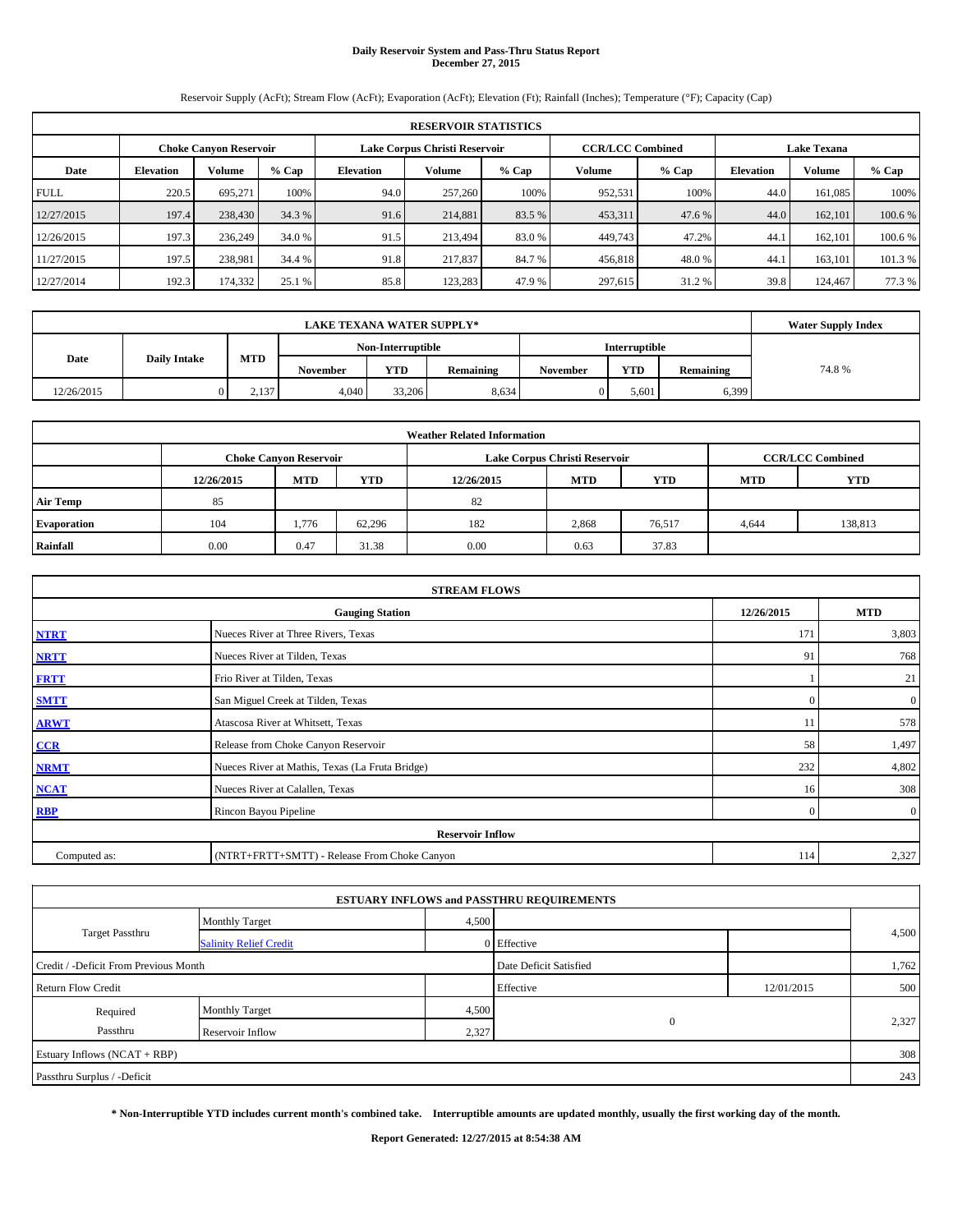# **Daily Reservoir System and Pass-Thru Status Report December 28, 2015**

Reservoir Supply (AcFt); Stream Flow (AcFt); Evaporation (AcFt); Elevation (Ft); Rainfall (Inches); Temperature (°F); Capacity (Cap)

| <b>RESERVOIR STATISTICS</b> |                                                                |         |         |                  |         |         |         |                                               |                  |               |         |
|-----------------------------|----------------------------------------------------------------|---------|---------|------------------|---------|---------|---------|-----------------------------------------------|------------------|---------------|---------|
|                             | Lake Corpus Christi Reservoir<br><b>Choke Canyon Reservoir</b> |         |         |                  |         |         |         | <b>CCR/LCC Combined</b><br><b>Lake Texana</b> |                  |               |         |
| Date                        | <b>Elevation</b>                                               | Volume  | $%$ Cap | <b>Elevation</b> | Volume  | $%$ Cap | Volume  | $%$ Cap                                       | <b>Elevation</b> | <b>Volume</b> | $%$ Cap |
| <b>FULL</b>                 | 220.5                                                          | 695.271 | 100%    | 94.0             | 257,260 | 100%    | 952,531 | 100%                                          | 44.0             | 161.085       | 100%    |
| 12/28/2015                  | 197.4                                                          | 238,568 | 34.3 %  | 91.6             | 215,228 | 83.7 %  | 453,796 | 47.6 %                                        | 44.0             | 162,101       | 100.6 % |
| 12/27/2015                  | 197.4                                                          | 238,430 | 34.3 %  | 91.6             | 214,881 | 83.5 %  | 453,311 | 47.6%                                         | 44.1             | 162,101       | 100.6 % |
| 11/28/2015                  | 197.6                                                          | 240,496 | 34.6 %  | 91.9             | 219,580 | 85.4 %  | 460,076 | 48.3%                                         | 44.              | 162,101       | 100.6 % |
| 12/28/2014                  | 192.3                                                          | 174,332 | 25.1 %  | 85.8             | 124,078 | 48.2 %  | 298,410 | 31.3 %                                        | 39.8             | 124,467       | 77.3 %  |

|            | <b>Water Supply Index</b> |            |                 |                   |           |          |                      |           |       |
|------------|---------------------------|------------|-----------------|-------------------|-----------|----------|----------------------|-----------|-------|
|            |                           |            |                 | Non-Interruptible |           |          | <b>Interruptible</b> |           |       |
| Date       | <b>Daily Intake</b>       | <b>MTD</b> | <b>November</b> | <b>YTD</b>        | Remaining | November | <b>YTD</b>           | Remaining | 74.8% |
| 12/27/2015 |                           | 2,137      | 4.040           | 33,206            | 8,634     | 0        | 5.601                | 6,399     |       |

| <b>Weather Related Information</b> |            |                               |        |            |                               |                         |            |            |  |  |
|------------------------------------|------------|-------------------------------|--------|------------|-------------------------------|-------------------------|------------|------------|--|--|
|                                    |            | <b>Choke Canyon Reservoir</b> |        |            | Lake Corpus Christi Reservoir | <b>CCR/LCC Combined</b> |            |            |  |  |
|                                    | 12/27/2015 | <b>MTD</b>                    | YTD    | 12/27/2015 | <b>MTD</b>                    | <b>YTD</b>              | <b>MTD</b> | <b>YTD</b> |  |  |
| <b>Air Temp</b>                    | 59         |                               |        | 76         |                               |                         |            |            |  |  |
| Evaporation                        | 88         | 1.864                         | 62,384 | 253        | 3,121                         | 76,770                  | 4,985      | 139,154    |  |  |
| Rainfall                           | 0.05       | 0.52                          | 31.43  | 0.00       | 0.63                          | 37.83                   |            |            |  |  |

| <b>STREAM FLOWS</b> |                                                 |                |                  |  |  |  |  |  |  |
|---------------------|-------------------------------------------------|----------------|------------------|--|--|--|--|--|--|
|                     | <b>Gauging Station</b>                          |                |                  |  |  |  |  |  |  |
| <b>NTRT</b>         | Nueces River at Three Rivers, Texas             |                |                  |  |  |  |  |  |  |
| <b>NRTT</b>         | Nueces River at Tilden, Texas                   | 91             | 859              |  |  |  |  |  |  |
| <b>FRTT</b>         | Frio River at Tilden, Texas                     |                | 21               |  |  |  |  |  |  |
| <b>SMTT</b>         | San Miguel Creek at Tilden, Texas               | $\Omega$       | $\boldsymbol{0}$ |  |  |  |  |  |  |
| <b>ARWT</b>         | Atascosa River at Whitsett, Texas               | 11             | 589              |  |  |  |  |  |  |
| CCR                 | Release from Choke Canyon Reservoir             | 58             | 1,554            |  |  |  |  |  |  |
| <b>NRMT</b>         | Nueces River at Mathis, Texas (La Fruta Bridge) | 258            | 5,060            |  |  |  |  |  |  |
| <b>NCAT</b>         | Nueces River at Calallen, Texas                 | 8              | 316              |  |  |  |  |  |  |
| <b>RBP</b>          | Rincon Bayou Pipeline                           | $\overline{0}$ | $\overline{0}$   |  |  |  |  |  |  |
|                     | <b>Reservoir Inflow</b>                         |                |                  |  |  |  |  |  |  |
| Computed as:        | (NTRT+FRTT+SMTT) - Release From Choke Canyon    | 114            | 2,441            |  |  |  |  |  |  |

|                                       |                               |       | <b>ESTUARY INFLOWS and PASSTHRU REQUIREMENTS</b> |            |       |
|---------------------------------------|-------------------------------|-------|--------------------------------------------------|------------|-------|
|                                       | <b>Monthly Target</b>         | 4,500 |                                                  |            |       |
| <b>Target Passthru</b>                | <b>Salinity Relief Credit</b> |       | 0 Effective                                      |            | 4,500 |
| Credit / -Deficit From Previous Month |                               |       | Date Deficit Satisfied                           |            | 1,762 |
| <b>Return Flow Credit</b>             |                               |       | Effective                                        | 12/01/2015 | 500   |
| Required                              | <b>Monthly Target</b>         | 4,500 |                                                  |            |       |
| Passthru                              | Reservoir Inflow              | 2,441 | $\mathbf{0}$                                     |            | 2,441 |
| Estuary Inflows (NCAT + RBP)          |                               |       |                                                  |            | 316   |
| Passthru Surplus / -Deficit           |                               |       |                                                  |            | 137   |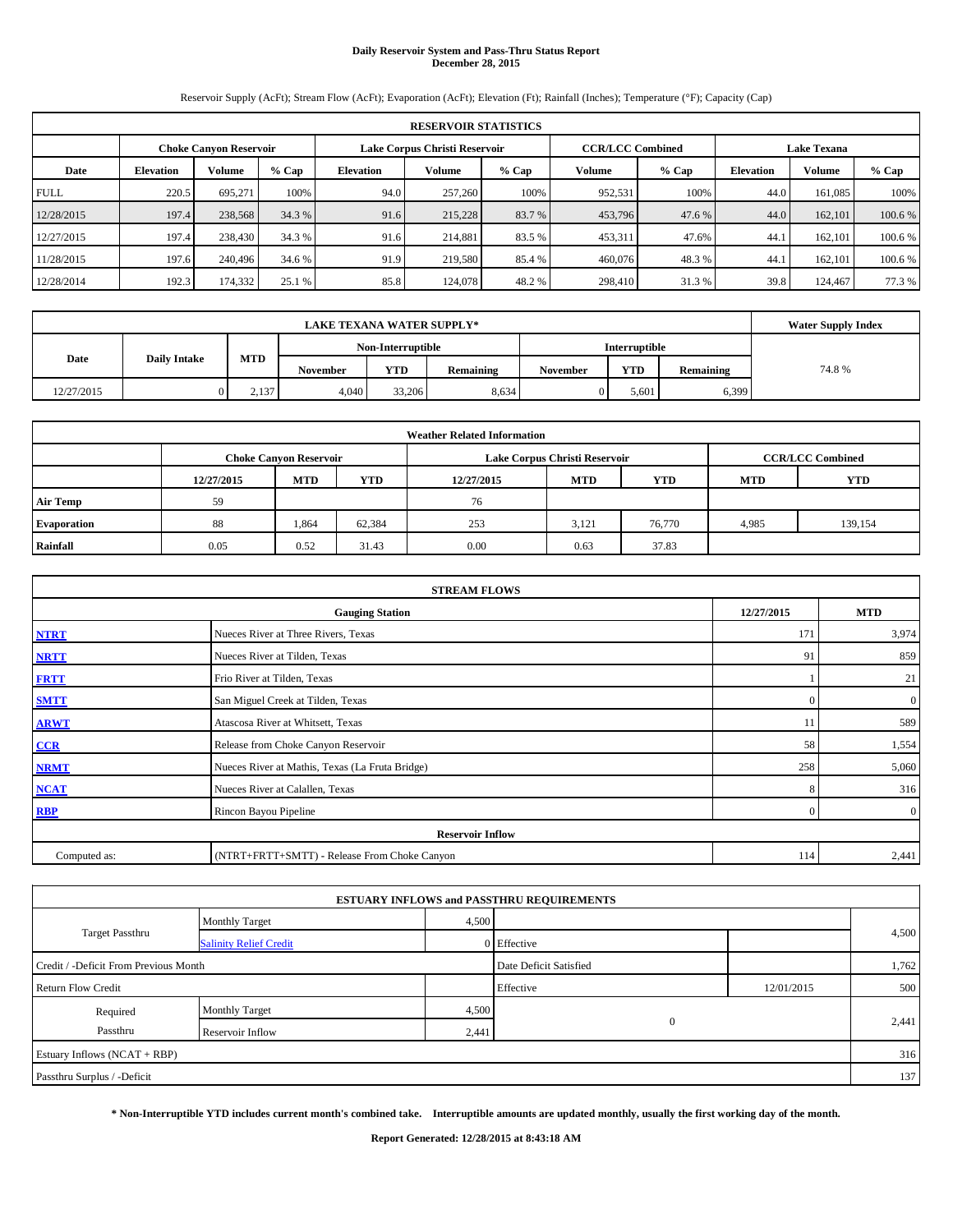# **Daily Reservoir System and Pass-Thru Status Report December 29, 2015**

Reservoir Supply (AcFt); Stream Flow (AcFt); Evaporation (AcFt); Elevation (Ft); Rainfall (Inches); Temperature (°F); Capacity (Cap)

| <b>RESERVOIR STATISTICS</b> |                                                                |         |         |                  |         |         |         |                                               |                  |               |         |
|-----------------------------|----------------------------------------------------------------|---------|---------|------------------|---------|---------|---------|-----------------------------------------------|------------------|---------------|---------|
|                             | Lake Corpus Christi Reservoir<br><b>Choke Canyon Reservoir</b> |         |         |                  |         |         |         | <b>CCR/LCC Combined</b><br><b>Lake Texana</b> |                  |               |         |
| Date                        | <b>Elevation</b>                                               | Volume  | $%$ Cap | <b>Elevation</b> | Volume  | $%$ Cap | Volume  | $%$ Cap                                       | <b>Elevation</b> | <b>Volume</b> | $%$ Cap |
| <b>FULL</b>                 | 220.5                                                          | 695.271 | 100%    | 94.0             | 257,260 | 100%    | 952,531 | 100%                                          | 44.0             | 161.085       | 100%    |
| 12/29/2015                  | 197.3                                                          | 236,795 | 34.1 %  | 91.5             | 213,494 | 83.0 %  | 450,289 | 47.3 %                                        | 44.2             | 162,101       | 100.6 % |
| 12/28/2015                  | 197.4                                                          | 238,568 | 34.3 %  | 91.6             | 215,228 | 83.7 %  | 453,796 | 47.6%                                         | 44.1             | 162,101       | 100.6 % |
| 11/29/2015                  | 197.6                                                          | 240,083 | 34.5 %  | 91.8             | 218,534 | 84.9%   | 458,617 | 48.1%                                         | 44.              | 162,101       | 100.6 % |
| 12/29/2014                  | 192.3                                                          | 174,220 | 25.1 %  | 85.8             | 124,210 | 48.3%   | 298,430 | 31.3%                                         | 39.8             | 124,467       | 77.3 %  |

|            | <b>Water Supply Index</b> |       |                 |                   |           |                 |                      |           |        |
|------------|---------------------------|-------|-----------------|-------------------|-----------|-----------------|----------------------|-----------|--------|
|            |                           |       |                 | Non-Interruptible |           |                 | <b>Interruptible</b> |           |        |
| Date       | <b>Daily Intake</b>       | MTD   | <b>November</b> | <b>YTD</b>        | Remaining | <b>November</b> | <b>YTD</b>           | Remaining | 74.3 % |
| 12/28/2015 |                           | 2,137 | 4.040           | 33,206            | 8.634     |                 | 5.601                | 6,399     |        |

| <b>Weather Related Information</b> |            |                               |            |            |                               |                         |            |            |  |  |
|------------------------------------|------------|-------------------------------|------------|------------|-------------------------------|-------------------------|------------|------------|--|--|
|                                    |            | <b>Choke Canyon Reservoir</b> |            |            | Lake Corpus Christi Reservoir | <b>CCR/LCC Combined</b> |            |            |  |  |
|                                    | 12/28/2015 | <b>MTD</b>                    | <b>YTD</b> | 12/28/2015 | <b>MTD</b>                    | <b>YTD</b>              | <b>MTD</b> | <b>YTD</b> |  |  |
| <b>Air Temp</b>                    | 54         |                               |            | 55         |                               |                         |            |            |  |  |
| Evaporation                        | 87         | 1,951                         | 62,471     | 131        | 3,252                         | 76,901                  | 5,203      | 139,372    |  |  |
| Rainfall                           | 0.00       | 0.52                          | 31.43      | 0.00       | 0.63                          | 37.83                   |            |            |  |  |

| <b>STREAM FLOWS</b> |                                                 |                |                  |  |  |  |  |  |  |
|---------------------|-------------------------------------------------|----------------|------------------|--|--|--|--|--|--|
|                     | <b>Gauging Station</b>                          |                |                  |  |  |  |  |  |  |
| <b>NTRT</b>         | Nueces River at Three Rivers, Texas             |                |                  |  |  |  |  |  |  |
| <b>NRTT</b>         | Nueces River at Tilden, Texas                   | 91             | 950              |  |  |  |  |  |  |
| <b>FRTT</b>         | Frio River at Tilden, Texas                     |                | 22               |  |  |  |  |  |  |
| <b>SMTT</b>         | San Miguel Creek at Tilden, Texas               | $\Omega$       | $\boldsymbol{0}$ |  |  |  |  |  |  |
| <b>ARWT</b>         | Atascosa River at Whitsett, Texas               | 11             | 600              |  |  |  |  |  |  |
| $CCR$               | Release from Choke Canyon Reservoir             | 58             | 1,612            |  |  |  |  |  |  |
| <b>NRMT</b>         | Nueces River at Mathis, Texas (La Fruta Bridge) | 171            | 5,230            |  |  |  |  |  |  |
| <b>NCAT</b>         | Nueces River at Calallen, Texas                 | 9              | 325              |  |  |  |  |  |  |
| <b>RBP</b>          | Rincon Bayou Pipeline                           | $\overline{0}$ | $\overline{0}$   |  |  |  |  |  |  |
|                     | <b>Reservoir Inflow</b>                         |                |                  |  |  |  |  |  |  |
| Computed as:        | (NTRT+FRTT+SMTT) - Release From Choke Canyon    | 112            | 2,553            |  |  |  |  |  |  |

|                                       |                               |       | <b>ESTUARY INFLOWS and PASSTHRU REQUIREMENTS</b> |            |       |
|---------------------------------------|-------------------------------|-------|--------------------------------------------------|------------|-------|
|                                       | <b>Monthly Target</b>         | 4,500 |                                                  |            |       |
| <b>Target Passthru</b>                | <b>Salinity Relief Credit</b> |       | 0 Effective                                      |            | 4,500 |
| Credit / -Deficit From Previous Month |                               |       | Date Deficit Satisfied                           |            | 1,762 |
| <b>Return Flow Credit</b>             |                               |       | Effective                                        | 12/01/2015 | 500   |
| Required                              | <b>Monthly Target</b>         | 4,500 |                                                  |            |       |
| Passthru                              | Reservoir Inflow              | 2,553 | $\mathbf{0}$                                     |            | 2,553 |
| Estuary Inflows (NCAT + RBP)          |                               |       |                                                  |            | 325   |
| Passthru Surplus / -Deficit           |                               |       |                                                  |            | 35    |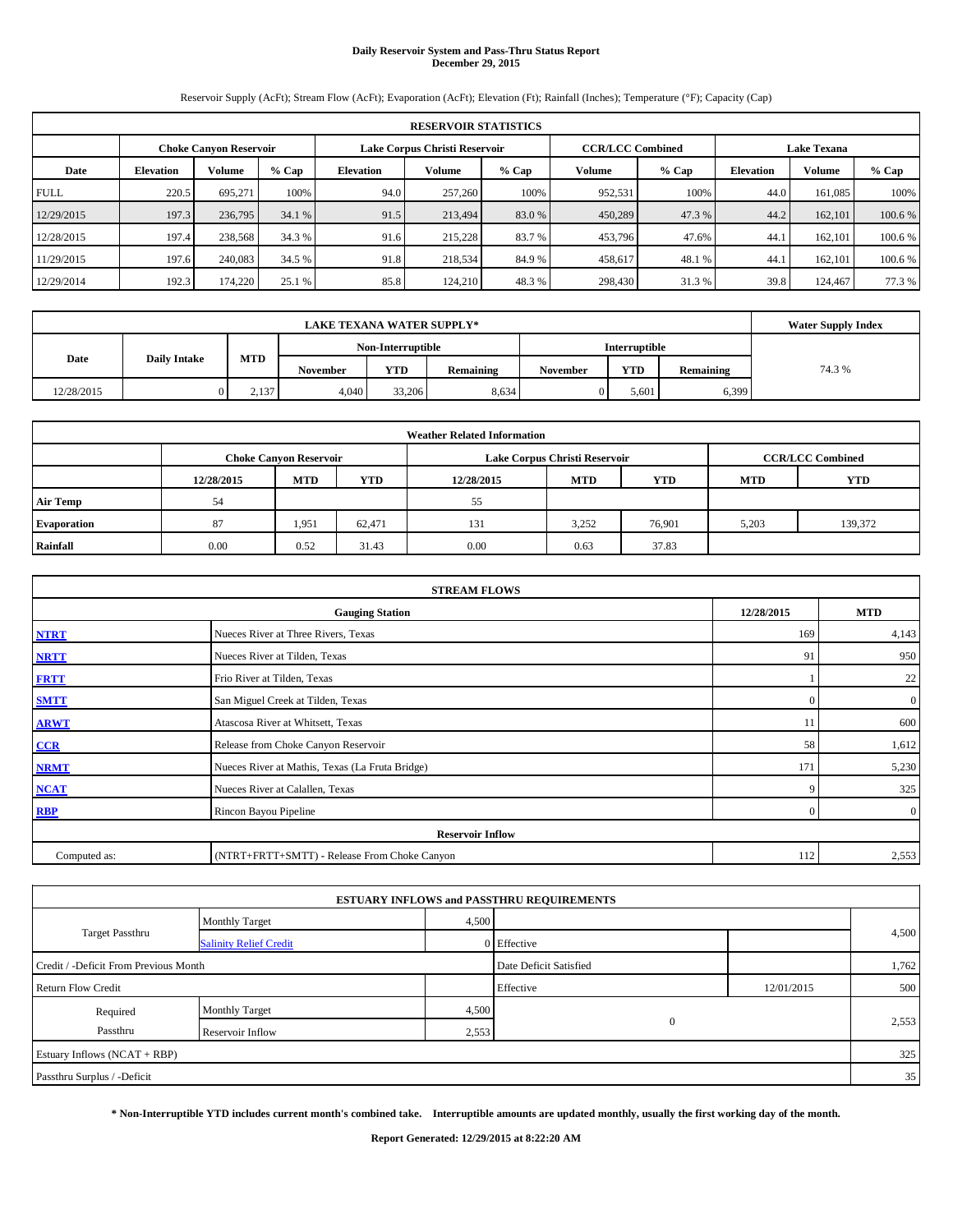# **Daily Reservoir System and Pass-Thru Status Report December 30, 2015**

Reservoir Supply (AcFt); Stream Flow (AcFt); Evaporation (AcFt); Elevation (Ft); Rainfall (Inches); Temperature (°F); Capacity (Cap)

|             | <b>RESERVOIR STATISTICS</b>   |         |         |                  |                                                          |         |         |                    |                  |               |         |  |
|-------------|-------------------------------|---------|---------|------------------|----------------------------------------------------------|---------|---------|--------------------|------------------|---------------|---------|--|
|             | <b>Choke Canyon Reservoir</b> |         |         |                  | <b>CCR/LCC Combined</b><br>Lake Corpus Christi Reservoir |         |         | <b>Lake Texana</b> |                  |               |         |  |
| Date        | <b>Elevation</b>              | Volume  | $%$ Cap | <b>Elevation</b> | Volume                                                   | $%$ Cap | Volume  | $%$ Cap            | <b>Elevation</b> | <b>Volume</b> | $%$ Cap |  |
| <b>FULL</b> | 220.5                         | 695.271 | 100%    | 94.0             | 257,260                                                  | 100%    | 952,531 | 100%               | 44.0             | 161.085       | 100%    |  |
| 12/30/2015  | 197.2                         | 235,698 | 33.9 %  | 91.6             | 214,014                                                  | 83.2 %  | 449,712 | 47.2 %             | 44.2             | 163.121       | 101.3%  |  |
| 12/29/2015  | 197.3                         | 236,795 | 34.1 %  | 91.5             | 213,494                                                  | 83.0 %  | 450,289 | 47.3%              | 44.2             | 163.121       | 101.3 % |  |
| 11/30/2015  | 197.6                         | 240,358 | 34.6 %  | 91.8             | 218,185                                                  | 84.8%   | 458,543 | 48.1%              | 44.              | 162,101       | 100.6 % |  |
| 12/30/2014  | 192.4                         | 174,783 | 25.1 %  | 85.8             | 123,945                                                  | 48.2 %  | 298,728 | 31.4 %             | 40.0             | 126,098       | 78.3%   |  |

|            | <b>Water Supply Index</b> |       |                 |                   |           |                 |                      |           |        |
|------------|---------------------------|-------|-----------------|-------------------|-----------|-----------------|----------------------|-----------|--------|
|            |                           |       |                 | Non-Interruptible |           |                 | <b>Interruptible</b> |           |        |
| Date       | <b>Daily Intake</b>       | MTD   | <b>November</b> | <b>YTD</b>        | Remaining | <b>November</b> | <b>YTD</b>           | Remaining | 74.2 % |
| 12/29/2015 |                           | 2,137 | 4.040           | 33,206            | 8.634     |                 | 5.601                | 6,399     |        |

|                 | <b>Weather Related Information</b> |            |        |            |                               |                         |            |            |  |  |  |
|-----------------|------------------------------------|------------|--------|------------|-------------------------------|-------------------------|------------|------------|--|--|--|
|                 | <b>Choke Canyon Reservoir</b>      |            |        |            | Lake Corpus Christi Reservoir | <b>CCR/LCC Combined</b> |            |            |  |  |  |
|                 | 12/29/2015                         | <b>MTD</b> | YTD    | 12/29/2015 | <b>MTD</b>                    | <b>YTD</b>              | <b>MTD</b> | <b>YTD</b> |  |  |  |
| <b>Air Temp</b> | 53                                 |            |        | 52         |                               |                         |            |            |  |  |  |
| Evaporation     | 40                                 | 1,991      | 62,511 | 10         | 3,262                         | 76,911                  | 5,253      | 139,422    |  |  |  |
| Rainfall        | 0.20                               | 0.72       | 31.63  | 0.25       | 0.88                          | 38.08                   |            |            |  |  |  |

| <b>STREAM FLOWS</b> |                                                 |            |                  |  |  |  |  |  |  |
|---------------------|-------------------------------------------------|------------|------------------|--|--|--|--|--|--|
|                     | <b>Gauging Station</b>                          | 12/29/2015 | <b>MTD</b>       |  |  |  |  |  |  |
| <b>NTRT</b>         | Nueces River at Three Rivers, Texas             | 173        | 4,315            |  |  |  |  |  |  |
| <b>NRTT</b>         | Nueces River at Tilden, Texas                   | 95         | 1,045            |  |  |  |  |  |  |
| <b>FRTT</b>         | Frio River at Tilden, Texas                     |            | 22               |  |  |  |  |  |  |
| <b>SMTT</b>         | San Miguel Creek at Tilden, Texas               | $\Omega$   | $\boldsymbol{0}$ |  |  |  |  |  |  |
| <b>ARWT</b>         | Atascosa River at Whitsett, Texas               | 10         | 610              |  |  |  |  |  |  |
| CCR                 | Release from Choke Canyon Reservoir             | 58         | 1,669            |  |  |  |  |  |  |
| <b>NRMT</b>         | Nueces River at Mathis, Texas (La Fruta Bridge) | 163        | 5,393            |  |  |  |  |  |  |
| <b>NCAT</b>         | Nueces River at Calallen, Texas                 |            | 326              |  |  |  |  |  |  |
| <b>RBP</b>          | Rincon Bayou Pipeline                           | $\Omega$   | $\overline{0}$   |  |  |  |  |  |  |
|                     | <b>Reservoir Inflow</b>                         |            |                  |  |  |  |  |  |  |
| Computed as:        | (NTRT+FRTT+SMTT) - Release From Choke Canyon    |            |                  |  |  |  |  |  |  |

|                                       |                               |                        | <b>ESTUARY INFLOWS and PASSTHRU REQUIREMENTS</b> |            |       |
|---------------------------------------|-------------------------------|------------------------|--------------------------------------------------|------------|-------|
|                                       | <b>Monthly Target</b>         | 4,500                  |                                                  |            |       |
| <b>Target Passthru</b>                | <b>Salinity Relief Credit</b> |                        | 0 Effective                                      |            | 4,500 |
| Credit / -Deficit From Previous Month |                               | Date Deficit Satisfied |                                                  | 1,762      |       |
| <b>Return Flow Credit</b>             |                               |                        | Effective                                        | 12/01/2015 | 500   |
| Required                              | <b>Monthly Target</b>         | 4,500                  |                                                  |            |       |
| Passthru                              | Reservoir Inflow              | 2,668                  | $\mathbf{0}$                                     |            | 2,668 |
| Estuary Inflows (NCAT + RBP)          |                               |                        |                                                  |            | 326   |
| Passthru Surplus / -Deficit           |                               |                        |                                                  |            | $-80$ |